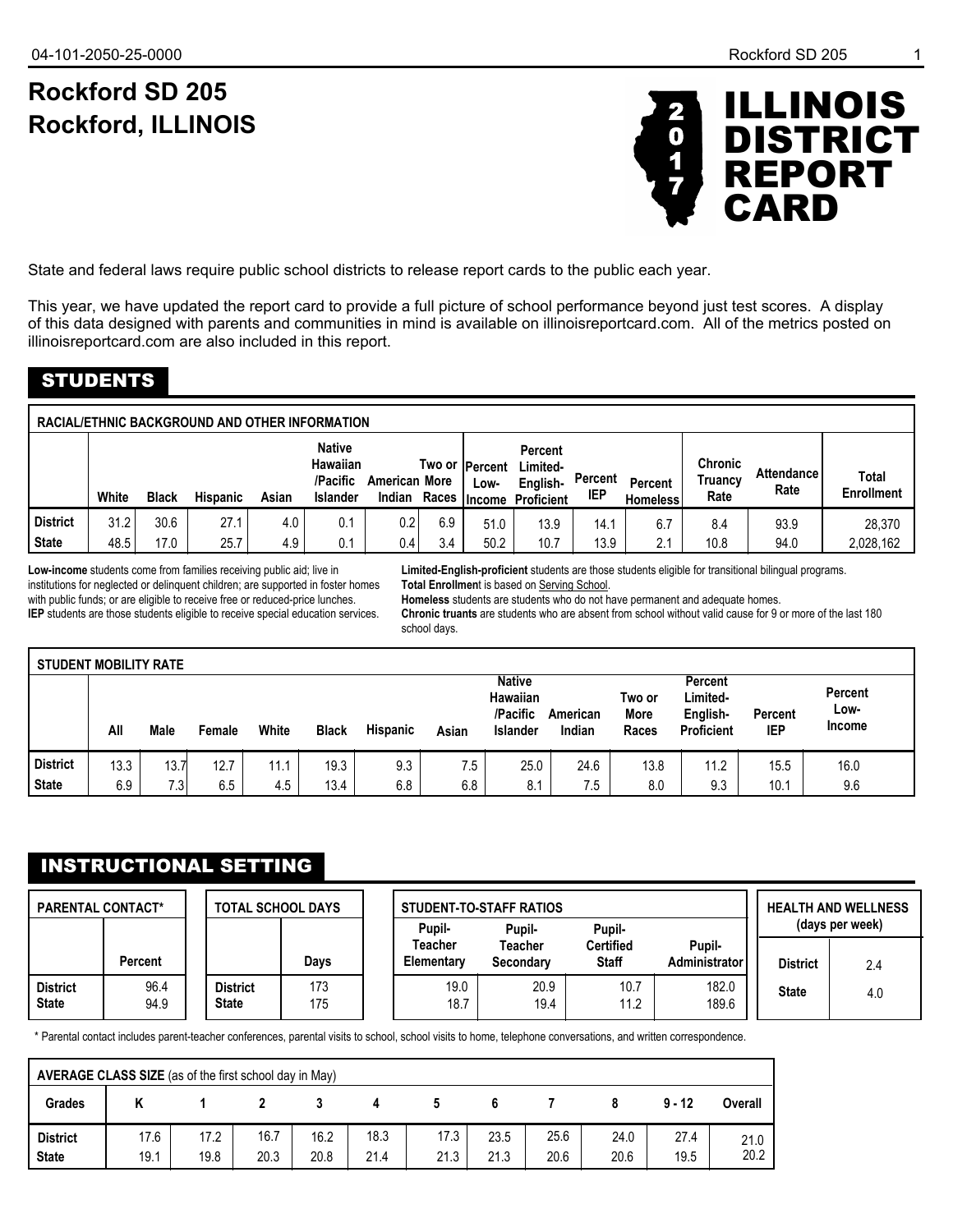|                    | <b>TIME DEVOTED TO TEACHING CORE SUBJECTS (Minutes Per Day)</b> |    |    |                |    |    |                              |    |    |                       |    |    |  |
|--------------------|-----------------------------------------------------------------|----|----|----------------|----|----|------------------------------|----|----|-----------------------|----|----|--|
| <b>Mathematics</b> |                                                                 |    |    | <b>Science</b> |    |    | <b>English/Language Arts</b> |    |    | <b>Social Science</b> |    |    |  |
| Grades             |                                                                 |    |    |                |    |    |                              |    |    |                       |    |    |  |
| <b>District</b>    |                                                                 | 56 | 55 | 28             | 49 | 51 | 148                          | 94 | 94 | 29                    | 50 | 49 |  |
| <b>State</b>       | 72                                                              | 60 | 56 | 35             | 48 | 50 | 132                          | 89 | 77 | 30                    | 48 | 49 |  |

|                 | <b>TEACHER INFORMATION (Full -Time Equivalents)</b> |              |                 |       |                                                   |                    |                         |                |      |        |                               |  |  |
|-----------------|-----------------------------------------------------|--------------|-----------------|-------|---------------------------------------------------|--------------------|-------------------------|----------------|------|--------|-------------------------------|--|--|
|                 | White                                               | <b>Black</b> | <b>Hispanic</b> | Asian | <b>Native</b><br>Hawaiian/<br>Pacific<br>Islander | American<br>Indian | Two or<br>More<br>Races | <b>UnKnown</b> | Male | Female | <b>Total</b><br><b>Number</b> |  |  |
| <b>District</b> | 85.7                                                | 4.2          | 3.2             | 1.1   | 0.1                                               | 0.1                | 4.6                     | 1.0            | 25.6 | 74.4   | 1,741                         |  |  |
| <b>State</b>    | 83.3                                                | 5.8          | 5.6             | 1.5   | 0.1                                               | 0.2                | 0.8                     | 2.7            | 23.3 | 76.7   | 129,575                       |  |  |

|           | <b>TEACHER INFORMATION</b>  |                                                     |                                                                          |                                                           |
|-----------|-----------------------------|-----------------------------------------------------|--------------------------------------------------------------------------|-----------------------------------------------------------|
|           |                             | Average<br>Teaching<br><b>Experience</b><br>(Years) | $%$ of<br><b>Teachers</b><br>with<br><b>Bachelor's</b><br><b>Degrees</b> | $%$ of<br><b>Teachers</b><br>with<br>Masters's<br>& Above |
| District: | <b>All Schools</b>          | 12.4                                                | 37.4                                                                     | 62.0                                                      |
|           | <b>High Poverty Schools</b> | 10.2                                                | 41.4                                                                     | 58.6                                                      |
|           | <b>Low Poverty Schools</b>  | 13.4                                                | 37.4                                                                     | 62.6                                                      |
| State:    | <b>All Schools</b>          | 13.1                                                | 38.5                                                                     | 60.9                                                      |
|           | <b>High Poverty Schools</b> | 12.0                                                | 39.6                                                                     | 59.9                                                      |
|           | <b>Low Poverty Schools</b>  | 13.6                                                | 31.3                                                                     | 68.5                                                      |

Poverty (low-income) is defined on page 1 of all report cards. High- and low-poverty schools include those in the top and bottom quarters of the poverty distribution of schools in the state.

|                 | <b>TEACHER RETENTION RATE</b> |                 | <b>PRINCIPAL TURNOVER (Count)</b> |
|-----------------|-------------------------------|-----------------|-----------------------------------|
| <b>District</b> | 82.2                          | <b>District</b> | 2.0                               |
| <b>State</b>    | 86.3                          | <b>State</b>    | 2.0                               |

|                 | <b>TEACHER ATTENDANCE</b> |                 | <b>TEACHER EVALUATION</b> |
|-----------------|---------------------------|-----------------|---------------------------|
| <b>District</b> | 86.7                      | <b>District</b> | 94.5                      |
| <b>State</b>    | 75.3                      | <b>State</b>    | 96.7                      |

# SCHOOL DISTRICT FINANCES

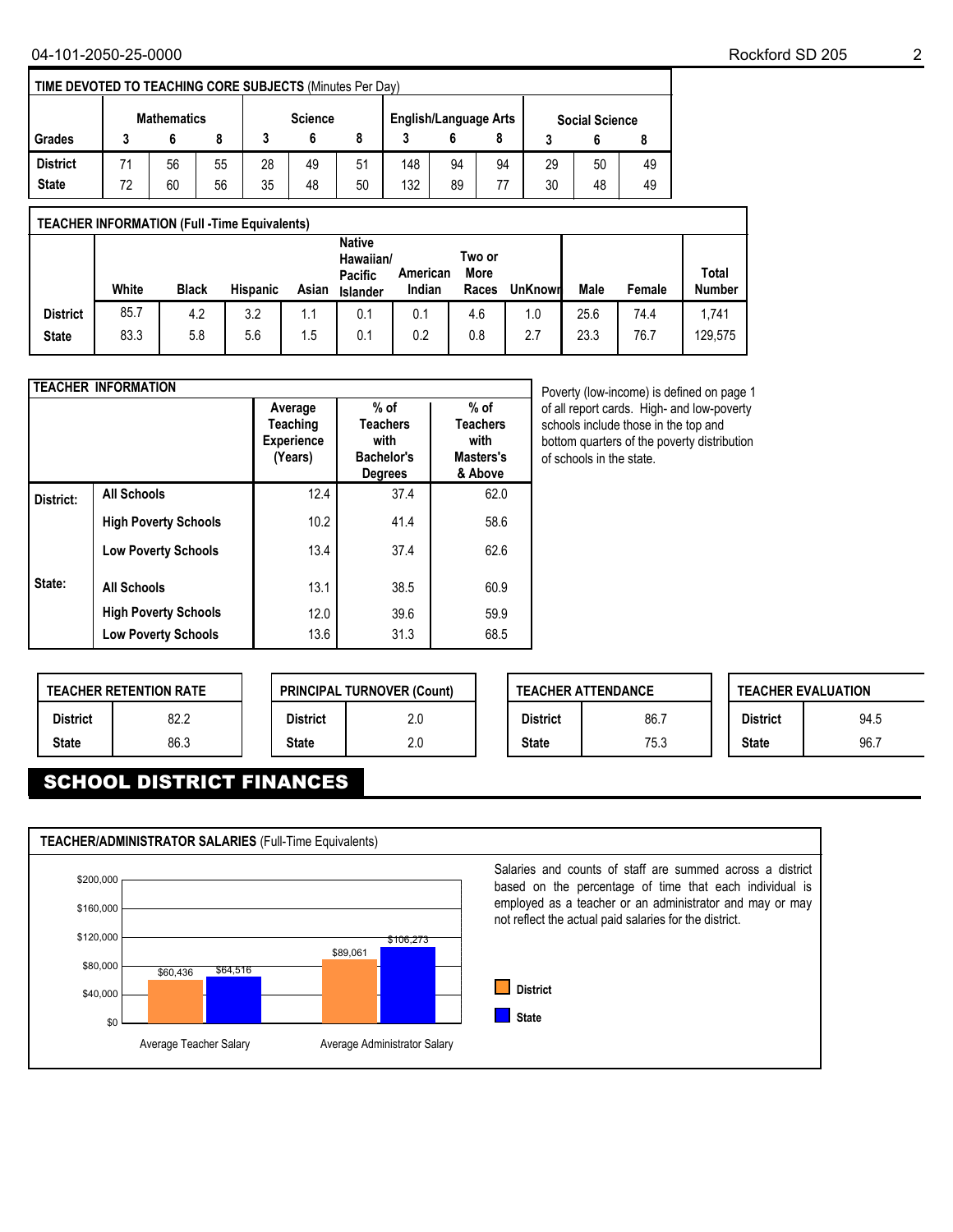

| I REVENUE BY SOURCE 2015-16 |                 |            |         | <b>EXPENDITURE BY FUND 2015-16</b>  |                 |            |         |  |  |
|-----------------------------|-----------------|------------|---------|-------------------------------------|-----------------|------------|---------|--|--|
|                             | <b>District</b> | District % | State % |                                     | <b>District</b> | District % | State % |  |  |
| <b>Local Property Taxes</b> | \$173,937,272   | 47.3       | 63.2    | Education                           | \$286,552,865   | 69.5       | 73.4    |  |  |
|                             |                 |            |         | <b>Operations &amp; Maintenance</b> | \$24,692,163    | 6.0        | 6.2     |  |  |
| <b>Other Local Funding</b>  | \$8,969,514     | 2.4        | 4.8     | Transportation                      | \$23,027,661    | 5.6        | 3.8     |  |  |
|                             |                 |            |         | Debt Service                        | \$13,550,527    | 3.3        | 8.2     |  |  |
| <b>General State Aid</b>    | \$109,373,106   | 29.7       | 17.1    | <b>Tort</b>                         | \$8,308,663     | 2.0        | 1.2     |  |  |
|                             |                 |            |         | <b>Municipal Retirement/</b>        |                 |            |         |  |  |
| <b>Other State Funding</b>  | \$32,185,229    | 8.8        | 7.1     | <b>Social Security</b>              | \$7,586,062     | 1.8        | 2.1     |  |  |
|                             |                 |            |         | <b>Fire Prevention &amp; Safety</b> | \$7,669,264     | 1.9        | 0.5     |  |  |
| <b>Federal Funding</b>      | \$43,360,559    | 11.8       | 7.8     | <b>Capital Projects</b>             | \$41,082,088    | 10.0       | 4.6     |  |  |
|                             |                 |            |         |                                     |                 |            |         |  |  |
| <b>TOTAL</b>                | \$367,825,680   |            |         | <b>TOTAL</b>                        | \$412,469,293   |            |         |  |  |

|              | <b>OTHER FINANCIAL INDICATORS</b>                        |                                                   |                                                          |                                                      |
|--------------|----------------------------------------------------------|---------------------------------------------------|----------------------------------------------------------|------------------------------------------------------|
|              | 2014 Equalized<br><b>Assessed Valuation</b><br>per Pupil | 2014 Total School<br><b>Tax Rate</b><br>per \$100 | 2015-16 Instructional<br><b>Expenditure</b><br>per Pupil | 2015-16 Operating<br><b>Expenditure</b><br>per Pupil |
| l District   | \$78,642                                                 | 7.78                                              | \$7,190                                                  | \$12,376                                             |
| <b>State</b> | $***$                                                    | **                                                | \$7,853                                                  | \$12.973                                             |

\*\* Due to the way Illinois school districts are configured, state averages for equalized assessed valuation per pupil and total school tax rate per \$100 are not provided.

**Equalized assessed valuation** includes all computed property values upon which a district's local tax rate is calculated.

**Total school tax rate** is a district's total tax rate as it appears on local property tax bills.

**Instructional expenditure per pupil** includes the direct costs of teaching pupils or the interaction between teachers and pupils.

**Operating expenditure per pupil** includes the gross operating cost of a school district excluding summer school, adult education, bond principal retired, and capital expenditures.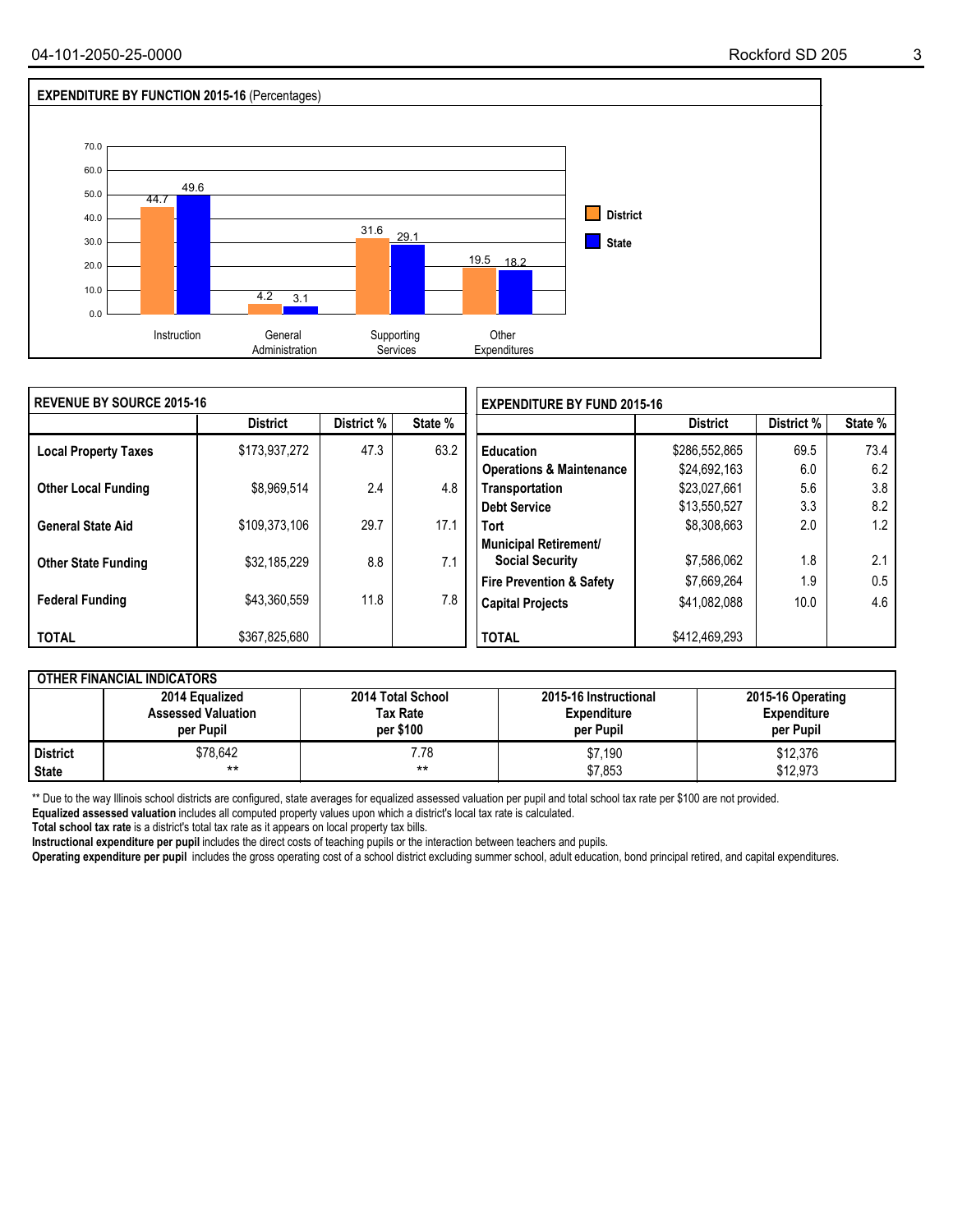# ACADEMIC PERFORMANCE



ACT is no longer a component of the state assessment. College and career readiness will be redefined next year due to ESSA. As a result, the college and career readiness measure for the 2016-17 Report Card has not been changed for consistency. Beginning with the 2016-17 school year, grade 11 students take the SAT as the high school accountability assessment . However, the College Course Work Readiness data point on the Illinois Report Card reports on the graduating class of the reporting year. The data represents the most recent ACT score earned by a 2017 graduate.

|                 | IREADY FOR COLLEGE COURSE WORK |                 |                 | PERCENT OF STUDENTS MET ACT BENCHMARKS |      |                 |                                |
|-----------------|--------------------------------|-----------------|-----------------|----------------------------------------|------|-----------------|--------------------------------|
| <b>District</b> | 29.2                           |                 | English         | Math                                   | Read | <b>Science</b>  | <b>ALL 4 Subjects</b>          |
| <b>State</b>    | 50.5                           | <b>District</b> | 45.0            | 22.5                                   | 27.5 | 21.1            | 13.1                           |
|                 |                                | <b>State</b>    | 64.5            | 42.6                                   | 46.2 | 37.7            | 28.2                           |
|                 | <b>COLLEGE ENROLLMENT</b>      |                 |                 | <b>FRESHMEN ON TRACK</b>               |      |                 | 8TH GRADERS PASSING ALGEBRA I* |
|                 | 12 Months                      | 16 Months       | <b>District</b> | 65.7                                   |      | <b>District</b> | 26.7                           |
| <b>District</b> | 51.8                           | 56.6            | <b>State</b>    | 87.1                                   |      | <b>State</b>    | 29.5                           |
| <b>State</b>    | 69.5                           | 73.2            |                 |                                        |      |                 |                                |

\* For the 8th graders passing algebra I, if the percentage is 0, it means that an Algebra I course is not offered.

| <b>CTE ENROLLMENT</b> |         |  |  |  |  |  |  |  |  |
|-----------------------|---------|--|--|--|--|--|--|--|--|
| <b>District</b>       | 4.345   |  |  |  |  |  |  |  |  |
| <b>State</b>          | 277,461 |  |  |  |  |  |  |  |  |

|                 | <b>ADVANCED COURSE WORK (AP/IB/DUAL CREDIT)</b> |          |          |  |  |  |  |  |  |  |  |  |  |
|-----------------|-------------------------------------------------|----------|----------|--|--|--|--|--|--|--|--|--|--|
|                 | Grade 10                                        | Grade 11 | Grade 12 |  |  |  |  |  |  |  |  |  |  |
| <b>District</b> | 215                                             | 514      | 444      |  |  |  |  |  |  |  |  |  |  |
| <b>State</b>    | 30.084                                          | 57,402   | 73.171   |  |  |  |  |  |  |  |  |  |  |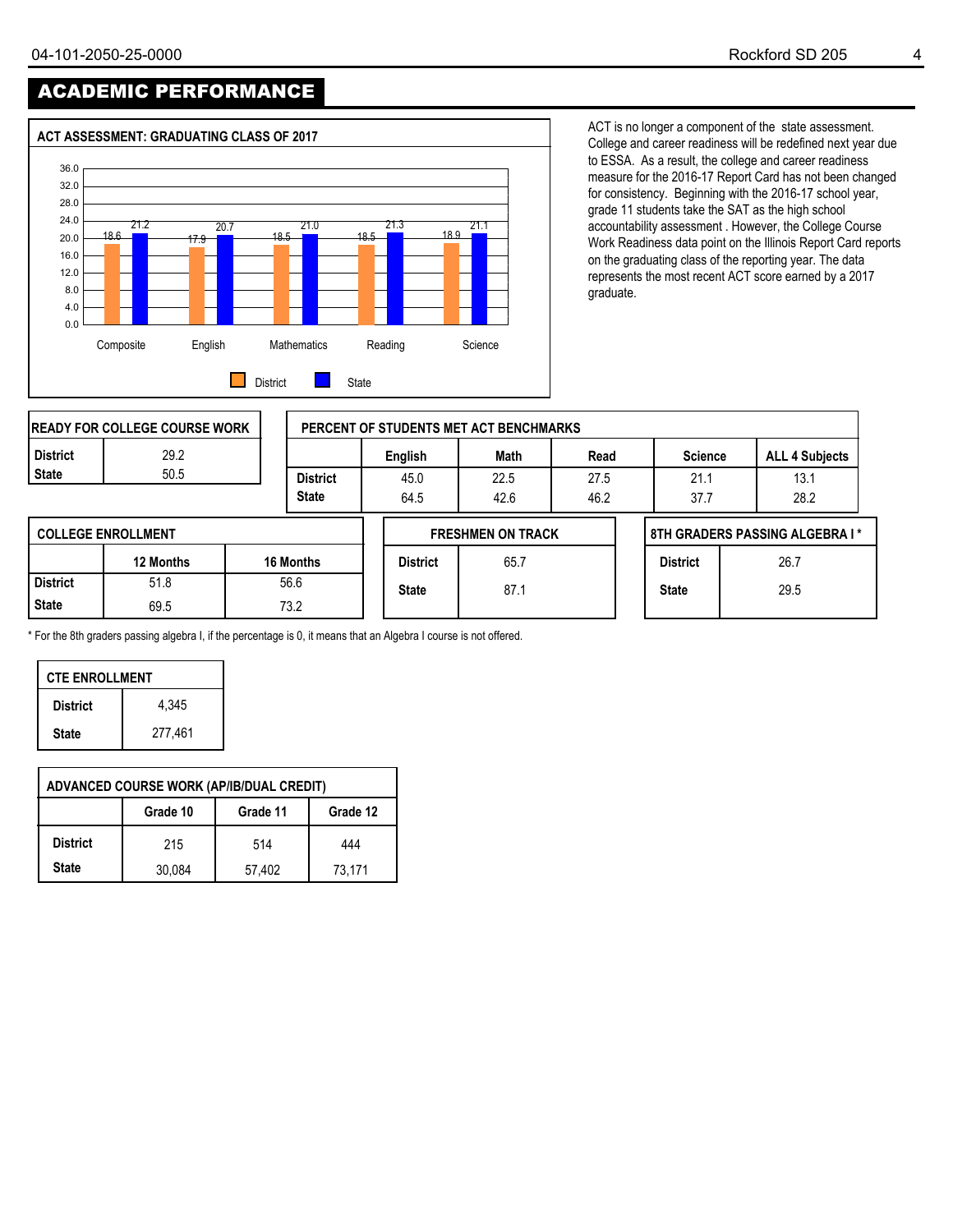| <b>ADVANCED COURSE WORK</b>                       |               |                                                      |                |                |                                                               |            |             |                                |                          |
|---------------------------------------------------|---------------|------------------------------------------------------|----------------|----------------|---------------------------------------------------------------|------------|-------------|--------------------------------|--------------------------|
|                                                   |               | <b>ADVANCED PLACEMENT (AP)</b><br><b>COURSE WORK</b> |                |                | <b>INTERNATIONAL BACCALAUREATE (IB)</b><br><b>COURSE WORK</b> |            |             | <b>DUAL CREDIT COURSE WORK</b> |                          |
|                                                   | Grade10       | Grade11                                              | Grade12        | Grade10        | Grade11                                                       | Grade12    | Grade10     | Grade11                        | Grade12                  |
| All                                               |               |                                                      |                |                |                                                               |            |             |                                |                          |
| <b>District</b><br><b>State</b>                   | 215<br>22,366 | 512<br>42,705                                        | 444<br>51,434  | 0<br>3,713     | 0<br>3,305                                                    | 0<br>2,970 | 0<br>5,374  | $\boldsymbol{2}$<br>17,055     | $\overline{2}$<br>31,731 |
| White                                             |               |                                                      |                |                |                                                               |            |             |                                |                          |
| <b>District</b>                                   | 123           | 226                                                  | 213            | 0              | 0                                                             | 0          | $\pmb{0}$   | $\mathbf{1}$                   | 0                        |
| <b>State</b>                                      | 12,886        | 23,938                                               | 29,439         | 524            | 633                                                           | 623        | 3,003       | 10,921                         | 19,992                   |
| <b>Black</b>                                      |               |                                                      |                |                |                                                               |            |             |                                |                          |
| <b>District</b>                                   | 13            | 82                                                   | 76             | 0              | 0                                                             | 0          | 0           | 0                              | $\mathbf{1}$             |
| <b>State</b>                                      | 1,413         | 3,535                                                | 4,470          | 1,158          | 898                                                           | 763        | 815         | 1,859                          | 3,645                    |
| Hispanic                                          |               |                                                      |                |                |                                                               |            |             |                                |                          |
| <b>District</b>                                   | 35            | 142                                                  | 110            | 0              | 0                                                             | 0          | $\mathbf 0$ | 0                              | $\mathbf{1}$             |
| <b>State</b>                                      | 4,170         | 9,355                                                | 11,234         | 1,782          | 1,497                                                         | 1,317      | 1,150       | 2,956                          | 5,737                    |
| Asian                                             |               |                                                      |                |                |                                                               |            |             |                                |                          |
| <b>District</b>                                   | 33            | 42                                                   | 30             | 0              | 0                                                             | 0          | 0           | 0                              | 0                        |
| <b>State</b>                                      | 2,992         | 4,401                                                | 4,694          | 192            | 217                                                           | 207        | 217         | 799                            | 1,434                    |
| <b>Native Hawaiian/Pacific</b><br><b>Islander</b> |               |                                                      |                |                |                                                               |            |             |                                |                          |
| <b>District</b>                                   | 0             | 0                                                    | 0              | 0              | 0                                                             | 0          | 0           | 0                              | 0                        |
| <b>State</b>                                      | 34            | 52                                                   | 56             | $\overline{7}$ | 9                                                             | 0          | 5           | 15                             | 31                       |
| American Indian                                   |               |                                                      |                |                |                                                               |            |             |                                |                          |
| <b>District</b>                                   | 0             | 2                                                    | 0              | 0              | 0                                                             | 0          | 0           | 0                              | 0                        |
| <b>State</b>                                      | 51            | 106                                                  | 109            | 10             | 10                                                            | 5          | 25          | 33                             | 76                       |
| Two or More Races                                 |               |                                                      |                |                |                                                               |            |             |                                |                          |
| <b>District</b>                                   | 11            | 18                                                   | 15             | 0              | 0                                                             | 0          | 0           | $\mathbf{1}$                   | 0                        |
| <b>State</b>                                      | 790           | 1,312                                                | 1,409          | 40             | 41                                                            | 55         | 159         | 472                            | 815                      |
| <b>LEP</b>                                        |               |                                                      |                |                |                                                               |            |             |                                |                          |
| <b>District</b>                                   | $\pmb{0}$     | 3                                                    | $\overline{c}$ | 0              | 0                                                             | $\pmb{0}$  | $\pmb{0}$   | 0                              | $\pmb{0}$                |
| <b>State</b>                                      | 73            | 211                                                  | 161            | 305            | 127                                                           | 11         | 159         | 238                            | 264                      |
| Non LEP                                           |               |                                                      |                |                |                                                               |            |             |                                |                          |
| <b>District</b>                                   | 215           | 509                                                  | 442            | 0              | 0                                                             | 0          | $\pmb{0}$   | $\overline{2}$                 | $\overline{2}$           |
| <b>State</b>                                      | 22,293        | 42,494                                               | 51,273         | 3,408          | 3,178                                                         | 2,959      | 5,215       | 16,817                         | 31,467                   |
| <b>IEP</b>                                        |               |                                                      |                |                |                                                               |            |             |                                |                          |
| <b>District</b>                                   | $\mathbf{1}$  | 3                                                    | 8              | 0              | $\pmb{0}$                                                     | 0          | 0           | 0                              | $\pmb{0}$                |
| <b>State</b>                                      | 209           | 470                                                  | 861            | 432            | 199                                                           | 189        | 520         | 1,200                          | 2,086                    |
| Non IEP                                           |               |                                                      |                |                |                                                               |            |             |                                |                          |
| <b>District</b>                                   | 214           | 509                                                  | 436            | 0              | 0                                                             | 0          | $\pmb{0}$   | $\overline{2}$                 | $\overline{2}$           |
| <b>State</b>                                      | 22,157        | 42,235                                               | 50,573         | 3,281          | 3,106                                                         | 2,781      | 4,854       | 15,855                         | 29,645                   |
| Low Income                                        |               |                                                      |                |                |                                                               |            |             |                                |                          |
| <b>District</b>                                   | 35            | 147                                                  | 135            | 0              | $\pmb{0}$                                                     | $\pmb{0}$  | $\pmb{0}$   | $\pmb{0}$                      | $\mathbf{1}$             |
| <b>State</b>                                      | 5,068         | 11,705                                               | 14,549         | 3,079          | 2,348                                                         | 2,108      | 2,079       | 5,868                          | 10,553                   |
| Non Low Income                                    |               |                                                      |                |                |                                                               |            |             |                                |                          |
| <b>District</b>                                   | 180           | 365                                                  | 309            | 0              | $\pmb{0}$                                                     | 0          | $\pmb{0}$   | $\overline{\mathbf{c}}$        | $\mathbf{1}$             |
| <b>State</b>                                      | 17,298        | 31,000                                               | 36,885         | 634            | 957                                                           | 862        | 3,295       | 11,187                         | 21,178                   |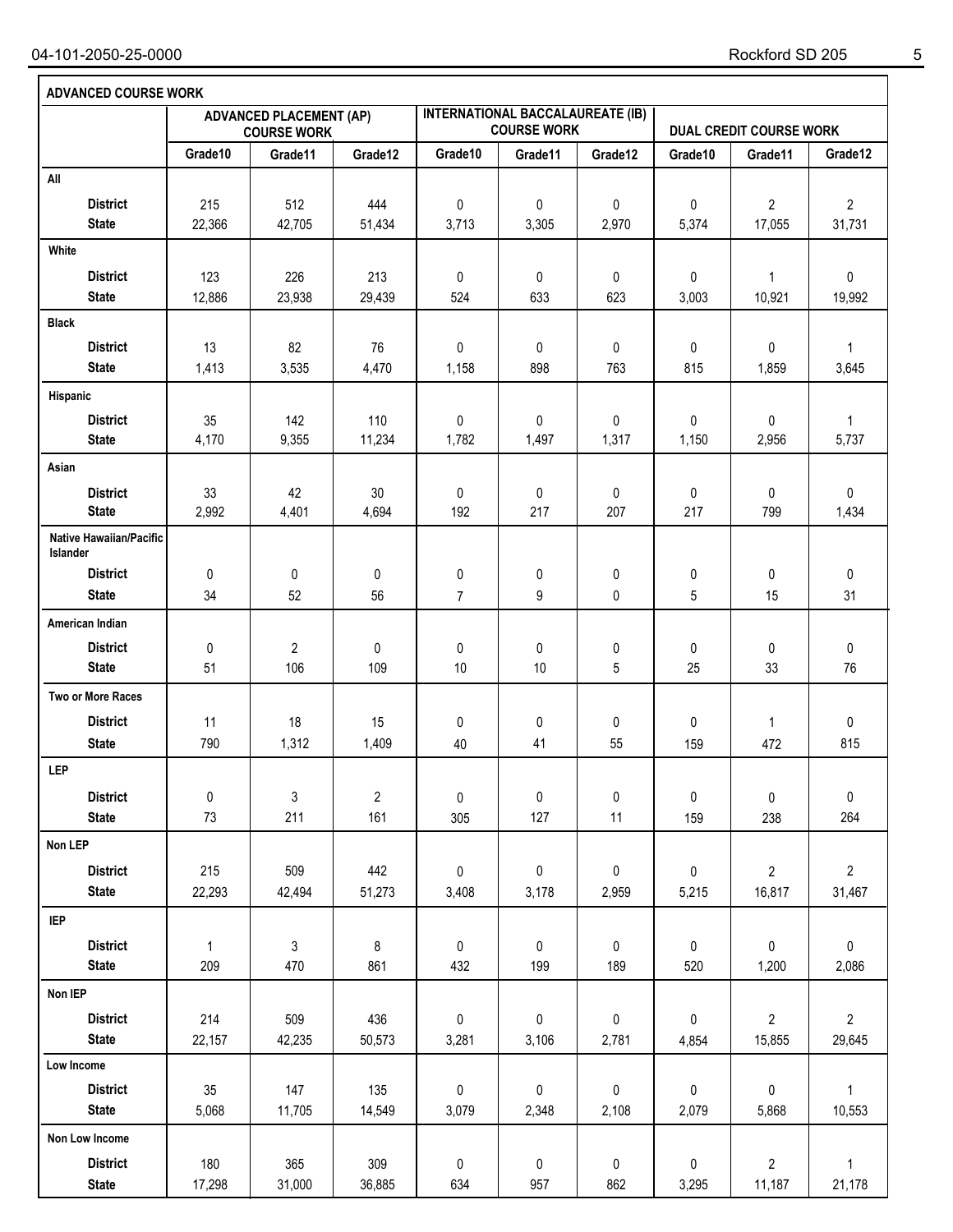|                 | <b>ADVANCE PLACEMENT (AP) EXAMS</b> |                        |                                  |                                |  |  |  |  |  |  |  |  |  |  |
|-----------------|-------------------------------------|------------------------|----------------------------------|--------------------------------|--|--|--|--|--|--|--|--|--|--|
|                 | <b>GRADE 10</b>                     |                        |                                  |                                |  |  |  |  |  |  |  |  |  |  |
|                 | No. of AP Exams Taken               | No. of AP Exams Passed | <b>Took One or More AP Exams</b> | Passed One or More AP<br>Exams |  |  |  |  |  |  |  |  |  |  |
| <b>District</b> | 408                                 | 212                    | 165                              | 82                             |  |  |  |  |  |  |  |  |  |  |
| <b>State</b>    | 29,796                              | 19,566                 | 20,167                           | 13,574                         |  |  |  |  |  |  |  |  |  |  |

|                                 | <b>GRADE 11</b>       |                        |                                  |                                |  |  |  |  |  |  |  |  |  |  |
|---------------------------------|-----------------------|------------------------|----------------------------------|--------------------------------|--|--|--|--|--|--|--|--|--|--|
|                                 | No. of AP Exams Taken | No. of AP Exams Passed | <b>Took One or More AP Exams</b> | Passed One or More AP<br>Exams |  |  |  |  |  |  |  |  |  |  |
| <b>District</b><br><b>State</b> | 1,432<br>99,391       | 564<br>63,822          | 457<br>37,893                    | 173<br>25,821                  |  |  |  |  |  |  |  |  |  |  |

|                 | <b>GRADE 12</b>       |                        |                                  |                                |  |  |  |  |  |  |  |  |  |  |
|-----------------|-----------------------|------------------------|----------------------------------|--------------------------------|--|--|--|--|--|--|--|--|--|--|
|                 | No. of AP Exams Taken | No. of AP Exams Passed | <b>Took One or More AP Exams</b> | Passed One or More AP<br>Exams |  |  |  |  |  |  |  |  |  |  |
| <b>District</b> | 1,563                 | 639                    | 305                              | 150                            |  |  |  |  |  |  |  |  |  |  |
| <b>State</b>    | 167,009               | 110,934                | 38,607                           | 29,530                         |  |  |  |  |  |  |  |  |  |  |

| <b>POST-SECONDARY REMEDIATION (CLASS OF 2015)</b> |      |  |  |  |  |  |  |  |  |
|---------------------------------------------------|------|--|--|--|--|--|--|--|--|
| <b>District</b>                                   | 48.8 |  |  |  |  |  |  |  |  |
| <b>State</b>                                      | 46.8 |  |  |  |  |  |  |  |  |

|                 |      |      | Gender |       |              |                 | Race / Ethnicity |                                                                   |                     |                         |      |                |                                                | Econo-<br>mically<br>Disad-<br>vantaged |
|-----------------|------|------|--------|-------|--------------|-----------------|------------------|-------------------------------------------------------------------|---------------------|-------------------------|------|----------------|------------------------------------------------|-----------------------------------------|
|                 | All  | Male | Female | White | <b>Black</b> | <b>Hispanic</b> | Asian            | <b>Native</b><br> Hawaiian/I<br><b>Pacific</b><br><b>Islander</b> | IAmerican<br>Indian | Two or<br>More<br>Races | LEP  | <b>Migrant</b> | <b>Students</b><br>with<br><b>Disabilities</b> |                                         |
| <b>District</b> | 67.0 | 63.5 | 70.5   | 70.6  | 56.9         | 73.0            | 79.0             |                                                                   |                     | 65.5                    | 65.6 |                | 48.7                                           | 55.1                                    |
| <b>State</b>    | 87.0 | 84.5 | 89.5   | 90.6  | 78.9         | 83.5            | 94.7             | 81.8                                                              | 81.3                | 86.2                    | 73.6 | 68.8           | 71.2                                           | 79.4                                    |

|                 |      |      | Gender | Race / Ethnicity |              |                 |       |                                                            |                    |                         |      |                |                                                 |                                         |
|-----------------|------|------|--------|------------------|--------------|-----------------|-------|------------------------------------------------------------|--------------------|-------------------------|------|----------------|-------------------------------------------------|-----------------------------------------|
|                 | All  | Male | Female | White            | <b>Black</b> | <b>Hispanic</b> | Asian | <b>Native</b><br>∣Hawaiian/∣<br>Pacific<br><b>Islander</b> | American<br>Indian | Two or<br>More<br>Races | LEP  | <b>Migrant</b> | <b>Students</b><br>with<br><b>IDisabilities</b> | Econo-<br>mically<br>Disad-<br>vantaged |
| <b>District</b> | 70.3 | 66.3 | 73.9   | 72.3             | 64.5         | 73.0            | 79.3  |                                                            |                    | 70.4                    | 66.7 |                | 63.6                                            | 64.3                                    |
| <b>State</b>    | 88.4 | 86.3 | 90.7   | 91.7             | 80.9         | 85.5            | 95.8  | 88.4                                                       | 83.8               | 87.6                    | 79.0 | 82.6           | 75.5                                            | 81.8                                    |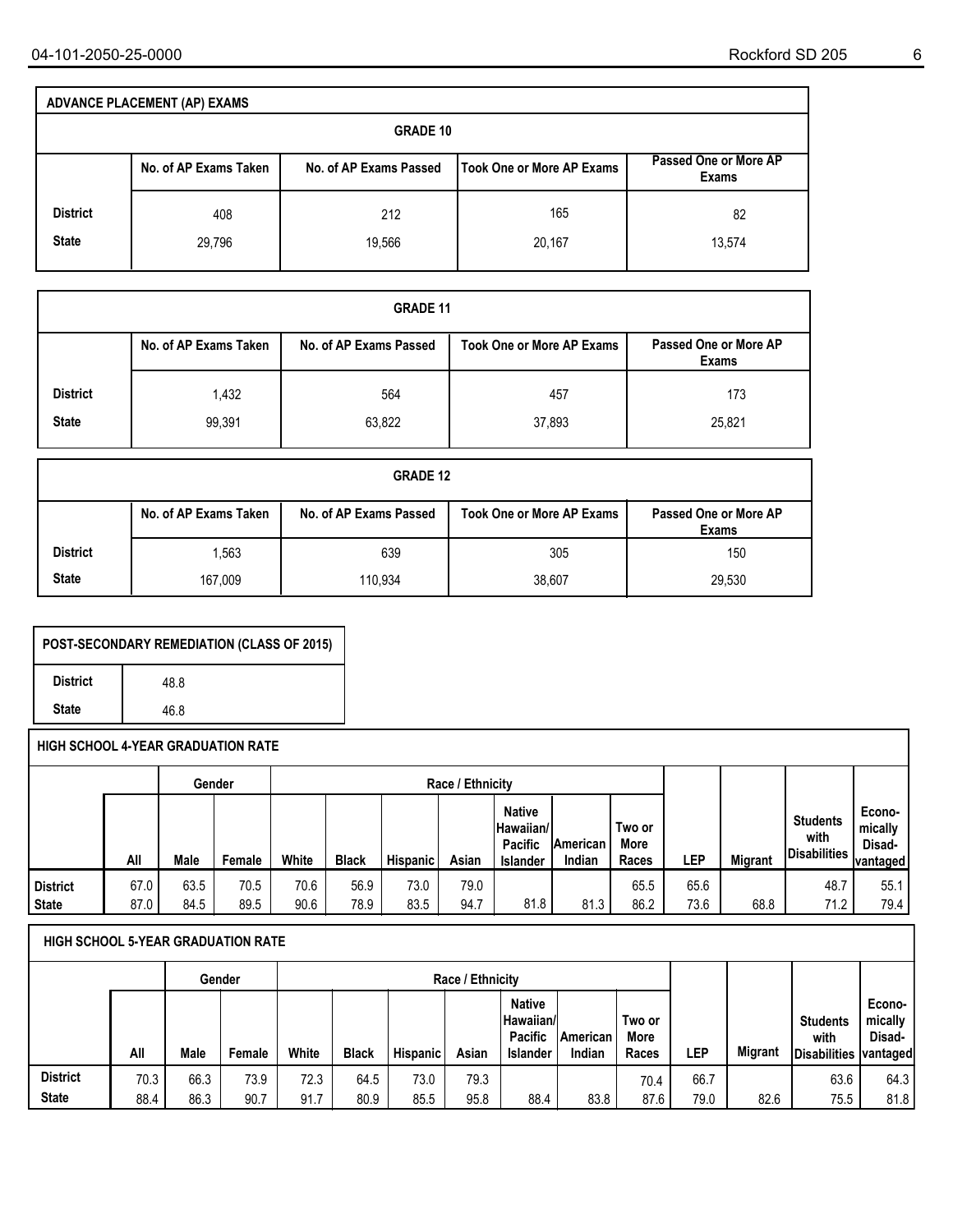#### **HIGH SCHOOL 6-YEAR GRADUATION RATE**

|                                 |                            | Gender |        |       |              |          | Race / Ethnicity |                                                                 |                    |                         |      |                |                                         |                                         |
|---------------------------------|----------------------------|--------|--------|-------|--------------|----------|------------------|-----------------------------------------------------------------|--------------------|-------------------------|------|----------------|-----------------------------------------|-----------------------------------------|
|                                 | All                        | Male   | Female | White | <b>Black</b> | Hispanic | Asian            | <b>Native</b><br>Hawaiian/<br><b>Pacific</b><br><b>Islander</b> | American<br>Indian | Two or<br>More<br>Races | LEP  | <b>Migrant</b> | <b>Students</b><br>with<br>Disabilities | Econo-<br>mically<br>Disad-<br>vantaged |
| <b>District</b>                 | 72.1                       | 67.5   | 76.7   | 70.6  | 67.9         | 76.5     | 91.0             |                                                                 |                    | 64.8                    | 77.8 |                | 62.8                                    | 71.7                                    |
| <b>State</b>                    | 88.6                       | 86.4   | 90.8   | 91.6  | 81.3         | 85.7     | 95.7             | 89.1                                                            | 84.6               | 87.9                    | 80.4 | 40.0           | 76.9                                    | 83.3                                    |
| <b>HIGH SCHOOL DROPOUT RATE</b> |                            |        |        |       |              |          |                  |                                                                 |                    |                         |      |                |                                         |                                         |
|                                 | Race / Ethnicity<br>Gender |        |        |       |              |          |                  |                                                                 |                    |                         |      |                |                                         |                                         |

|                 | All                  | Male | Female | White              | <b>Black</b> | <b>Hispanic</b> | Asian     | <b>Native</b><br>Hawaiian/<br><b>Pacific</b><br><b>Islander</b> | <b>IAmerican</b><br>Indian | Two or<br>More<br>Races | ∟EP | <b>Migrant</b> | <b>Students</b><br>with<br><b>Disabilities</b> | Econo-<br>mically<br>Disad-<br><b>vantaged</b> |
|-----------------|----------------------|------|--------|--------------------|--------------|-----------------|-----------|-----------------------------------------------------------------|----------------------------|-------------------------|-----|----------------|------------------------------------------------|------------------------------------------------|
| <b>District</b> | 6.6                  | 7.0  | 6.2    | 5.6                | 8.9          | 5.5             | 37<br>J.I |                                                                 | 20.0                       | 7 5<br>ن. ا             | 5.5 |                | 8.1                                            | 7.9                                            |
| <b>State</b>    | 2 <sub>1</sub><br>L. | 2.3  | 8.،    | 12<br>. . <u>.</u> | 4.2          | 27<br><u>.</u>  | 0.4       | $\cdot$ .2                                                      | $\sim$ $\sim$<br>٠.۱       | $\sim$<br>2. I          | 3.6 | 2.5            | 3.6                                            | 3.6                                            |

## *OVERALL STUDENT PERFORMANCE*

These charts present the overall percentage of state test scores categorized as meeting or exceeding the PARCC expectations, SAT standards or DLM-AA Standards for your district, and the state.



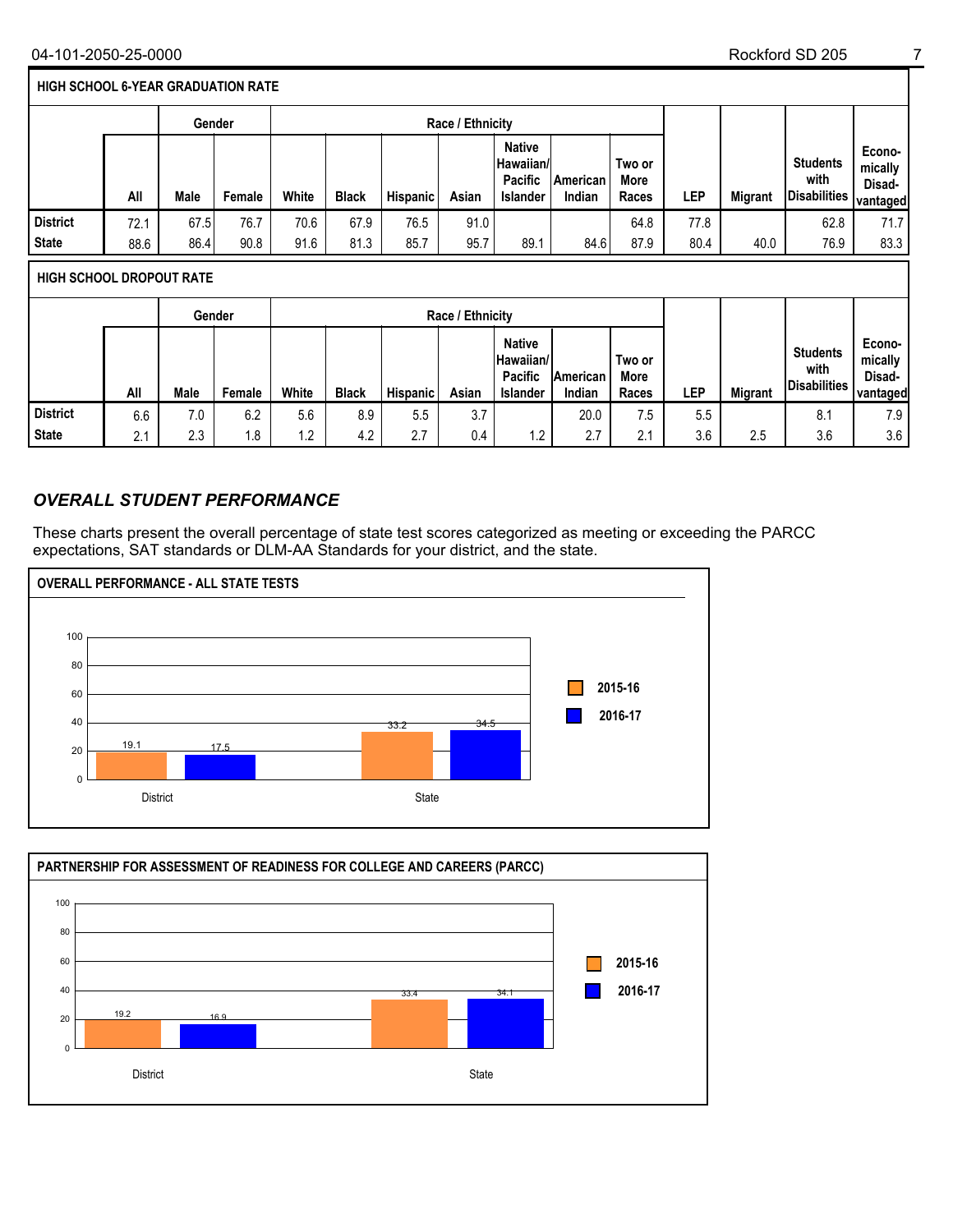

DLM-AA scores in the Progressing and Attaining performance levels count the same, respectively, as meeting or exceeding state standards.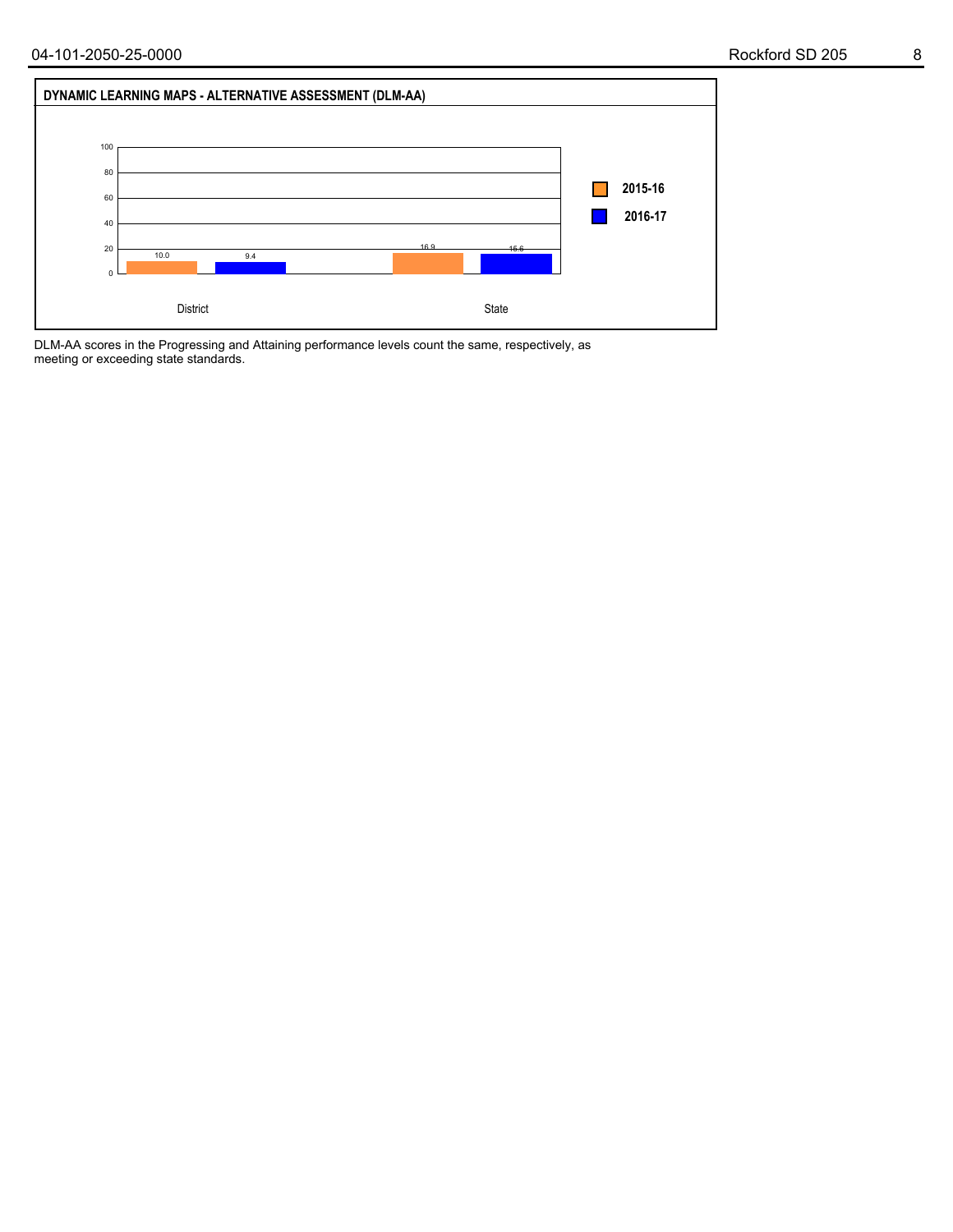## **PARCC PERFORMANCE**

These charts show the percentage of student scores meeting or exceeding expectations for the grades and subjects tested on PARCC that have demonstrated readiness for the next grade level/course and, ultimately, are on track for college and careers.





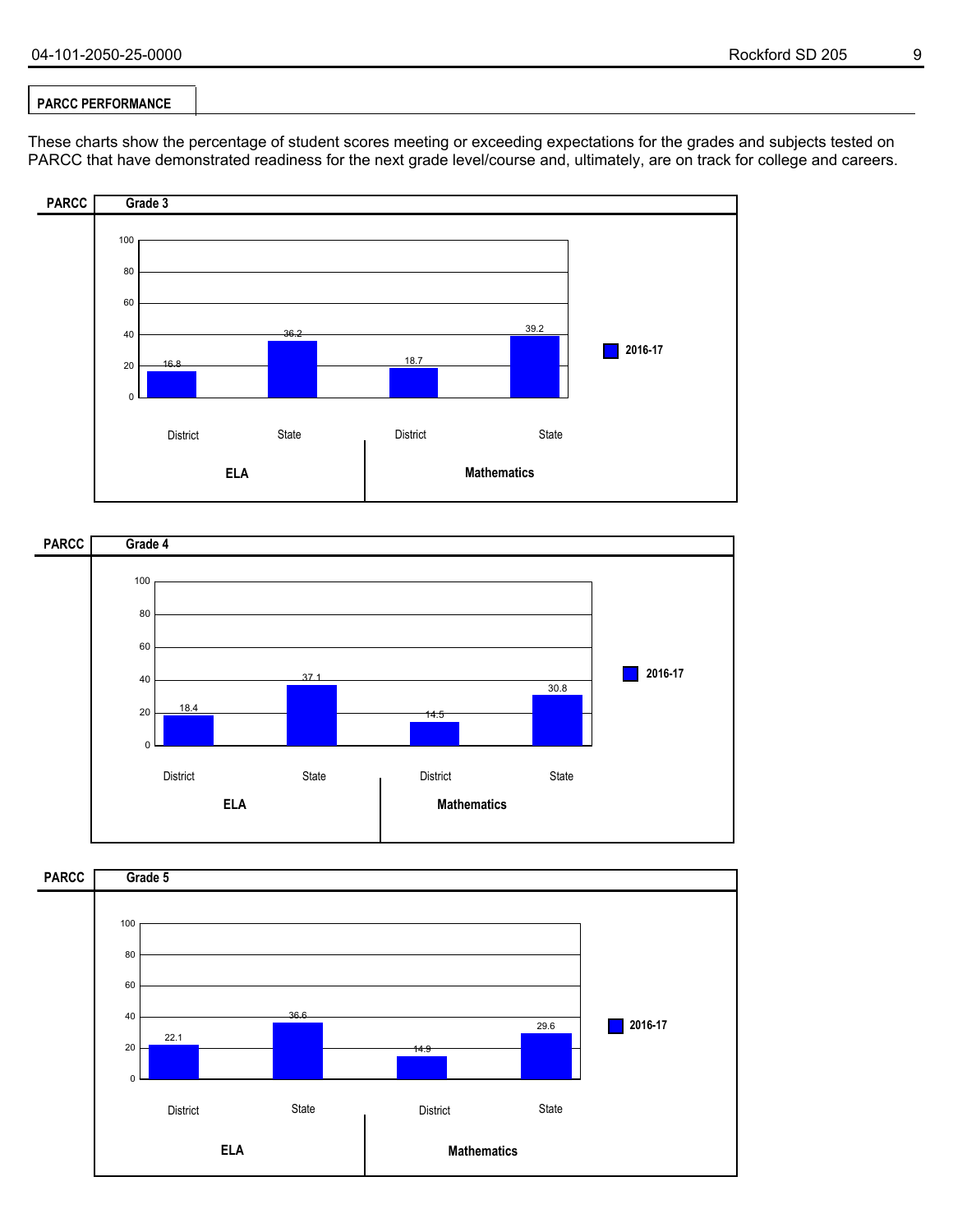



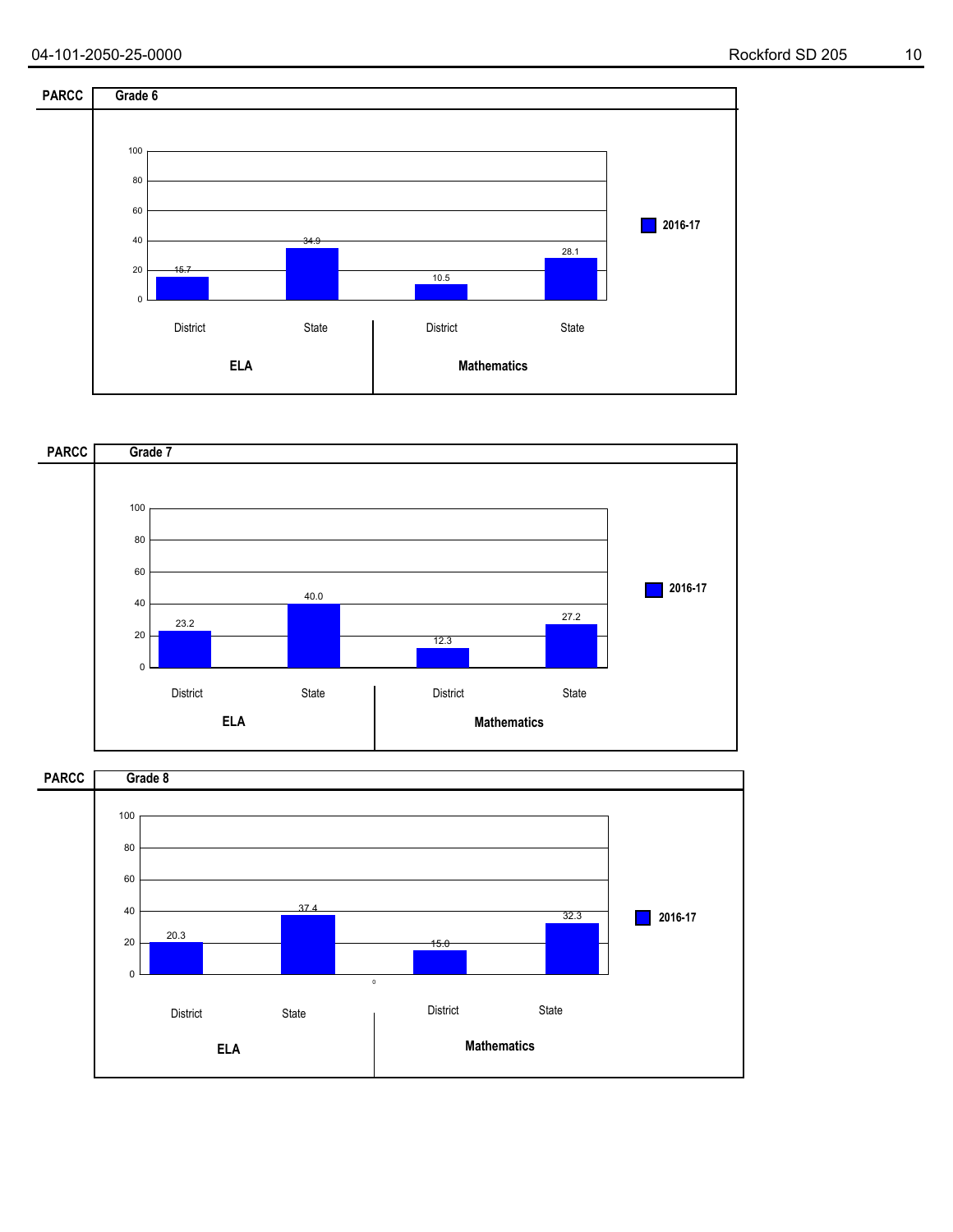#### **SAT PERFORMANCE**

These show the percentage of student scores meeting or exceeding Standards for the grades and subjects tested on SAT



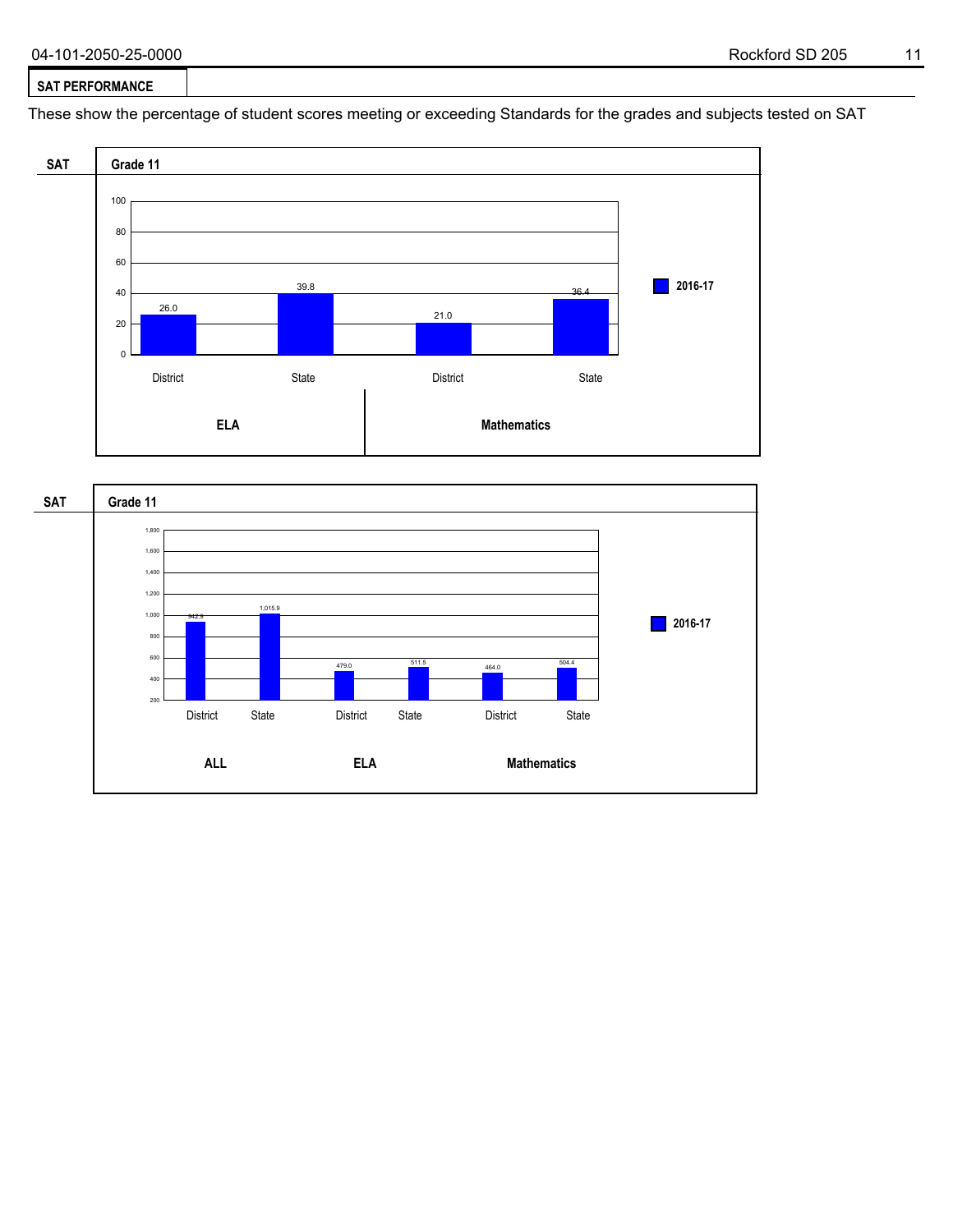**2016-17**

19.8

## **DLM-AA PERFORMANCE**

40 60

These show the percentage of student scores meeting or exceeding Standards for the grades and subjects tested on DLM-AA





18.6

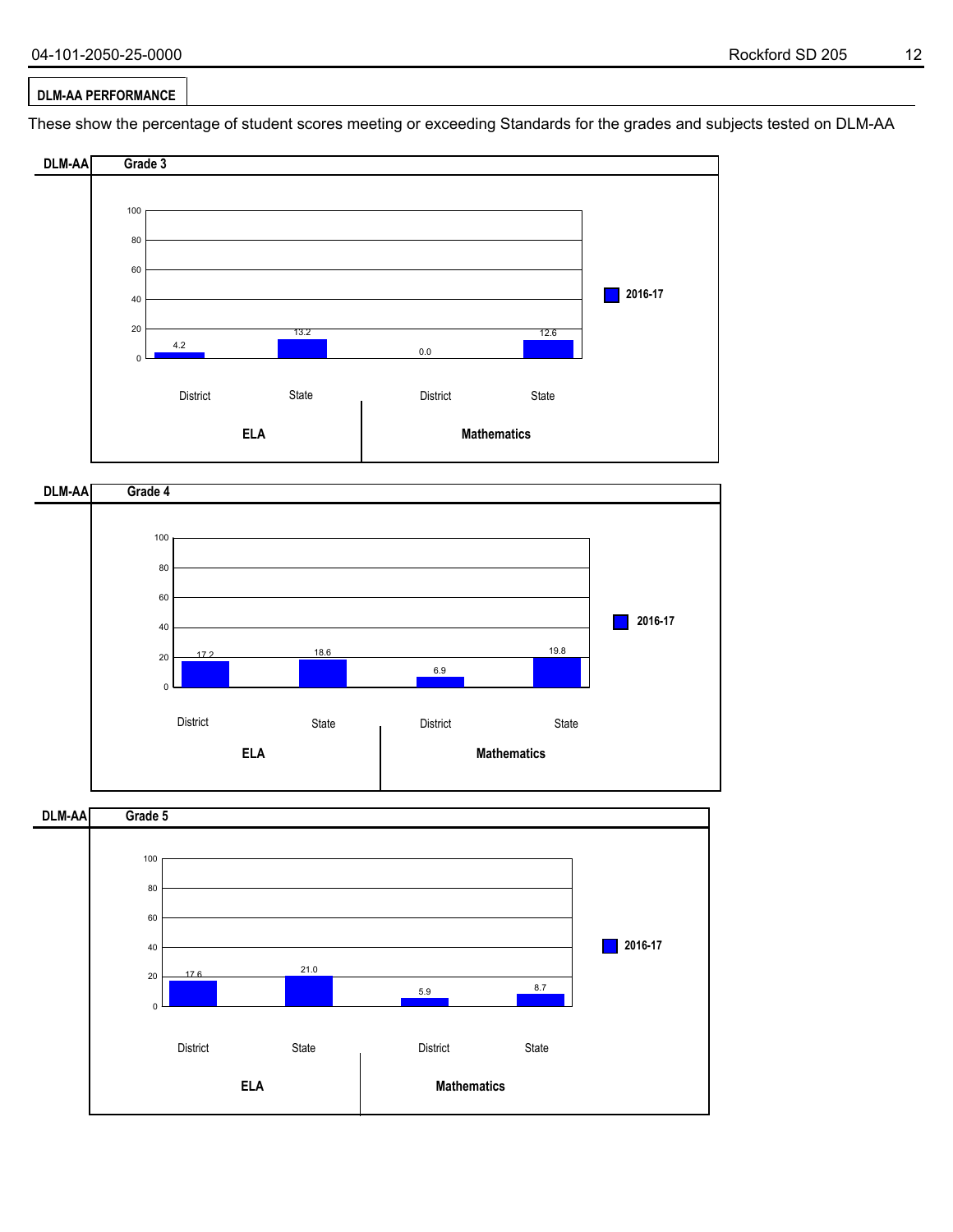



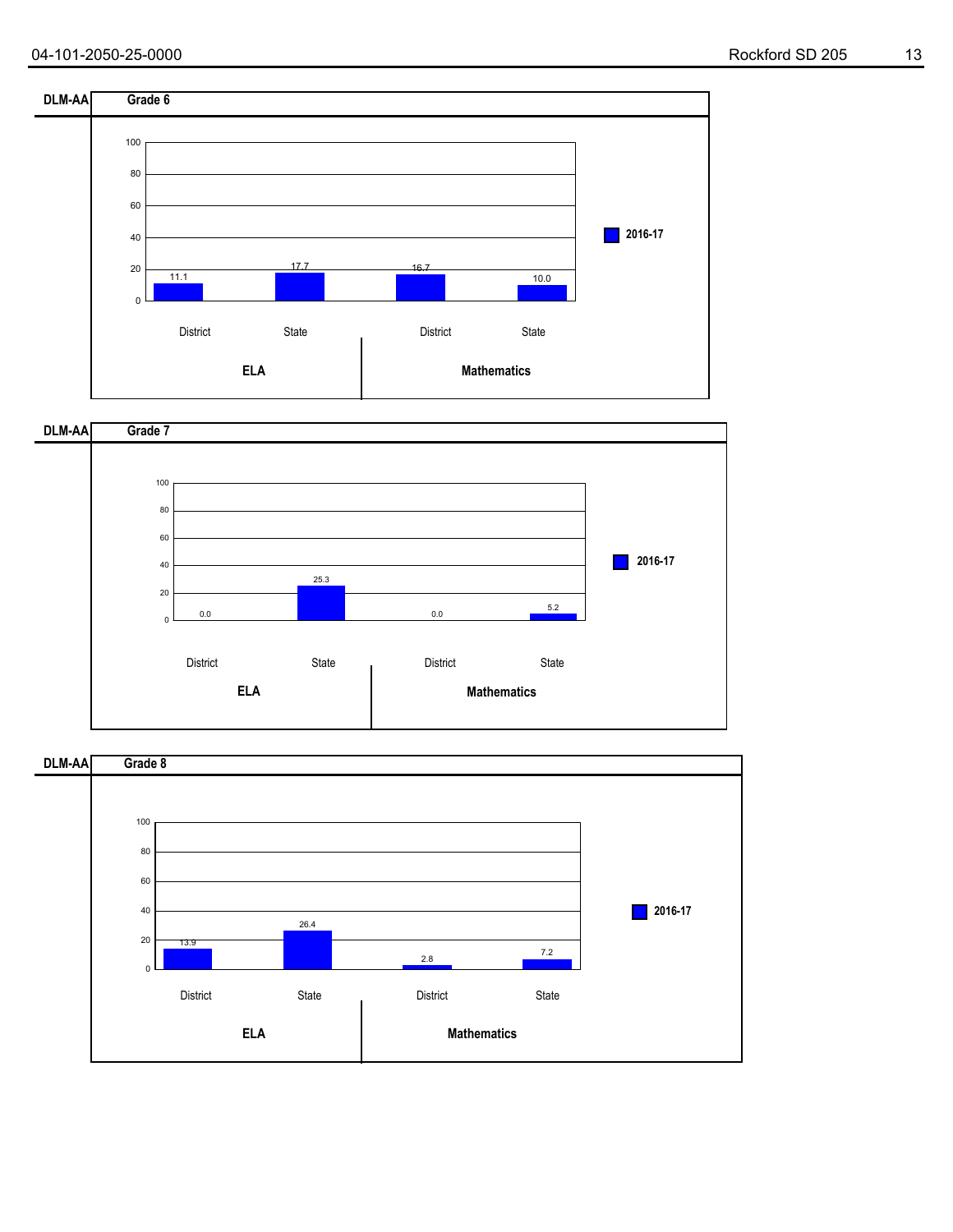

## PERFORMANCE ON STATE ASSESSMENTS

Federal law requires that student achievement results for schools providing Title I services be reported to the general public.

The PARCC is administered to students in grade 3 through 8. SAT is is administered to students in grade 11. The DLM-AA is administered to students in grade 3 through 8 and 11 with disabilities whose Individualized Education Programs (IEPs) indicate that participation in the PARCC or SAT would not be appropriate.

Students with disabilities have an IEP. An IEP is a written plan for a child with a disability who is eligible to receive special education services under the Individuals with Disabilities Education Act.

In order to protect students' identities, test data for groups of fewer than ten students are not reported.

|              | IPERCENTAGE OF STUDENTS NOT TESTED IN STATE TESTING PROGRAMS FOR ELA |           |       |                 |                                 |              |          |        |                                                   |                      |                         |                  |     |                                                                 |                           |
|--------------|----------------------------------------------------------------------|-----------|-------|-----------------|---------------------------------|--------------|----------|--------|---------------------------------------------------|----------------------|-------------------------|------------------|-----|-----------------------------------------------------------------|---------------------------|
|              |                                                                      |           |       | Gender          | <b>Racial/Ethnic Background</b> |              |          |        |                                                   |                      |                         |                  |     |                                                                 |                           |
|              |                                                                      | All       | Male  | Female          | White                           | <b>Black</b> | Hispanic | Asian  | <b>Native</b><br>Hawaiian<br>/Pacific<br>Islander | ∣American∣<br>Indian | Two or<br>More<br>Races | LEP              |     | <b>Students</b><br>with<br><b>IMigrant Disabilities</b> antaged | Econo-<br>mid<br>Disadv-l |
|              | l*Enrollmentl                                                        | 13.450    | 6,896 | 6,554           | 4,063                           | 4,071        | 3,819    | 527    | 3                                                 | 29                   | 938                     | ,576             | 0   | 1,894                                                           | 6,823                     |
| District [   | Reading                                                              | 1.2       | 1.3   | 1.1             | 1.0                             | 1.8          | 0.8      | 0.9    |                                                   | 0.0                  | 1.0                     | 1.0 <sub>l</sub> |     | 1.7                                                             | 1.2                       |
| <b>State</b> | l*Enrollment l                                                       | 1,044,459 |       | 533,974 510,468 | 505,668                         | 175.154      | 271.875  | 51.312 | 1,081                                             | 4.730                | 34,569                  | 90.576           | 126 |                                                                 | 143,863 530,039           |
|              | Reading                                                              | 1.8       | 1.8   | 1.8             | 1.7                             | 2.4          | 1.7      | 1.2    | 3.4                                               | 1.1                  | 2.1                     | 1.9              | 1.6 | 3.0                                                             | 1.9                       |

\* Enrollment as reported during the testing windows for grades 3-8 and grade 11

**Number of LEP Students who have attended schools in the U.S. for less than 12 months and are not assessed on the State's reading/language arts test: 0**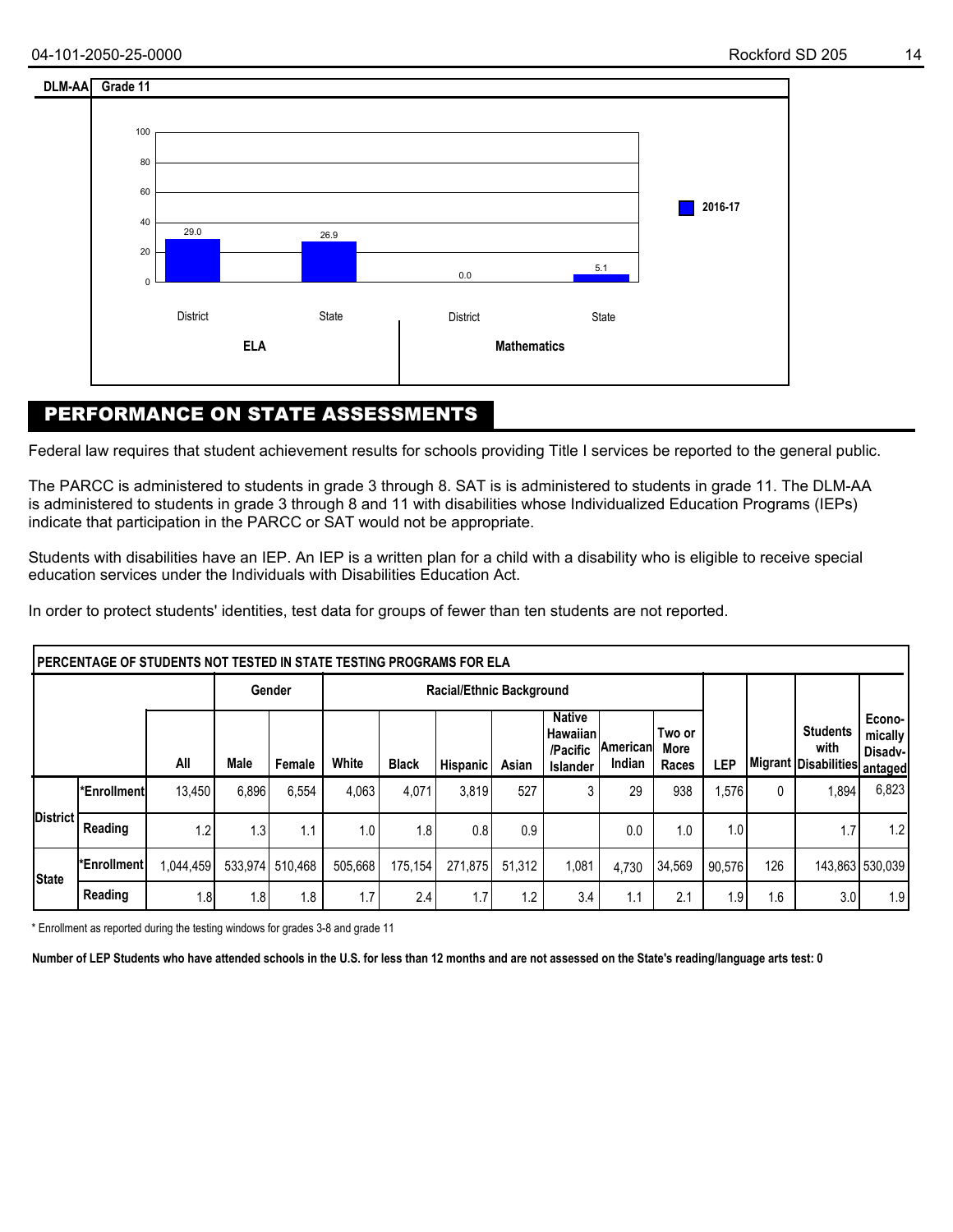|              | PERCENTAGE OF STUDENTS NOT TESTED IN STATE TESTING PROGRAMS FOR MATHEMATICS |           |                 |        |                  |              |                                 |        |                                                   |                    |                         |        |     |                                                         |                              |
|--------------|-----------------------------------------------------------------------------|-----------|-----------------|--------|------------------|--------------|---------------------------------|--------|---------------------------------------------------|--------------------|-------------------------|--------|-----|---------------------------------------------------------|------------------------------|
|              |                                                                             |           |                 | Gender |                  |              | <b>Racial/Ethnic Background</b> |        |                                                   |                    |                         |        |     |                                                         |                              |
|              |                                                                             | All       | Male            | Female | White            | <b>Black</b> | Hispanic                        | Asian  | <b>Native</b><br>Hawaiian<br>/Pacific<br>Islander | American<br>Indian | Two or<br>More<br>Races | LEP    |     | <b>Students</b><br>with<br>Migrant Disabilities antaged | Econo-<br>mically<br>Disadv- |
| District I   | <b>Enrollment</b>                                                           | 13,490    | 6.912           | 6,578  | 4.076            | 4,092        | 3.817                           | 535    | 3                                                 | 29                 | 938                     | ,615   | 0   | 1.892                                                   | 6,840                        |
|              | <b>Mathematics</b>                                                          | 1.3       | 1.3             | 1.3    | 0.1              | 2.0          | 0.8                             | 0.9    |                                                   | 0.0                | 1.7                     | 1.0    |     | 1.8                                                     | 1.4                          |
| <b>State</b> | l*Enrollment                                                                | 1,046,615 | 535.114 511.484 |        | 506.264          | 175.213      | 272.641                         | 52.002 | 1.091                                             | 4,739              | 34,592                  | 93.048 | 127 |                                                         | 143,785 531,314              |
|              | <b>IMathematics</b>                                                         | 1.8       | 1.8             | 1.8    | 1.7 <sup>°</sup> | 2.5          | 1.7                             | 1.0    | 2.7                                               | 1.1                | $2.2^{\circ}$           | .4'    | 1.6 | 3.1                                                     | 1.8                          |

\* Enrollment as reported during the testing windows for grades 3-8 and grade 11

#### **Partnership for Assessment of Readiness for College and Careers** (PARCC)

Each Performance Level is a broad, categorical level defined by a student's overall scale score and used to report overall student performance by describing how well students met the expectations for their grade level/course. Each Performance Level is defined by a range of overall scale scores for the assessment. There are five Performance Levels for PARCC assessments:

- **•** Level 1: Did not yet meet expectations
- **•** Level 2: Partially met expectations
- **•** Level 3: Approached expectations
- **•** Level 4: Met expectations
- **•** Level 5: Exceeded expectations

Students performing at levels 4 and 5 met or exceeded expectations, have demonstrated readiness for the next grade level/course and, ultimately, are on track for college and careers.Performance Level Descriptors (PLDs) describe the knowledge, skills, and practices that students should know and be able to demonstrate at each Performance Level in each content area (ELA and mathematics), and at each grade level/course. PLDs are available at http://avocet.pearson.com/PARCC/Home.

## **Grade 3**

#### **Grade 3 - All**

|                                 |              |              | ELA          |              |            | <b>Mathematics</b> |              |              |              |                             |  |
|---------------------------------|--------------|--------------|--------------|--------------|------------|--------------------|--------------|--------------|--------------|-----------------------------|--|
| Levels                          |              |              | $\bullet$    |              |            |                    |              |              |              |                             |  |
| <b>District</b><br><b>State</b> | 42.7<br>21.0 | 21.9<br>19.4 | 18.7<br>23.5 | 15.9<br>33.2 | 0.9<br>2.9 | 29.6<br>13.6       | 29.5<br>19.8 | 22.2<br>27.4 | 16.0<br>30.9 | $\sim$ $\sim$<br>۷.I<br>8.3 |  |

#### **Grade 3 - Gender**

|             |                 |      |      | <b>ELA</b> |      |     | <b>Mathematics</b> |      |      |      |     |  |
|-------------|-----------------|------|------|------------|------|-----|--------------------|------|------|------|-----|--|
|             | Levels          |      |      | ີ          |      |     |                    |      | ν    |      |     |  |
| <b>Male</b> | <b>District</b> | 45.9 | 21.9 | 18.1       | 13.4 | 0.6 | 30.8               | 29.0 | 21.7 | 16.0 | 2.5 |  |
|             | <b>State</b>    | 24.1 | 20.5 | 23.6       | 29.9 | 2.0 | 14.7               | 19.2 | 26.3 | 30.9 | 8.9 |  |
| Female      | <b>District</b> | 39.1 | 21.8 | 19.3       | 18.6 | 1.3 | 28.3               | 30.0 | 22.8 | 16.0 | 2.9 |  |
|             | <b>State</b>    | 17.8 | 18.3 | 23.3       | 36.7 | 3.9 | 12.5               | 20.5 | 28.5 | 30.8 | 7.7 |  |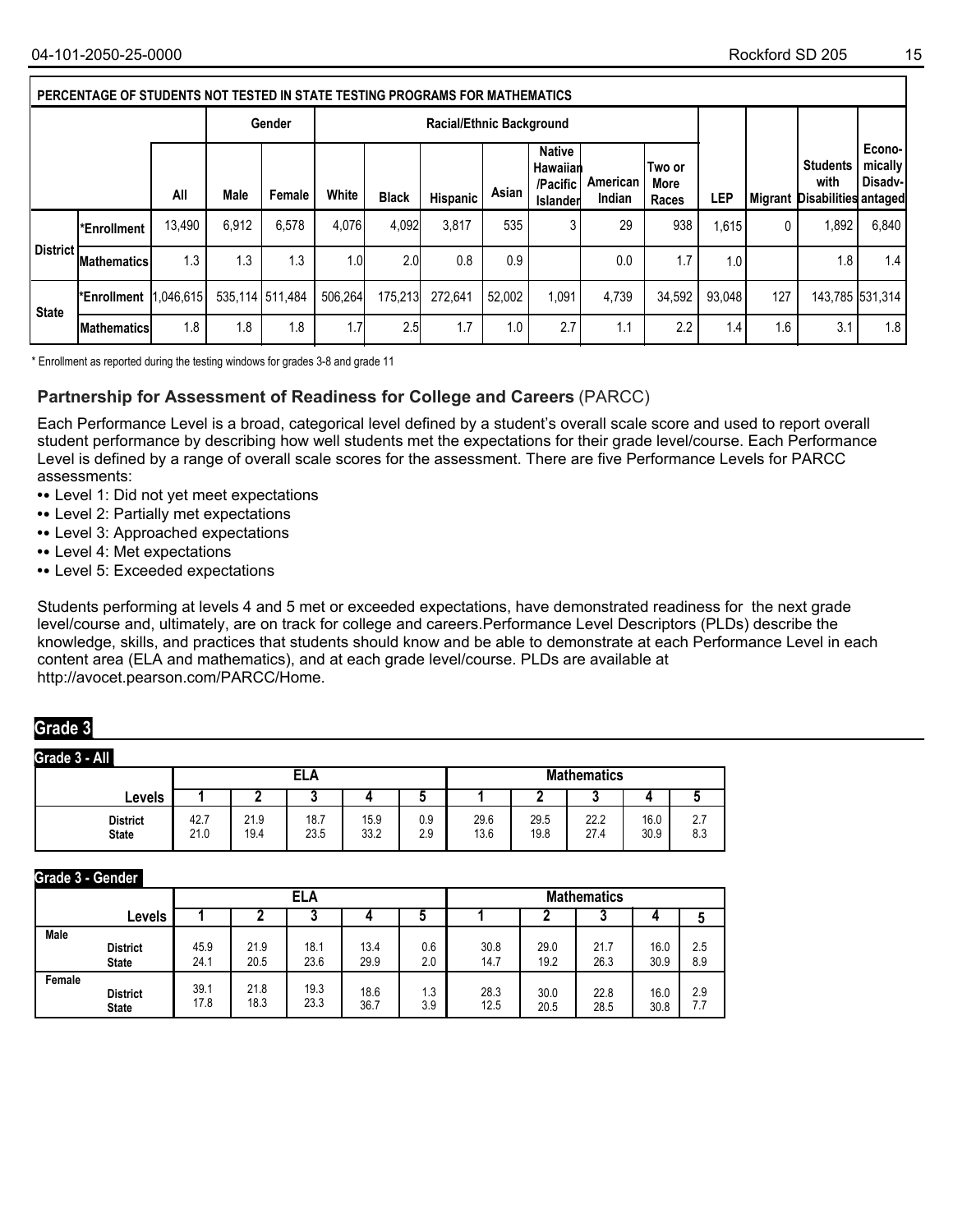### **Grade 3 - Racial/Ethnic Background**

|                          |                                                                   |      |              | <b>ELA</b> |      |      |      |              | <b>Mathematics</b> |      |      |
|--------------------------|-------------------------------------------------------------------|------|--------------|------------|------|------|------|--------------|--------------------|------|------|
|                          | Levels                                                            | 1    | $\mathbf{2}$ | 3          | 4    | 5    | 1    | $\mathbf{2}$ | 3                  | 4    | 5    |
| White                    | <b>District</b>                                                   | 24.8 | 20.3         | 25.7       | 26.8 | 2.4  | 17.4 | 23.3         | 26.4               | 26.4 | 6.4  |
|                          | <b>State</b>                                                      | 12.2 | 16.3         | 25.4       | 42.3 | 3.8  | 7.5  | 15.0         | 27.2               | 39.0 | 11.3 |
| <b>Black</b>             | <b>District</b>                                                   | 56.5 | 22.0         | 14.1       | 7.3  | 0.0  | 44.6 | 31.2         | 17.5               | 6.3  | 0.4  |
|                          | <b>State</b>                                                      | 35.0 | 23.9         | 20.6       | 19.4 | 1.0  | 26.3 | 27.7         | 26.9               | 17.2 | 1.9  |
| Hispanic                 | <b>District</b>                                                   | 49.9 | 24.7         | 14.8       | 10.0 | 0.5  | 26.8 | 36.9         | 23.2               | 12.2 | 1.0  |
|                          | <b>State</b>                                                      | 29.5 | 23.7         | 22.7       | 22.8 | 1.3  | 17.6 | 25.4         | 30.0               | 23.7 | 3.3  |
| Asian                    | <b>District</b>                                                   | 18.8 | 24.6         | 20.3       | 34.8 | 1.4  | 20.3 | 20.3         | 17.6               | 35.1 | 6.8  |
|                          | <b>State</b>                                                      | 7.5  | 10.1         | 19.0       | 53.4 | 10.0 | 3.8  | 7.0          | 17.0               | 42.6 | 29.6 |
| <b>Islander</b>          | <b>Native Hawaiian/Pacific</b><br><b>District</b><br><b>State</b> | 15.8 | 12.7         | 25.9       | 39.2 | 6.3  | 11.2 | 11.8         | 27.3               | 34.8 | 14.9 |
| American Indian          | <b>District</b><br><b>State</b>                                   | 33.1 | 25.6         | 21.1       | 19.5 | 0.8  | 18.5 | 25.1         | 32.3               | 20.9 | 3.2  |
| <b>Two or More Races</b> | <b>District</b>                                                   | 38.8 | 16.5         | 22.4       | 21.8 | 0.6  | 30.4 | 23.2         | 23.2               | 20.8 | 2.4  |
|                          | <b>State</b>                                                      | 18.7 | 17.7         | 24.4       | 35.3 | 4.0  | 13.1 | 18.8         | 26.0               | 31.8 | 10.3 |

## **Grade 3 - Limited-English-Proficient**

| . .             |      |      | <b>ELA</b>  |      |          | <b>Mathematics</b> |      |      |      |                   |  |
|-----------------|------|------|-------------|------|----------|--------------------|------|------|------|-------------------|--|
| Levels          |      | -    |             |      |          |                    |      |      |      |                   |  |
| <b>District</b> | 54.7 | 23.5 | 13.1        | 8.3  | ⌒<br>v.4 | 30.9               | 34.0 | 20.1 | 13.7 | .                 |  |
| <b>State</b>    | 33.4 | 25.0 | 210<br>21.O | 18.9 | 0.8      | 19.1               | 25.5 | 28.9 | 22.9 | <b>25</b><br>ن. ن |  |

#### **Grade 3 - Students with Disabilities**

|            |                                 |              |              | <b>ELA</b>   |              |            | <b>Mathematics</b> |              |              |              |            |  |
|------------|---------------------------------|--------------|--------------|--------------|--------------|------------|--------------------|--------------|--------------|--------------|------------|--|
|            | Levels                          |              |              | ν            | 4            | J          |                    |              | u            | 4            |            |  |
| <b>IEP</b> |                                 |              |              |              |              |            |                    |              |              |              |            |  |
|            | <b>District</b><br><b>State</b> | 78.2<br>51.9 | 12.2<br>21.6 | 5.5<br>14.5  | 4.2<br>11.3  | 0.0<br>0.6 | 52.3<br>35.3       | 30.8<br>26.9 | 13.5<br>20.7 | 2.5<br>14.3  | 0.8<br>2.7 |  |
| Non-IEP    |                                 |              |              |              |              |            |                    |              |              |              |            |  |
|            | <b>District</b><br><b>State</b> | 38.3<br>16.5 | 23.0<br>19.1 | 20.3<br>24.8 | 17.3<br>36.4 | 1.0<br>3.3 | 26.8<br>10.4       | 29.3<br>18.8 | 23.3<br>28.3 | 17.6<br>33.3 | 2.9<br>9.2 |  |

## **Grade 3 - Economically Disadvantaged**

|                                   |      |      | <b>ELA</b> |      |     | <b>Mathematics</b> |      |      |      |      |  |
|-----------------------------------|------|------|------------|------|-----|--------------------|------|------|------|------|--|
| Levels                            |      |      | N          |      | IJ  |                    |      | u    |      |      |  |
| <b>Free/Reduced Price Lunch I</b> |      |      |            |      |     |                    |      |      |      |      |  |
| <b>District</b>                   | 47.9 | 24.0 | 16.8       | 11.0 | 0.3 | 34.5               | 30.7 | 22.0 | 11.6 | 1.1  |  |
| <b>State</b>                      | 30.5 | 23.9 | 22.9       | 21.7 | 1.0 | 20.2               | 25.9 | 29.1 | 21.8 | 2.9  |  |
| <b>Not Eligible</b>               |      |      |            |      |     |                    |      |      |      |      |  |
| <b>District</b>                   | 35.7 | 19.0 | 21.2       | 22.4 | 1.7 | 23.1               | 27.8 | 22.4 | 21.9 | 4.8  |  |
| <b>State</b>                      | 9.6  | 14.0 | 24.1       | 47.0 | 5.3 | 5.7                | 12.6 | 25.3 | 41.7 | 14.8 |  |

## **Grade 4**

## **Grade 4 - All**

|                                 |              |              | <b>ELA</b>   |              |            | <b>Mathematics</b> |              |              |              |                 |  |
|---------------------------------|--------------|--------------|--------------|--------------|------------|--------------------|--------------|--------------|--------------|-----------------|--|
| Levels                          |              |              |              |              |            |                    |              |              |              |                 |  |
| <b>District</b><br><b>State</b> | 31.6<br>14.2 | 26.9<br>20.4 | 23.1<br>28.3 | 15.2<br>31.1 | 3.2<br>5.9 | 30.8<br>15.7       | 32.7<br>25.3 | 22.0<br>28.2 | 13.4<br>27.6 | $\Omega$<br>J.Z |  |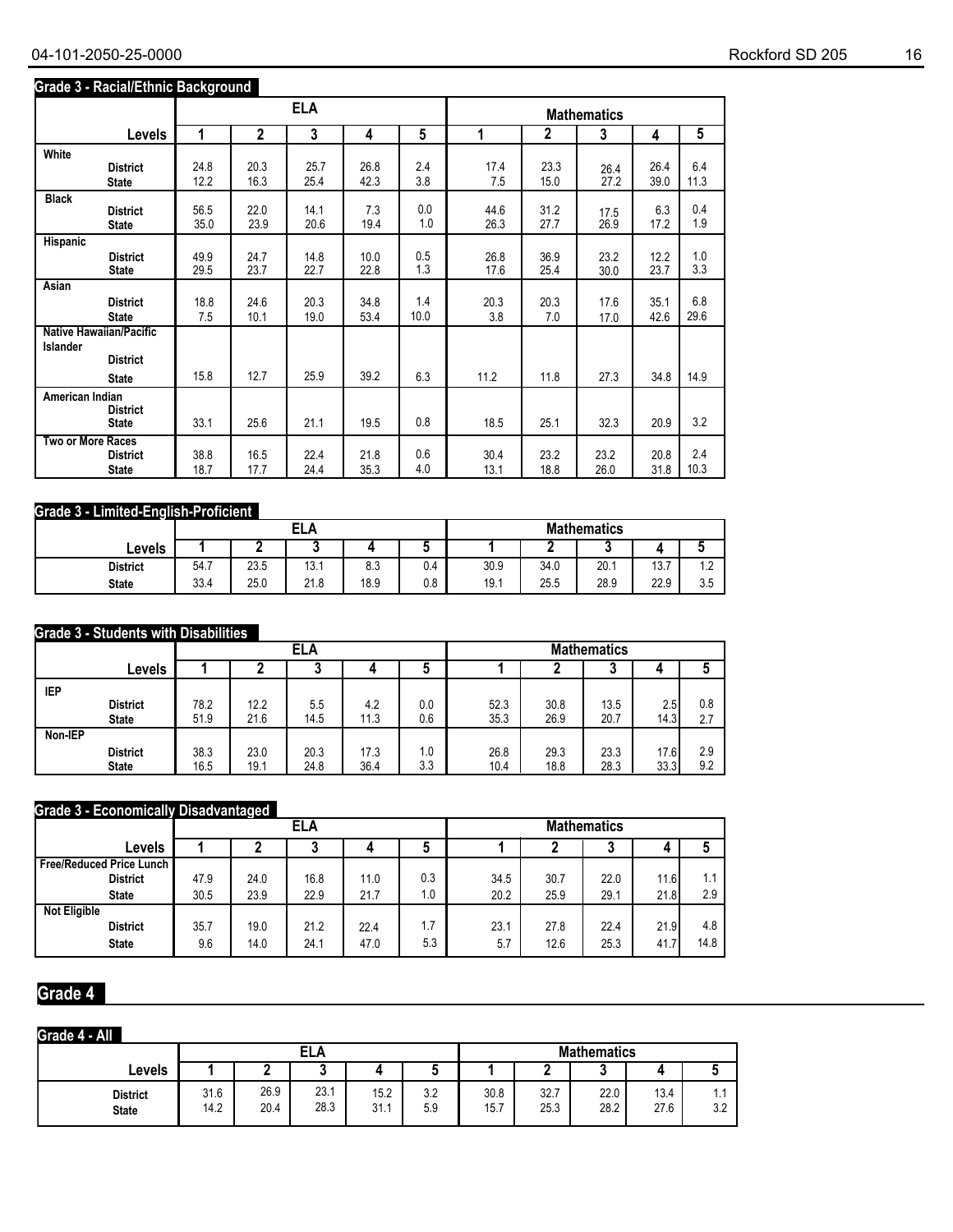## **Grade 4 - Gender**

|        |                 |      |      | ELA  |      |     | <b>Mathematics</b> |      |      |      |     |
|--------|-----------------|------|------|------|------|-----|--------------------|------|------|------|-----|
|        | Levels          |      |      | u    |      |     |                    |      | υ    |      |     |
| Male   | <b>District</b> | 36.7 | 27.6 | 20.1 | 13.5 | 2.1 | 32.7               | 31.9 | 20.2 | 13.8 | 1.3 |
|        | <b>State</b>    | 17.1 | 22.0 | 28.2 | 28.4 | 4.2 | 16.5               | 24.6 | 27.3 | 28.2 | 3.3 |
| Female | <b>District</b> | 26.3 | 26.1 | 26.4 | 17.0 | 4.3 | 28.7               | 33.5 | 23.9 | 13.0 | 0.9 |
|        | <b>State</b>    | 11.1 | 18.8 | 28.4 | 34.0 | 7.7 | 14.8               | 26.0 | 29.2 | 26.9 | 3.1 |

## **Grade 4 - Racial/Ethnic Background**

|                   |                                                                   |      |                | <b>ELA</b> |      |      |      |      | <b>Mathematics</b> |      |                |
|-------------------|-------------------------------------------------------------------|------|----------------|------------|------|------|------|------|--------------------|------|----------------|
|                   | <b>Levels</b>                                                     | 1    | $\overline{2}$ | 3          | 4    | 5    | 1    | 2    | 3                  | 4    | $\overline{5}$ |
| White             | <b>District</b>                                                   | 17.7 | 21.3           | 26.8       | 26.9 | 7.3  | 17.7 | 27.8 | 27.0               | 25.4 | 2.2            |
|                   | <b>State</b>                                                      | 8.2  | 15.8           | 28.4       | 39.6 | 8.1  | 8.7  | 19.7 | 30.6               | 37.0 | 4.0            |
| <b>Black</b>      | <b>District</b>                                                   | 46.2 | 31.5           | 15.4       | 6.4  | 0.4  | 50.0 | 33.4 | 12.8               | 3.7  | 0.1            |
|                   | <b>State</b>                                                      | 25.5 | 28.2           | 27.7       | 17.1 | 1.5  | 30.7 | 33.7 | 23.7               | 11.4 | 0.5            |
| Hispanic          | <b>District</b>                                                   | 31.6 | 30.7           | 26.8       | 10.4 | 0.6  | 25.7 | 38.9 | 25.5               | 9.7  | 0.2            |
|                   | <b>State</b>                                                      | 19.2 | 25.7           | 30.1       | 22.5 | 2.5  | 20.5 | 32.6 | 28.2               | 17.7 | 1.1            |
| Asian             | <b>District</b>                                                   | 22.7 | 16.7           | 27.3       | 21.2 | 12.1 | 15.2 | 28.8 | 21.2               | 28.8 | 6.1            |
|                   | <b>State</b>                                                      | 4.7  | 8.7            | 20.4       | 46.7 | 19.5 | 4.0  | 10.0 | 20.7               | 49.1 | 16.1           |
| Islander          | <b>Native Hawaiian/Pacific</b><br><b>District</b><br><b>State</b> | 10.4 | 14.6           | 22.0       | 39.6 | 13.4 | 11.0 | 16.5 | 31.1               | 32.3 | 9.1            |
| American Indian   | <b>District</b><br><b>State</b>                                   | 22.4 | 24.8           | 29.0       | 21.7 | 2.1  | 19.8 | 32.0 | 32.1               | 15.2 | 0.8            |
| Two or More Races | <b>District</b>                                                   | 28.9 | 21.4           | 27.2       | 19.1 | 3.5  | 25.3 | 30.0 | 30.0               | 12.9 | 1.8            |
|                   | <b>State</b>                                                      | 13.0 | 19.1           | 27.5       | 33.3 | 7.1  | 14.6 | 24.3 | 28.6               | 28.9 | 3.6            |

#### **Grade 4 - Limited-English-Proficient**

|                                 |              |              | п.<br>- 1<br>ᄂᄂ                        |                      |            | <b>Mathematics</b> |              |              |                 |             |  |
|---------------------------------|--------------|--------------|----------------------------------------|----------------------|------------|--------------------|--------------|--------------|-----------------|-------------|--|
| Levels                          |              |              |                                        |                      |            |                    |              |              |                 |             |  |
| <b>District</b><br><b>State</b> | 47.7<br>37.3 | 33.4<br>34.9 | 14.3<br>$\rightarrow$<br>01<br>2 I . I | $\sim$<br>4.Z<br>5.8 | 0.3<br>0.2 | 39.3<br>34.9       | 40.0<br>39.9 | 16.3<br>19.0 | v.<br>FΩ<br>ບ.ບ | υ. Ι<br>0.3 |  |

#### **Grade 4 - Students with Disabilities**

|            |                 |      |      | <b>ELA</b> |      |     | <b>Mathematics</b> |      |      |      |     |  |
|------------|-----------------|------|------|------------|------|-----|--------------------|------|------|------|-----|--|
|            | Levels          |      |      |            |      | s.  |                    |      | ۰.   |      |     |  |
| <b>IEP</b> | <b>District</b> | 81.3 | 13.6 | 3.7        | 1.1  | 0.4 | 70.1               | 22.9 | 5.5  | 1.5  | 0.0 |  |
|            | <b>State</b>    | 46.0 | 27.6 | 16.6       | 8.8  | 1.0 | 42.8               | 31.6 | 16.1 | 8.8  | 0.6 |  |
| Non-IEP    | <b>District</b> | 24.2 | 28.9 | 26.0       | 17.3 | 3.6 | 24.9               | 34.1 | 24.5 | 15.2 | 1.3 |  |
|            | <b>State</b>    | 9.3  | 19.3 | 30.1       | 34.6 | 6.7 | 11.6               | 24.4 | 30.1 | 30.4 | 3.6 |  |

## **Grade 4 - Economically Disadvantaged**

|                                                                    |              |              | ELA          |              |             | <b>Mathematics</b> |              |              |              |            |
|--------------------------------------------------------------------|--------------|--------------|--------------|--------------|-------------|--------------------|--------------|--------------|--------------|------------|
| Levels                                                             |              |              |              |              | J           |                    |              | u            |              |            |
| <b>Free/Reduced Price Lunch</b><br><b>District</b><br><b>State</b> | 38.6<br>21.2 | 29.7<br>26.7 | 21.7<br>29.6 | 9.3<br>20.6  | 0.7<br>1.9  | 38.6<br>23.6       | 35.2<br>32.5 | 18.6<br>27.2 | 7.6<br>15.9  | 0.1<br>0.9 |
| <b>Not Eligible</b><br><b>District</b><br><b>State</b>             | 23.5<br>6.1  | 23.5<br>13.2 | 24.8<br>26.9 | 22.2<br>43.3 | 6.1<br>10.6 | 21.6<br>6.6        | 29.8<br>17.0 | 26.0<br>29.4 | 20.3<br>41.0 | 2.3<br>5.9 |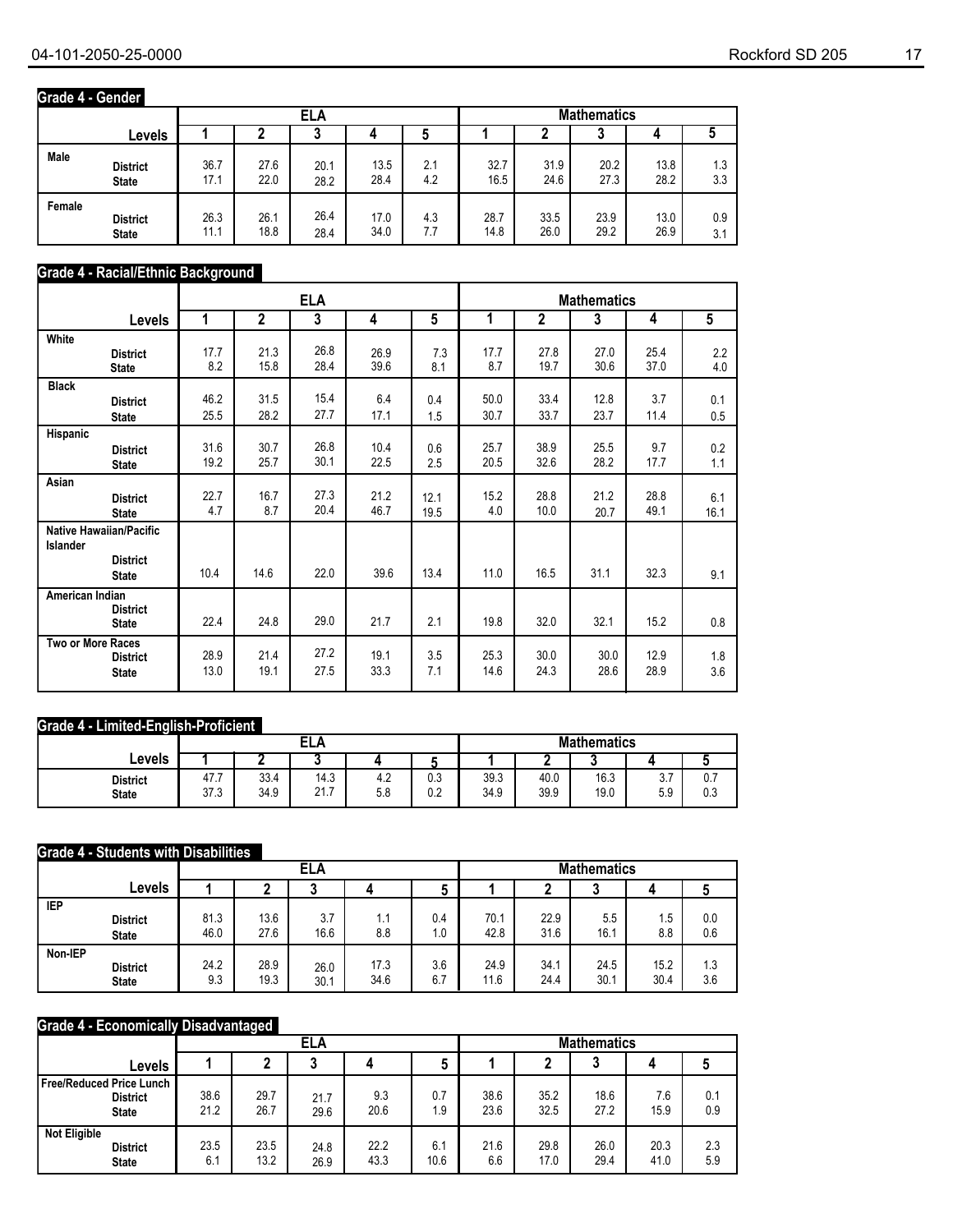## **Grade 5**

| Grade 5 - All                   |              |              |              |              |            |              |              |                    |              |            |
|---------------------------------|--------------|--------------|--------------|--------------|------------|--------------|--------------|--------------------|--------------|------------|
|                                 |              |              | ELA          |              |            |              |              | <b>Mathematics</b> |              |            |
| Levels                          |              |              |              |              |            |              | ٠            | $\bullet$          |              |            |
| <b>District</b><br><b>State</b> | 26.8<br>14.1 | 26.4<br>21.4 | 24.6<br>27.9 | 19.9<br>33.7 | 2.2<br>2.9 | 25.5<br>13.3 | 33.8<br>26.6 | 25.8<br>30.5       | 12.7<br>25.6 | 2.2<br>3.9 |

#### **Grade 5 - Gender**

|        |                 |      |      | ELA  |      |     | <b>Mathematics</b> |      |      |      |                  |
|--------|-----------------|------|------|------|------|-----|--------------------|------|------|------|------------------|
|        | Levels          |      |      | u    |      |     |                    |      | u    | 4    |                  |
| Male   | <b>District</b> | 31.7 | 26.1 | 24.5 | 16.0 | 1.7 | 26.8               | 32.6 | 25.8 | 12.5 | $2.2\phantom{0}$ |
|        | <b>State</b>    | 17.1 | 23.9 | 28.4 | 28.9 | 1.7 | 14.9               | 26.5 | 28.6 | 25.6 | 4.4              |
| Female | <b>District</b> | 21.6 | 26.8 | 24.7 | 24.1 | 2.7 | 24.0               | 35.1 | 25.9 | 12.9 | 2.1              |
|        | <b>State</b>    | 10.9 | 18.8 | 27.5 | 38.6 | 4.2 | 11.7               | 26.7 | 32.4 | 25.7 | 3.5              |

#### **Grade 5 - Racial/Ethnic Background**

|                   |                                 | <b>ELA</b> |              |      |      | <b>Mathematics</b> |      |              |      |      |      |
|-------------------|---------------------------------|------------|--------------|------|------|--------------------|------|--------------|------|------|------|
|                   | Levels                          | 1          | $\mathbf{2}$ | 3    | 4    | 5                  | 1    | $\mathbf{2}$ | 3    | 4    | 5    |
| White             | <b>District</b>                 | 17.2       | 18.0         | 29.6 | 30.3 | 4.8                | 16.7 | 25.8         | 32.2 | 21.3 | 4.0  |
|                   | <b>State</b>                    | 7.8        | 16.4         | 28.7 | 43.1 | 4.0                | 7.9  | 20.7         | 32.4 | 33.9 | 5.1  |
| <b>Black</b>      | <b>District</b>                 | 40.1       | 32.8         | 17.6 | 9.4  | 0.2                | 38.4 | 39.4         | 18.1 | 4.1  | 0.0  |
|                   | <b>State</b>                    | 26.4       | 30.0         | 26.1 | 16.9 | 0.5                | 26.9 | 37.0         | 25.4 | 10.2 | 0.5  |
| Hispanic          | <b>District</b>                 | 27.0       | 27.7         | 28.4 | 16.5 | 0.4                | 25.6 | 36.2         | 26.7 | 10.7 | 0.7  |
|                   | <b>State</b>                    | 19.3       | 27.3         | 29.4 | 23.1 | 1.0                | 16.5 | 33.7         | 32.0 | 16.8 | 1.1  |
| Asian             | <b>District</b>                 | 11.4       | 19.0         | 13.9 | 45.6 | 10.1               | 7.3  | 28.0         | 20.7 | 29.3 | 14.6 |
|                   | <b>State</b>                    | 4.9        | 9.7          | 19.0 | 55.8 | 10.6               | 2.9  | 9.7          | 22.2 | 45.8 | 19.4 |
| <b>Islander</b>   | <b>Native Hawaiian/Pacific</b>  |            |              |      |      |                    |      |              |      |      |      |
|                   | <b>District</b><br><b>State</b> | 10.3       | 16.7         | 29.5 | 40.4 | 3.2                | 7.6  | 21.7         | 28.0 | 31.2 | 11.5 |
| American Indian   | <b>District</b><br><b>State</b> | 21.9       | 25.6         | 26.8 | 24.4 | 1.2                | 15.9 | 33.5         | 34.1 | 15.6 | 1.0  |
| Two or More Races | <b>District</b>                 | 22.6       | 35.6         | 22.6 | 17.1 | 2.1                | 20.5 | 39.7         | 29.5 | 8.9  | 1.4  |
|                   | <b>State</b>                    | 12.1       | 19.6         | 27.9 | 36.5 | 4.0                | 13.3 | 25.9         | 28.3 | 27.5 | 5.0  |

## **Grade 5 - Limited-English-Proficient**

|                 |      |      | ELA      |     |     | <b>Mathematics</b> |      |      |                   |     |  |
|-----------------|------|------|----------|-----|-----|--------------------|------|------|-------------------|-----|--|
| ∟evels          |      |      |          |     | ີ   |                    |      | ີ    | -                 |     |  |
| <b>District</b> | 51.2 | 37.3 | 4 A<br>. | U.5 | 0.0 | 38.6               | 46.5 | 12.7 | $\sim$<br>2.2     | 0.0 |  |
| <b>State</b>    | 49.7 | 35.6 | 12.6     | ົ   | 0.0 | 35.4               | 43.5 | 17.2 | <u>^ -</u><br>v.ı | 0.2 |  |

#### **Grade 5 - Students with Disabilities**

|            |                 |      |      | ELA  |      |     |      |      | <b>Mathematics</b> |      |     |
|------------|-----------------|------|------|------|------|-----|------|------|--------------------|------|-----|
|            | <b>Levels</b>   |      |      | u    |      | u   |      |      | <b>N</b>           | 4    |     |
| <b>IEP</b> | <b>District</b> | 65.6 | 24.4 | 6.1  | 3.6  | 0.4 | 46.9 | 36.1 | 13.7               | 2.2  | 1.1 |
|            | <b>State</b>    | 45.1 | 31.1 | 15.7 | 7.8  | 0.3 | 37.6 | 37.2 | 17.6               | 6.9  | 0.7 |
| Non-IEP    | <b>District</b> | 20.5 | 26.8 | 27.7 | 22.6 | 2.5 | 22.0 | 33.5 | 27.8               | 14.4 | 2.3 |
|            | <b>State</b>    | 9.3  | 19.9 | 29.8 | 37.6 | 3.3 | 9.6  | 25.0 | 32.5               | 28.5 | 4.4 |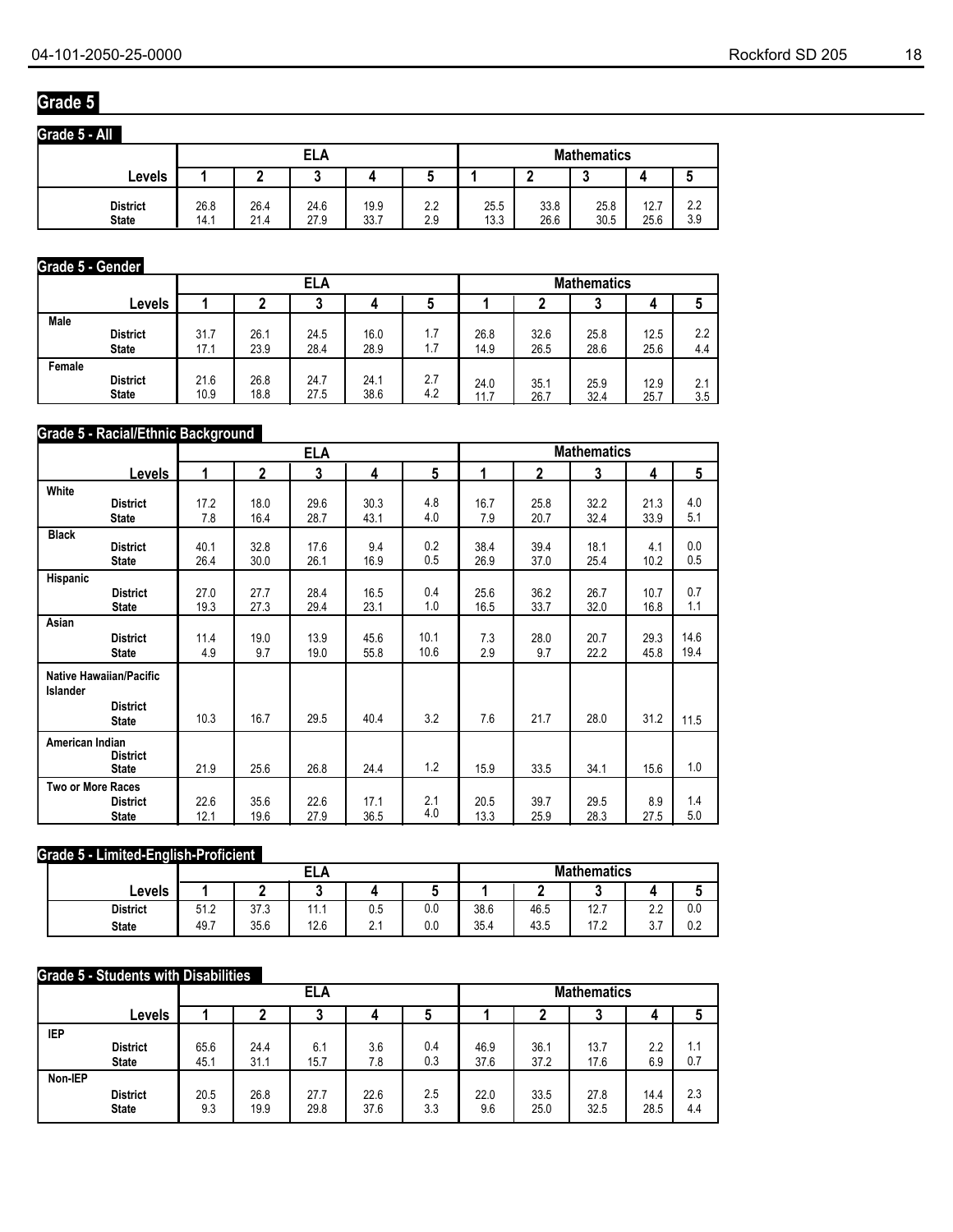## **Grade 5 - Economically Disadvantaged**

|                                 |      |      | <b>ELA</b> |      |     | <b>Mathematics</b> |      |      |      |     |
|---------------------------------|------|------|------------|------|-----|--------------------|------|------|------|-----|
| <b>Levels</b>                   |      |      |            |      | a   |                    |      |      | 4    |     |
| <b>Free/Reduced Price Lunch</b> |      |      |            |      |     |                    |      |      |      |     |
| <b>District</b>                 | 32.0 | 28.8 | 24.7       | 14.5 | 0.1 | 31.5               | 35.5 | 24.2 | 8.5  | 0.3 |
| <b>State</b>                    | 21.4 | 28.2 | 28.5       | 21.1 | 0.7 | 20.2               | 34.6 | 29.7 | 14.6 | 0.9 |
| <b>Not Eligible</b>             |      |      |            |      |     |                    |      |      |      |     |
| <b>District</b>                 | 20.4 | 23.6 | 24.6       | 26.6 | 4.8 | 18.1               | 31.7 | 27.8 | 17.9 | 4.5 |
| <b>State</b>                    | 5.8  | 13.9 | 27.3       | 47.6 | 5.3 | 5.7                | 17.7 | 31.3 | 37.9 | 7.3 |

## **Grade 6**

### **Grade 6 - All**

|                                 |              |              | <b>ELA</b>   |              |            |              |              | <b>Mathematics</b>             |             |            |
|---------------------------------|--------------|--------------|--------------|--------------|------------|--------------|--------------|--------------------------------|-------------|------------|
| Levels                          |              |              |              |              |            |              |              | ν                              |             | u          |
| <b>District</b><br><b>State</b> | 25.2<br>11.8 | 33.1<br>23.3 | 26.1<br>30.1 | 13.4<br>30.7 | 2.3<br>4.2 | 33.4<br>16.1 | 34.3<br>26.2 | $\overline{ }$<br>21.7<br>29.6 | 9.2<br>24.2 | 1.3<br>3.9 |

#### **Grade 6 - Gender**

|        |                 |      |      | ELA  |      |     | <b>Mathematics</b> |      |        |      |     |
|--------|-----------------|------|------|------|------|-----|--------------------|------|--------|------|-----|
|        | Levels          |      |      | u    |      |     |                    |      | ົ<br>J | 4    |     |
| Male   | <b>District</b> | 31.1 | 34.5 | 23.7 | 9.3  | 1.4 | 37.1               | 32.4 | 20.0   | 9.4  | 1.1 |
|        | <b>State</b>    | 15.4 | 27.0 | 30.0 | 25.2 | 2.5 | 18.1               | 26.5 | 28.0   | 23.5 | 4.0 |
| Female | <b>District</b> | 19.2 | 31.6 | 28.5 | 17.5 | 3.2 | 29.7               | 36.3 | 23.5   | 9.1  | 1.4 |
|        | <b>State</b>    | 7.9  | 19.4 | 30.2 | 36.5 | 6.0 | 14.1               | 25.9 | 31.2   | 24.9 | 3.9 |

## **Grade 6 - Racial/Ethnic Background**

|                          |                                                                   |      |                | <b>ELA</b> |      |                |      |              | <b>Mathematics</b> |      |                |
|--------------------------|-------------------------------------------------------------------|------|----------------|------------|------|----------------|------|--------------|--------------------|------|----------------|
|                          | <b>Levels</b>                                                     | 1    | $\overline{2}$ | 3          | 4    | $\overline{5}$ | 1    | $\mathbf{2}$ | 3                  | 4    | $\overline{5}$ |
| White                    | <b>District</b>                                                   | 13.7 | 26.6           | 30.6       | 24.1 | 4.9            | 18.6 | 30.6         | 28.1               | 19.8 | 2.9            |
|                          | <b>State</b>                                                      | 6.9  | 17.5           | 30.9       | 39.1 | 5.6            | 9.5  | 21.1         | 32.5               | 32.0 | 4.9            |
| <b>Black</b>             | <b>District</b>                                                   | 37.8 | 40.6           | 16.4       | 5.0  | 0.2            | 52.4 | 34.9         | 11.4               | 1.3  | 0.0            |
|                          | <b>State</b>                                                      | 22.8 | 34.1           | 27.9       | 14.4 | 0.8            | 32.1 | 36.1         | 22.7               | 8.6  | 0.5            |
| Hispanic                 | <b>District</b>                                                   | 22.3 | 32.7           | 34.1       | 10.6 | 0.4            | 29.8 | 37.0         | 26.6               | 6.2  | 0.5            |
|                          | <b>State</b>                                                      | 15.4 | 29.9           | 31.5       | 21.7 | 1.5            | 20.7 | 32.3         | 30.0               | 15.8 | 1.1            |
| Asian                    | <b>District</b>                                                   | 15.9 | 21.7           | 21.7       | 26.1 | 14.5           | 17.4 | 24.6         | 27.5               | 26.1 | 4.3            |
|                          | <b>State</b>                                                      | 3.7  | 8.7            | 21.6       | 50.7 | 15.2           | 4.2  | 9.5          | 21.9               | 44.8 | 19.5           |
| <b>Islander</b>          | <b>Native Hawaiian/Pacific</b><br><b>District</b><br><b>State</b> | 8.5  | 12.1           | 32.7       | 38.8 | 7.9            | 7.8  | 22.8         | 24.6               | 37.1 | 7.8            |
| American Indian          | <b>District</b><br><b>State</b>                                   | 20.6 | 25.6           | 31.4       | 20.3 | 2.1            | 21.0 | 31.8         | 28.9               | 16.4 | 1.9            |
| <b>Two or More Races</b> | <b>District</b>                                                   | 30.9 | 32.4           | 19.9       | 14.0 | 2.9            | 30.4 | 41.5         | 17.8               | 8.1  | 2.2            |
|                          | <b>State</b>                                                      | 10.8 | 23.0           | 29.5       | 31.6 | 5.2            | 16.1 | 25.9         | 28.7               | 23.6 | 5.7            |

#### **Grade 6 - Limited-English-Proficient**

|                 |      |          | ELA  |     |     | <b>Mathematics</b> |                       |     |     |     |  |
|-----------------|------|----------|------|-----|-----|--------------------|-----------------------|-----|-----|-----|--|
| Levels          |      |          |      |     |     |                    |                       | ີ   | ,,  |     |  |
| <b>District</b> | 54.5 | 38.2     | 6.7  | 0.6 | 0.0 | 63.0               | $\sim$<br>-<br>ن. ا ن | 4.8 | 0.6 | 0.0 |  |
| <b>State</b>    | 45.0 | 41.<br>- | 11.4 | ∣.9 | 0.1 | 49.8               | 36.1                  | . . | 2.9 | 0.1 |  |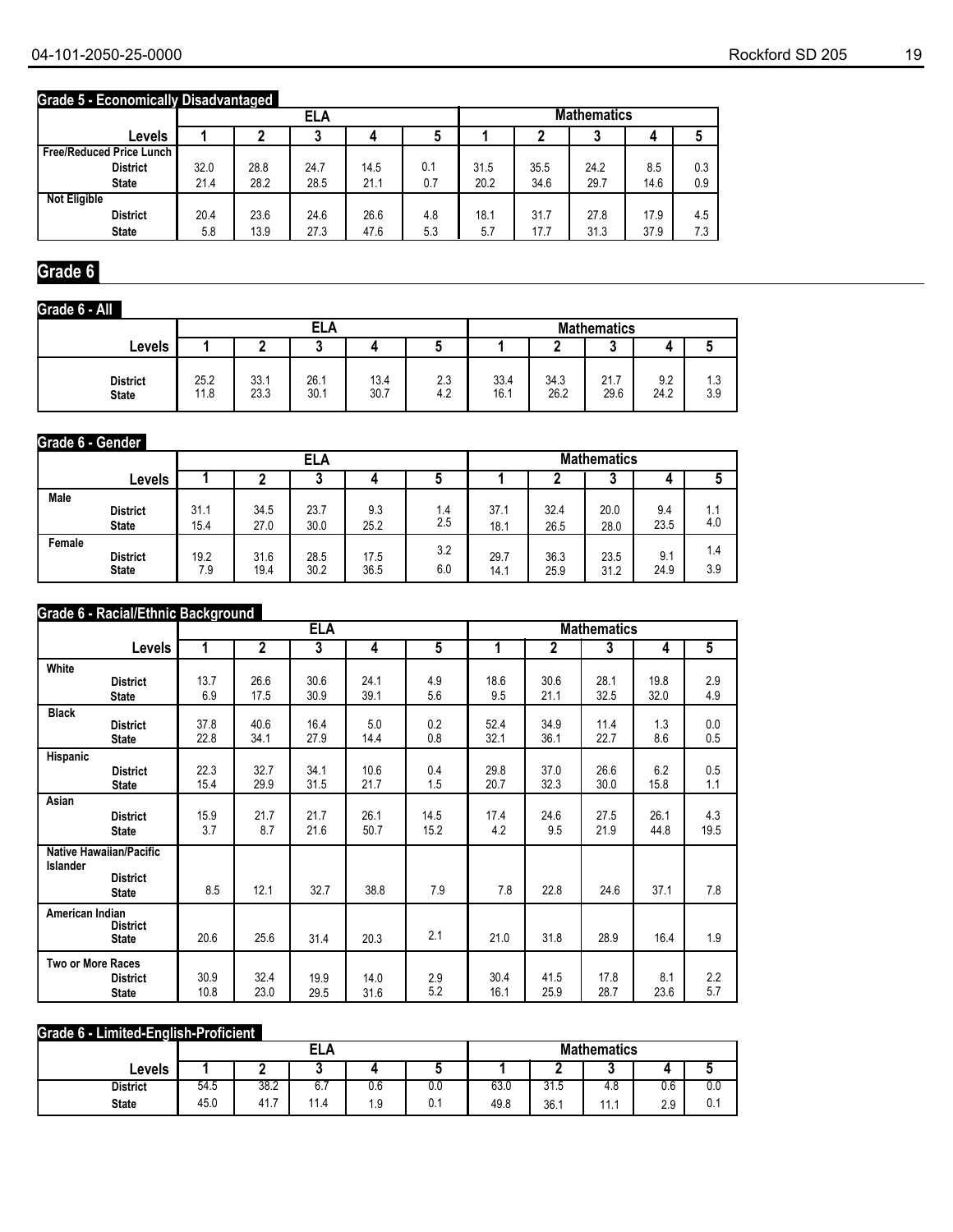## **Grade 6 - Students with Disabilities**

|            |                 |      |      | <b>ELA</b> |      |     | <b>Mathematics</b> |      |      |      |     |
|------------|-----------------|------|------|------------|------|-----|--------------------|------|------|------|-----|
|            | Levels          |      |      | J          |      |     |                    |      | ν    |      |     |
| <b>IEP</b> | <b>District</b> | 65.3 | 24.8 | 9.2        | 0.8  | 0.0 | 70.2               | 23.7 | 3.8  | 2.3  | 0.0 |
|            | <b>State</b>    | 42.3 | 36.5 | 15.6       | 5.3  | 0.3 | 48.2               | 33.9 | 12.9 | 4.6  | 0.4 |
| Non-IEP    | <b>District</b> | 18.8 | 34.4 | 28.8       | 15.4 | 2.6 | 27.5               | 36.1 | 24.6 | 10.4 | 1.5 |
|            | <b>State</b>    | 7.2  | 21.3 | 32.2       | 34.5 | 4.8 | 11.4               | 25.0 | 32.0 | 27.1 | 4.4 |

## **Grade 6 - Economically Disadvantaged**

|                            |      | ELA  |      |      |     |      | <b>Mathematics</b> |      |      |     |  |
|----------------------------|------|------|------|------|-----|------|--------------------|------|------|-----|--|
| Levels                     |      |      |      |      |     |      |                    |      |      |     |  |
| Free/Reduced Price Lunch I |      |      |      |      |     |      |                    |      |      |     |  |
| <b>District</b>            | 29.0 | 37.4 | 25.0 | 8.2  | 0.4 | 39.4 | 37.0               | 19.6 | 3.8  | 0.1 |  |
| <b>State</b>               | 17.9 | 31.3 | 30.5 | 19.1 | 1.3 | 24.4 | 33.9               | 27.6 | 13.3 | 0.9 |  |
| <b>Not Eligible</b>        |      |      |      |      |     |      |                    |      |      |     |  |
| <b>District</b>            | 21.5 | 28.9 | 27.1 | 18.5 | 4.0 | 27.5 | 31.8               | 23.8 | 14.5 | 2.4 |  |
| <b>State</b>               | 5.3  | 14.8 | 29.6 | 43.0 | 7.3 | 7.4  | 18.0               | 31.6 | 35.8 | 7.2 |  |

## **Grade 7**

| Grade 7 - All   |      |      |      |      |      |      |      |                    |      |     |
|-----------------|------|------|------|------|------|------|------|--------------------|------|-----|
|                 |      |      | ELA  |      |      |      |      | <b>Mathematics</b> |      |     |
| <b>Levels</b>   |      |      | u    |      | w    |      | c    | n<br>۰.            |      |     |
| <b>District</b> | 30.4 | 23.9 | 22.6 | 18.3 | 4.8  | 23.6 | 39.7 | 24.4               | 10.4 | 1.9 |
| <b>State</b>    | 15.4 | 18.4 | 26.2 | 29.8 | 10.2 | 11.4 | 27.1 | 34.2               | 24.0 | 3.2 |

#### **Grade 7 - Gender**

|        |                 |      | ELA<br>4 |      |      |      |      | <b>Mathematics</b> |      |      |     |
|--------|-----------------|------|----------|------|------|------|------|--------------------|------|------|-----|
|        | Levels          |      |          |      |      |      |      |                    |      |      | J   |
| Male   | <b>District</b> | 34.5 | 25.2     | 20.3 | 16.2 | 3.8  | 23.8 | 37.4               | 25.0 | 12.0 | 1.8 |
|        | <b>State</b>    | 20.5 | 21.4     | 26.5 | 25.2 | 6.3  | 12.8 | 27.8               | 32.7 | 23.3 | 3.4 |
| Female | <b>District</b> | 25.8 | 22.4     | 25.1 | 20.7 | 6.0  | 23.4 | 42.2               | 23.7 | 8.7  | 2.0 |
|        | <b>State</b>    | 10.0 | 15.2     | 25.9 | 34.7 | 14.2 | 10.0 | 26.4               | 35.8 | 24.8 | 3.0 |

#### **Grade 7 - Racial/Ethnic Background**

|                   |                                |      |              | <b>ELA</b> |      |                |      |      | <b>Mathematics</b> |      |      |
|-------------------|--------------------------------|------|--------------|------------|------|----------------|------|------|--------------------|------|------|
|                   | <b>Levels</b>                  | 1    | $\mathbf{2}$ | 3          | 4    | $\overline{5}$ | 1    | 2    | 3                  | 4    | 5    |
| White             |                                |      |              |            |      |                |      |      |                    |      |      |
|                   | <b>District</b>                | 18.7 | 20.4         | 22.2       | 28.6 | 10.1           | 14.4 | 32.3 | 30.1               | 19.4 | 3.7  |
|                   | <b>State</b>                   | 9.4  | 14.5         | 26.3       | 36.5 | 13.3           | 7.0  | 20.8 | 36.9               | 31.4 | 3.9  |
| <b>Black</b>      |                                |      |              |            |      |                |      |      |                    |      |      |
|                   | <b>District</b>                | 46.9 | 26.0         | 17.6       | 9.2  | 0.4            | 36.3 | 46.7 | 14.3               | 2.4  | 0.4  |
|                   | <b>State</b>                   | 28.7 | 26.5         | 25.5       | 16.5 | 2.8            | 22.6 | 40.7 | 28.0               | 8.5  | 0.3  |
| Hispanic          |                                |      |              |            |      |                |      |      |                    |      |      |
|                   | <b>District</b>                | 28.2 | 25.3         | 27.4       | 17.4 | 1.7            | 22.4 | 42.3 | 28.0               | 6.9  | 0.4  |
|                   | <b>State</b>                   | 20.4 | 22.7         | 28.2       | 23.6 | 5.1            | 14.5 | 33.9 | 34.9               | 15.8 | 0.9  |
| Asian             |                                |      |              |            |      |                |      |      |                    |      |      |
|                   | <b>District</b>                | 18.7 | 17.3         | 20.0       | 21.3 | 22.7           | 8.0  | 25.3 | 26.7               | 26.7 | 13.3 |
|                   | <b>State</b>                   | 5.3  | 7.5          | 18.1       | 39.3 | 29.8           | 3.4  | 9.8  | 24.9               | 44.5 | 17.3 |
|                   | <b>Native Hawaiian/Pacific</b> |      |              |            |      |                |      |      |                    |      |      |
| <b>Islander</b>   |                                |      |              |            |      |                |      |      |                    |      |      |
|                   | <b>District</b>                | 8.4  | 12.1         | 26.2       | 35.5 | 17.8           | 9.6  | 14.8 | 40.0               | 33.9 | 1.7  |
|                   | <b>State</b>                   |      |              |            |      |                |      |      |                    |      |      |
| American Indian   |                                |      |              |            |      |                |      |      |                    |      |      |
|                   | <b>District</b>                |      |              |            |      |                |      |      |                    |      |      |
|                   | <b>State</b>                   | 22.3 | 22.3         | 27.1       | 22.1 | 6.3            | 15.9 | 31.9 | 32.8               | 18.0 | 1.5  |
| Two or More Races |                                |      |              |            |      |                |      |      |                    |      |      |
|                   | <b>District</b>                | 25.2 | 26.9         | 27.7       | 16.0 | 4.2            | 22.7 | 37.8 | 27.7               | 11.8 | 0.0  |
|                   | <b>State</b>                   | 14.2 | 18.4         | 26.0       | 30.5 | 10.9           | 11.2 | 28.4 | 32.0               | 24.7 | 3.8  |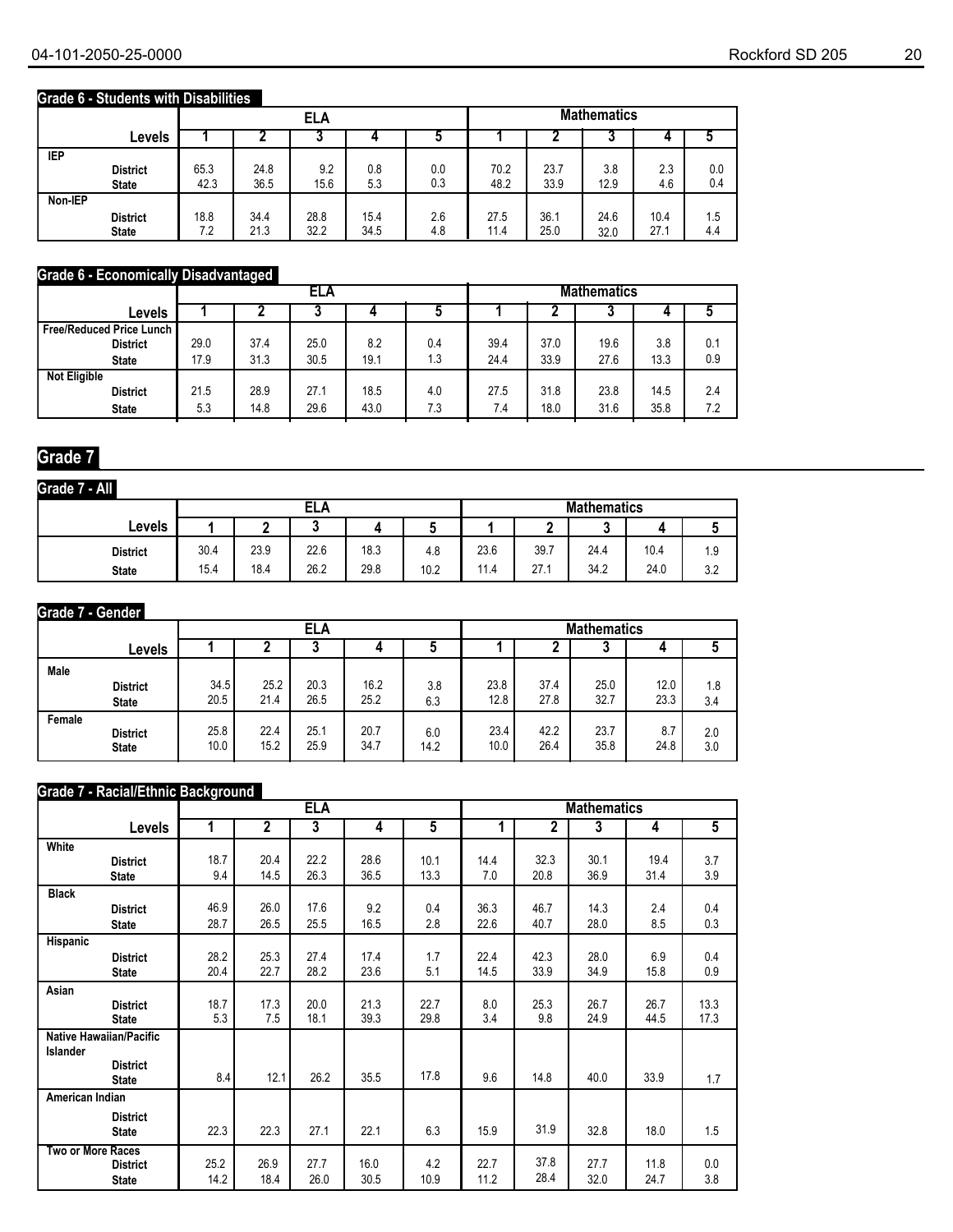## **Grade 7 - Limited-English-Proficient**

|                                 |              |              | ᄗᅀ<br>டட∩           |                       |            | <b>Mathematics</b> |              |             |                  |            |  |
|---------------------------------|--------------|--------------|---------------------|-----------------------|------------|--------------------|--------------|-------------|------------------|------------|--|
| <b>Levels</b>                   |              |              |                     |                       |            |                    | -            |             |                  |            |  |
| <b>District</b><br><b>State</b> | 67.3<br>55.9 | 19.0<br>28.1 | 12.2<br>407<br>، ۱۷ | 1.4<br>$\sim$<br>◡. । | 0.0<br>0.2 | 43.9<br>36.3       | 46.6<br>45.5 | 9.5<br>14.9 | 0.0<br>າາ<br>v.L | 0.0<br>0.2 |  |

## **Grade 7 - Students with Disabilities**

|            |                                 |              |              | ELA          |              |             | <b>Mathematics</b> |              |              |              |            |
|------------|---------------------------------|--------------|--------------|--------------|--------------|-------------|--------------------|--------------|--------------|--------------|------------|
|            | Levels                          |              |              | ּ            | 4            | u           |                    |              |              |              |            |
| <b>IEP</b> |                                 |              |              |              |              |             |                    |              |              |              |            |
|            | <b>District</b><br><b>State</b> | 75.6<br>51.3 | 16.8<br>26.3 | 5.0<br>15.5  | 2.1<br>5.9   | 0.4<br>0.9  | 53.6<br>37.5       | 39.3<br>42.4 | 5.4<br>15.5  | 1.7<br>4.2   | 0.0<br>0.4 |
| Non-IEP    | <b>District</b><br><b>State</b> | 23.5<br>10.2 | 25.0<br>17.2 | 25.2<br>27.8 | 20.8<br>33.3 | 5.5<br>11.5 | 19.0<br>7.7        | 39.7<br>24.9 | 27.3<br>36.9 | 11.8<br>26.9 | 2.2<br>3.6 |

## **Grade 7 - Economically Disadvantaged**

|                                                                      |              |              | <b>ELA</b>   |              |             |              |              | <b>Mathematics</b> |              |            |
|----------------------------------------------------------------------|--------------|--------------|--------------|--------------|-------------|--------------|--------------|--------------------|--------------|------------|
| Levels                                                               |              | 4<br>J<br>ν  |              |              |             |              |              |                    |              |            |
| <b>Free/Reduced Price Lunch I</b><br><b>District</b><br><b>State</b> | 38.3<br>23.4 | 26.9<br>24.2 | 20.6<br>27.5 | 12.7<br>20.8 | 1.4<br>4.1  | 29.6<br>17.4 | 43.3<br>36.2 | 22.0<br>32.7       | 5.0<br>13.0  | 0.1<br>0.7 |
| <b>Not Eligible</b><br><b>District</b><br><b>State</b>               | 23.4<br>7.4  | 21.2<br>12.5 | 24.2<br>25.0 | 23.3<br>38.8 | 7.8<br>16.3 | 18.4<br>5.5  | 36.5<br>18.0 | 26.5<br>35.6       | 15.2<br>35.1 | 3.4<br>5.7 |

## **Grade 8**

## **Grade 8 - All**

| --------<br>-----               |              |              |              |              |            |              |                    |              |                          |            |  |  |
|---------------------------------|--------------|--------------|--------------|--------------|------------|--------------|--------------------|--------------|--------------------------|------------|--|--|
|                                 |              | ELA          |              |              |            |              | <b>Mathematics</b> |              |                          |            |  |  |
| Levels                          |              |              |              |              |            |              |                    |              |                          |            |  |  |
| <b>District</b><br><b>State</b> | 33.2<br>16.6 | 23.9<br>19.9 | 22.6<br>26.1 | 17.6<br>31.2 | 2.7<br>6.2 | 44.3<br>23.6 | 24.5<br>20.6       | 16.2<br>23.6 | 13.1<br>77.7<br><u>.</u> | 1.9<br>4.6 |  |  |

## **Grade 8 - Gender**

|        |                 |      |      | ELA  |      |     | <b>Mathematics</b> |      |      |      |     |  |
|--------|-----------------|------|------|------|------|-----|--------------------|------|------|------|-----|--|
|        | <b>Levels</b>   |      | u    |      |      |     |                    |      | w    |      |     |  |
| Male   | <b>District</b> | 41.9 | 24.5 | 19.0 | 13.0 | 1.6 | 47.5               | 24.2 | 14.9 | 11.3 | 2.0 |  |
|        | <b>State</b>    | 22.4 | 23.0 | 25.8 | 25.2 | 3.6 | 26.3               | 20.8 | 22.3 | 25.8 | 4.7 |  |
| Female | <b>District</b> | 24.5 | 23.3 | 26.2 | 22.2 | 3.7 | 41.1               | 24.8 | 17.4 | 14.9 | 1.8 |  |
|        | <b>State</b>    | 10.5 | 16.6 | 26.4 | 37.6 | 8.8 | 20.6               | 20.3 | 24.8 | 29.8 | 4.4 |  |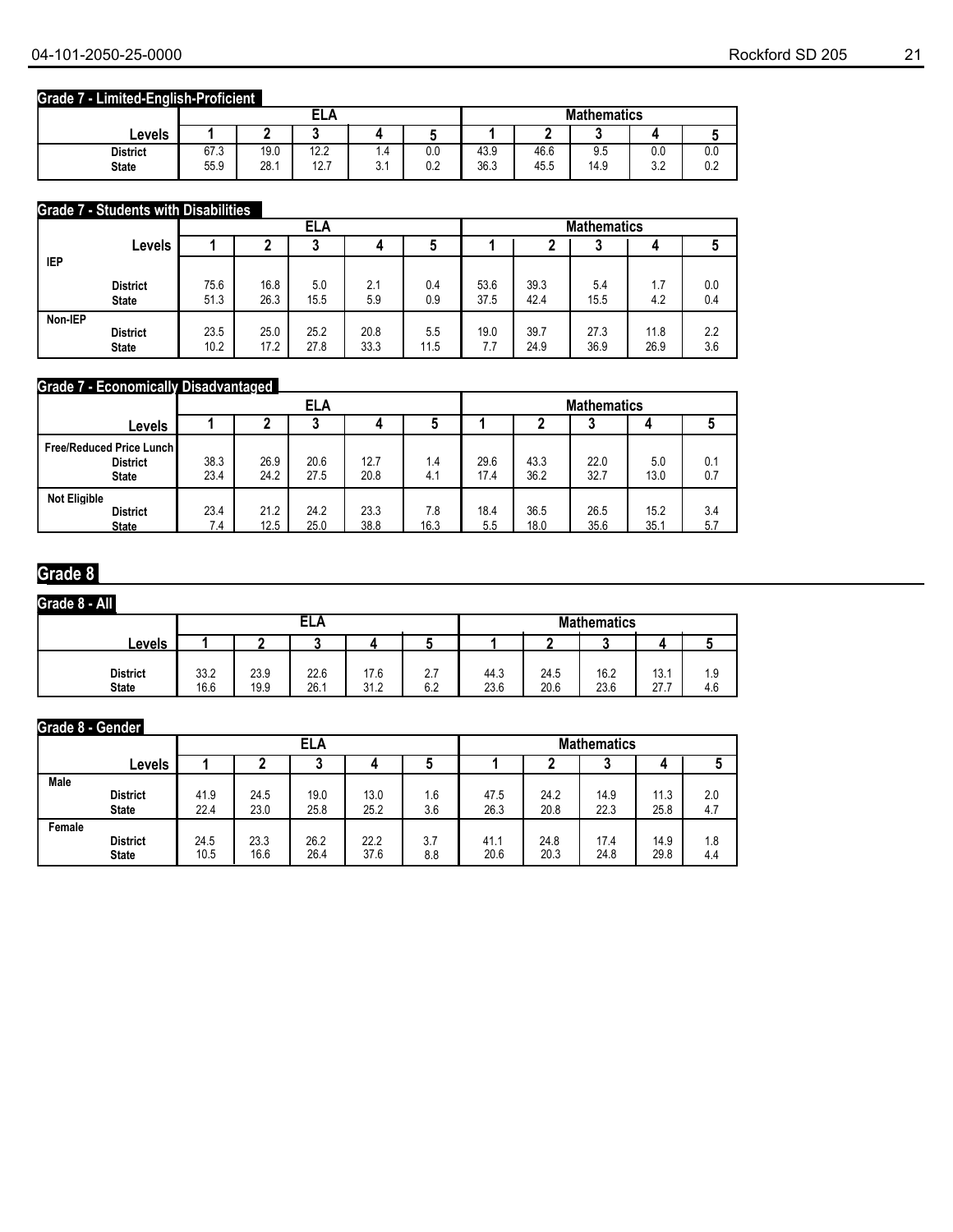## **Grade 8 - Racial/Ethnic Background**

|                   |                                                   |      |                | <b>ELA</b> |      |                |      |             | <b>Mathematics</b> |      |                |
|-------------------|---------------------------------------------------|------|----------------|------------|------|----------------|------|-------------|--------------------|------|----------------|
|                   | <b>Levels</b>                                     | 1    | $\overline{2}$ | 3          | 4    | $\overline{5}$ | 1    | $\mathbf 2$ | 3                  | 4    | $\overline{5}$ |
| White             | <b>District</b>                                   | 22.4 | 22.6           | 22.8       | 26.9 | 5.3            | 31.2 | 23.6        | 19.3               | 22.4 | 3.6            |
|                   | <b>State</b>                                      | 11.1 | 16.6           | 26.5       | 37.9 | 7.8            | 15.5 | 17.5        | 25.7               | 35.7 | 5.6            |
| <b>Black</b>      | <b>District</b>                                   | 49.5 | 25.4           | 17.2       | 7.7  | 0.2            | 64.8 | 21.8        | 8.6                | 4.7  | 0.0            |
|                   | <b>State</b>                                      | 29.4 | 27.0           | 25.1       | 17.1 | 1.4            | 43.4 | 25.9        | 18.8               | 11.2 | 0.7            |
| Hispanic          | <b>District</b>                                   | 30.6 | 24.8           | 27.4       | 16.5 | 0.8            | 40.3 | 29.2        | 20.3               | 10.0 | 0.2            |
|                   | <b>State</b>                                      | 21.1 | 24.1           | 27.5       | 24.5 | 2.8            | 29.5 | 25.5        | 23.9               | 19.7 | 1.4            |
| Asian             | <b>District</b>                                   | 19.5 | 14.6           | 24.4       | 31.7 | 9.8            | 28.0 | 15.9        | 17.1               | 24.4 | 14.6           |
|                   | <b>State</b>                                      | 5.1  | 7.5            | 18.6       | 46.8 | 22.0           | 6.6  | 8.3         | 16.5               | 45.7 | 22.9           |
| Islander          | <b>Native Hawaiian/Pacific</b><br><b>District</b> |      |                |            |      |                |      |             |                    |      |                |
|                   | <b>State</b>                                      | 9.5  | 13.1           | 25.5       | 43.8 | 8.0            | 16.4 | 10.7        | 27.1               | 40.0 | 5.7            |
| American Indian   | <b>District</b><br><b>State</b>                   | 23.1 | 23.3           | 24.2       | 25.3 | 4.2            | 31.0 | 22.1        | 22.8               | 21.0 | 3.1            |
| Two or More Races | <b>District</b>                                   | 33.3 | 26.7           | 22.9       | 11.4 | 5.7            | 44.2 | 26.0        | 15.4               | 12.5 | 1.9            |
|                   | <b>State</b>                                      | 16.5 | 18.5           | 25.7       | 31.3 | 8.0            | 24.4 | 19.7        | 22.6               | 27.4 | 6.0            |

## **Grade 8 - Limited-English-Proficient**

|                 |      |      | ELA  |     |                      | <b>Mathematics</b> |      |      |     |     |  |
|-----------------|------|------|------|-----|----------------------|--------------------|------|------|-----|-----|--|
| Levels          |      |      | u    |     | $\ddot{\phantom{1}}$ |                    |      |      |     |     |  |
| <b>District</b> | 64.7 | 26.3 | 6.8  | 2.3 | 0.0                  | 67.7               | 21.8 | 9.8  | 0.8 | 0.0 |  |
| <b>State</b>    | 54.2 | 29.1 | 13.0 | 3.6 | v.                   | 59.2               | 25.0 | 10.6 | 4.8 | 0.4 |  |

#### **Grade 8 - Students with Disabilities**

|         |                 |      |      | <b>ELA</b> |      |     | <b>Mathematics</b> |      |      |      |     |
|---------|-----------------|------|------|------------|------|-----|--------------------|------|------|------|-----|
|         | Levels          |      |      | ν          |      | M   |                    |      | ۰.   |      | u   |
| IEP     | <b>District</b> | 76.3 | 19.2 | 3.3        | 1.3  | 0.0 | 81.3               | 14.1 | 3.3  | 1.2  | 0.0 |
|         | <b>State</b>    | 54.2 | 26.4 | 13.4       | 5.4  | 0.6 | 63.3               | 21.8 | 9.6  | 4.8  | 0.5 |
| Non-IEP | <b>District</b> | 26.5 | 24.6 | 25.6       | 20.2 | 3.1 | 38.5               | 26.1 | 18.2 | 15.0 | 2.2 |
|         | <b>State</b>    | 11.3 | 19.0 | 27.9       | 34.9 | 6.9 | 17.9               | 20.4 | 25.5 | 31.0 | 5.2 |

#### **Grade 8 - Economically Disadvantaged**

|                                 |      |      | <b>ELA</b> |      |      | <b>Mathematics</b> |      |      |      |     |  |
|---------------------------------|------|------|------------|------|------|--------------------|------|------|------|-----|--|
| Levels                          |      |      |            |      |      |                    |      |      |      |     |  |
| <b>Free/Reduced Price Lunch</b> |      |      |            |      |      |                    |      |      |      |     |  |
| <b>District</b>                 | 39.0 | 26.4 | 21.0       | 12.9 | 0.7  | 51.2               | 25.0 | 15.2 | 7.7  | 0.8 |  |
| <b>State</b>                    | 24.7 | 25.3 | 26.5       | 21.3 | 2.2  | 34.5               | 25.5 | 22.1 | 16.7 | 1.2 |  |
| <b>Not Eligible</b>             |      |      |            |      |      |                    |      |      |      |     |  |
| <b>District</b>                 | 28.0 | 21.6 | 24.0       | 21.9 | 4.4  | 38.0               | 24.0 | 17.1 | 18.0 | 2.9 |  |
| <b>State</b>                    | 8.7  | 14.6 | 25.7       | 41.0 | 10.0 | 12.8               | 15.7 | 25.0 | 38.5 | 7.9 |  |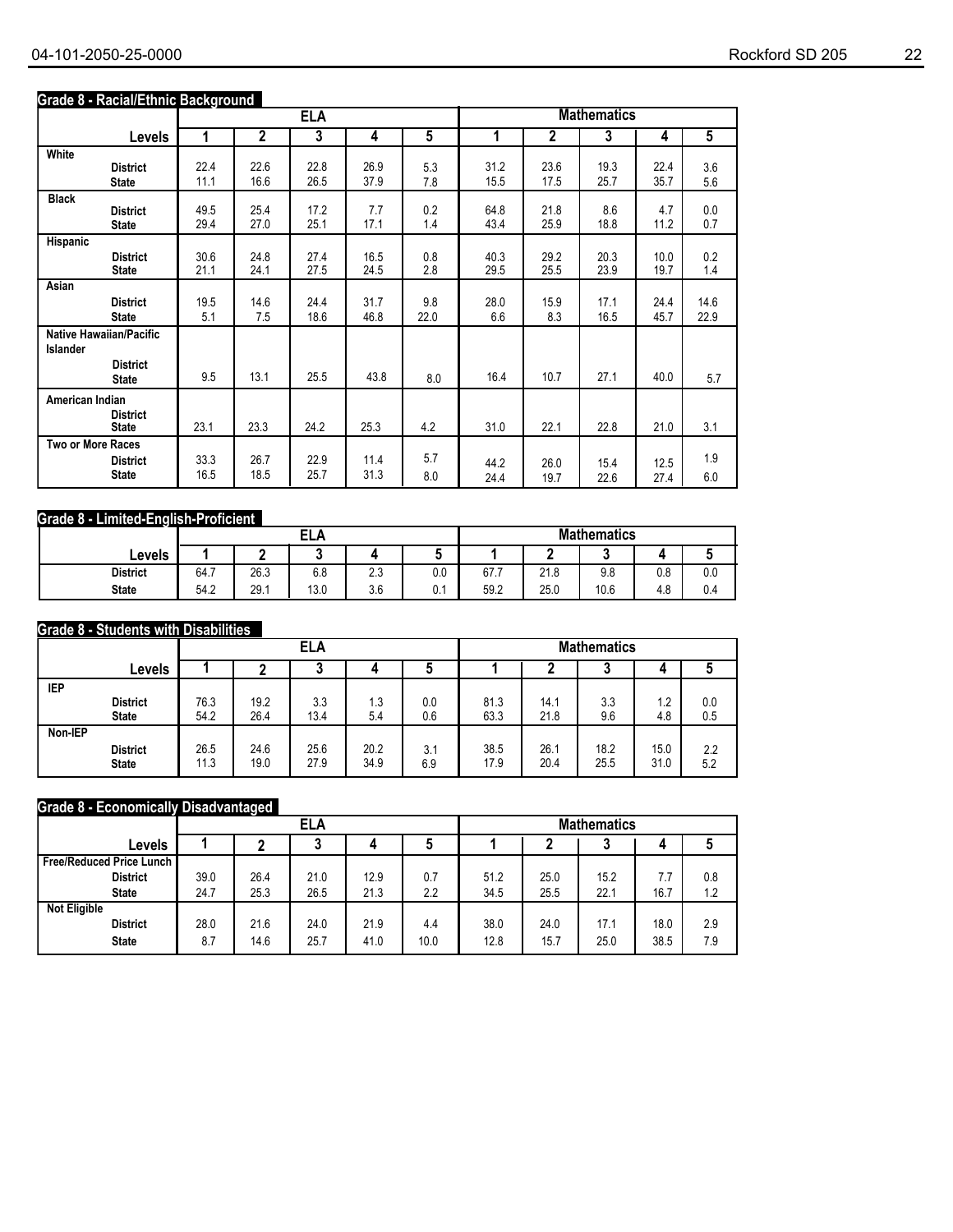#### **SAT**

Each Performance Level is a broad, categorical level defined by a student's score and used to report overall student performance by describing how well students met the expectations for their grade level/course. Each Performance Level is defined by a range of overall scores for the assessment. There are four Performance Levels for SAT:

| Level 1 -- Partially Meets Standards | The student has only partially met standards & demonstrates a minimal understanding of the knowledge & skills<br>needed relative to the Illinois Learning Standards.                |
|--------------------------------------|-------------------------------------------------------------------------------------------------------------------------------------------------------------------------------------|
| Level 2 -- Approaching Standards     | The student is approaching the proficiency level & demonstrates an <b>incomplete</b> understanding of the knowledge &<br>skills needed relative to the Illinois Learning Standards. |
| Level 3 -- Meets Standards           | The student has met the proficiency level & demonstrates <b>adequate</b> understanding of the knowledge & skills<br>needed relative to the Illinois Learning Standards.             |
| Level 4 -- Exceeds Standards         | The student has exceeded the proficiency level & demonstrates a <b>thorough</b> understanding of the knowledge & skills<br>needed relative to the Illinois Learning Standards.      |

#### **SAT**

#### **SAT- All**

|                 |      | ELA  |      |      |      | <b>Mathematics</b> |      |     |  |  |
|-----------------|------|------|------|------|------|--------------------|------|-----|--|--|
| Levels          |      |      |      |      |      | c                  |      |     |  |  |
| <b>District</b> | 32.7 | 41.2 | 18.2 | 7.8  | 46.5 | 32.5               | 16.7 | 4.2 |  |  |
| <b>State</b>    | 22.8 | 37.4 | 26.7 | 13.1 | 31.0 | 32.6               | 28.5 | 7.9 |  |  |

| <b>SAT</b> - Gender |                                 |              |              |              |             |                    |              |              |            |
|---------------------|---------------------------------|--------------|--------------|--------------|-------------|--------------------|--------------|--------------|------------|
|                     |                                 |              |              | ELA          |             | <b>Mathematics</b> |              |              |            |
|                     | Levels                          |              |              | J            | 4           |                    |              | ٠J           |            |
| Male                | <b>District</b><br><b>State</b> | 37.7<br>26.1 | 38.6<br>36.4 | 15.5<br>25.0 | 8.3<br>12.5 | 45.3<br>30.6       | 31.0<br>31.0 | 18.2<br>28.9 | 5.4<br>9.5 |
| Female              | <b>District</b><br><b>State</b> | 28.4<br>19.5 | 43.6<br>38.4 | 20.6<br>28.5 | 7.4<br>13.6 | 47.5<br>31.3       | 33.9<br>34.3 | 15.4<br>28.2 | 3.2<br>6.2 |

#### **SAT - Racial/Ethnic Background**

|                          |                                 |              | <b>ELA</b>     |              |              | <b>Mathematics</b> |                |              |             |  |  |
|--------------------------|---------------------------------|--------------|----------------|--------------|--------------|--------------------|----------------|--------------|-------------|--|--|
|                          | Levels                          | 1            | $\overline{2}$ | 3            | 4            | 1                  | $\overline{2}$ | 3            | 4           |  |  |
| White                    |                                 |              |                |              |              |                    |                |              |             |  |  |
|                          | <b>District</b><br><b>State</b> | 19.7<br>14.7 | 34.7<br>34.2   | 29.4<br>33.2 | 16.2<br>17.8 | 31.9<br>20.9       | 32.4<br>31.9   | 26.9<br>36.8 | 8.8<br>10.4 |  |  |
| <b>Black</b>             |                                 |              |                |              |              |                    |                |              |             |  |  |
|                          | <b>District</b><br><b>State</b> | 51.4<br>41.4 | 41.0<br>41.8   | 5.7<br>13.8  | 1.9<br>3.0   | 66.0<br>56.3       | 28.5<br>32.0   | 4.3<br>10.9  | 1.1<br>0.8  |  |  |
| Hispanic                 |                                 |              |                |              |              |                    |                |              |             |  |  |
|                          | <b>District</b><br><b>State</b> | 32.3<br>31.5 | 49.5<br>44.4   | 15.3<br>19.4 | 2.8<br>4.7   | 48.3<br>41.1       | 38.2<br>37.3   | 12.3<br>19.5 | 1.2<br>2.1  |  |  |
| Asian                    |                                 |              |                |              |              |                    |                |              |             |  |  |
|                          | <b>District</b>                 | 34.6         | 32.1           | 20.5         | 12.8         | 35.9               | 17.9           | 39.7         | 6.4         |  |  |
|                          | <b>State</b>                    | 10.2         | 24.5           | 33.5         | 31.8         | 10.7               | 22.1           | 38.8         | 28.3        |  |  |
| Islander                 | <b>Native Hawaiian/Pacific</b>  |              |                |              |              |                    |                |              |             |  |  |
|                          | <b>District</b>                 |              |                |              |              |                    |                |              |             |  |  |
|                          | <b>State</b>                    | 16.2         | 39.7           | 26.5         | 17.6         | 28.7               | 27.2           | 33.1         | 11.0        |  |  |
| American Indian          |                                 |              |                |              |              |                    |                |              |             |  |  |
|                          | <b>District</b><br><b>State</b> | 28.2         | 41.7           | 20.4         | 9.7          | 40.9               | 29.6           | 24.7         | 4.8         |  |  |
| <b>Two or More Races</b> | <b>District</b><br><b>State</b> | 22.4<br>18.8 | 47.8<br>35.9   | 22.4<br>27.9 | 7.5<br>17.5  | 43.3<br>28.1       | 38.8<br>31.6   | 11.9<br>29.8 | 6.0<br>10.6 |  |  |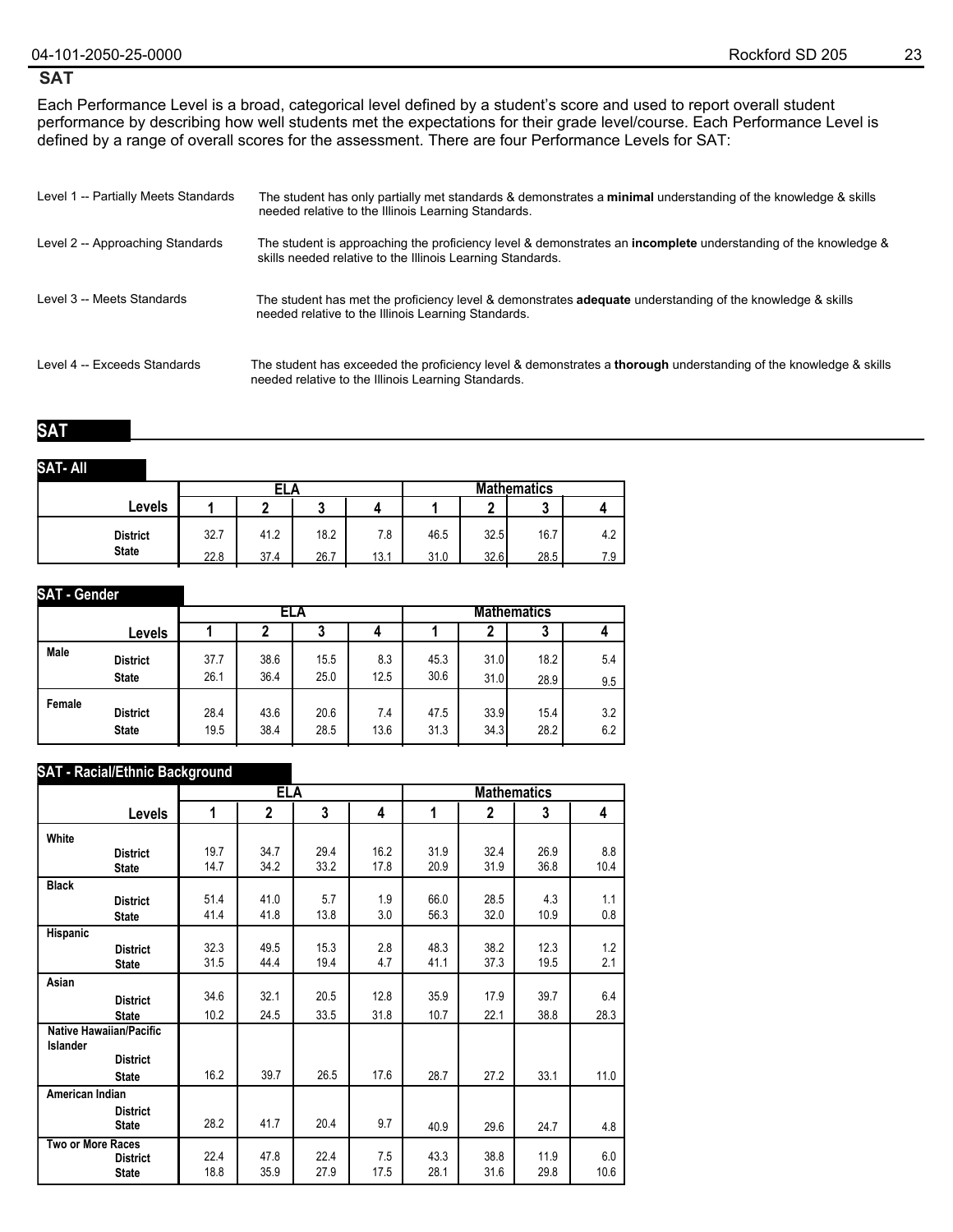#### **SAT - Limited-English-Proficient**

|                 |      | ELA  |     |     |      | <b>Mathematics</b> |     |     |  |  |
|-----------------|------|------|-----|-----|------|--------------------|-----|-----|--|--|
| Levels          |      |      | u   |     |      | ◠                  | ×.  |     |  |  |
| <b>District</b> | 83.1 | 15.6 | 1.3 | 0.0 | 81.8 | 15.6               | 2.6 | 0.0 |  |  |
| <b>State</b>    | 83.2 | 15.1 | 1.5 | 0.2 | 81.0 | 15.4               | 3.2 | 0.4 |  |  |

#### **SAT - Students with Disabilities**

|            |                 |      | <b>ELA</b> |      |      | <b>Mathematics</b> |      |      |     |  |
|------------|-----------------|------|------------|------|------|--------------------|------|------|-----|--|
|            | Levels          |      | າ          | 3    |      |                    |      | 3    |     |  |
| <b>IEP</b> | <b>District</b> | 79.5 | 18.0       | 1.9  | 0.6  | 91.3               | 8.1  | 0.6  | 0.0 |  |
|            | <b>State</b>    | 66.1 | 25.6       | 6.3  | 2.1  | 76.0               | 17.1 | 5.8  | 1.1 |  |
| Non-IEP    | <b>District</b> | 26.8 | 44.2       | 20.3 | 8.8  | 40.8               | 35.7 | 18.8 | 4.8 |  |
|            | <b>State</b>    | 17.5 | 38.8       | 29.2 | 14.4 | 25.5               | 34.5 | 31.3 | 8.7 |  |

#### **SAT - Economically Disadvantaged**

|                                                    |              | ELA          |              |              | <b>Mathematics</b> |              |              |             |
|----------------------------------------------------|--------------|--------------|--------------|--------------|--------------------|--------------|--------------|-------------|
| Levels                                             |              |              |              |              |                    |              | 3            |             |
| <b>Free/Reduced Price Lunch</b><br><b>District</b> | 41.4         | 43.0         | 12.9         | 2.8          | 56.5               | 32.5         | 9.6          | 1.4         |
| <b>State</b>                                       | 36.1         | 42.9         | 17.1         | 3.9          | 47.0               | 34.6         | 16.5         | 1.9         |
| <b>Not Eligible</b>                                |              |              |              |              |                    |              |              |             |
| <b>District</b><br><b>State</b>                    | 26.8<br>13.2 | 40.0<br>33.4 | 21.9<br>33.8 | 11.3<br>19.7 | 39.7<br>19.3       | 32.5<br>31.2 | 21.6<br>37.3 | 6.2<br>12.2 |

#### **Dynamic Learning Maps - Alternative Assessment (DLM-AA)**

DLM results are not based on raw or scale scores; all data is based on diagnostic classification modeling. Standard setting allows us to look at patterns of number of linkage levels mastered across the tested Essential Elements, to which we can apply cut points to define categories of student performance. This performance are reported using the four performance levels approved by the consortium:

Level 1 -- Emerging The student demonstrates *emerging* understanding of and ability to apply content knowledge and skills represented by the Essential Elements.

Level 2 -- Approaching **Target** The student's understanding of and ability to apply targeted content knowledge and skills represented by the Essential Elements is *approaching the target*.

Level 3 -- At Target - The student's understanding of and ability to apply content knowledge and skills represented by the Essential Elements is at *target*.

Level 4 -- Advanced The student demonstrates *advanced* understanding of and ability to apply targeted content knowledge and skills represented by the Essential Elements.

#### **Grade 3**

#### **Grade 3 - All**

| $\cup$          |      | ELA  |      |     |      | <b>Mathematics</b> |      |               |  |  |
|-----------------|------|------|------|-----|------|--------------------|------|---------------|--|--|
| Levels          |      |      | u    |     |      |                    |      |               |  |  |
| <b>District</b> | 83.3 | 12.5 | 4.2  | 0.0 | 83.3 | 16.7               | 0.0  | 0.0           |  |  |
| <b>State</b>    | 74.7 | 12.0 | 11.9 | 1.3 | 74.6 | 12.8               | 10.3 | $\sim$<br>د.ے |  |  |

#### **Grade 3 - Gender**

|        |                                 |      | ELA  |      |     | <b>Mathematics</b> |      |      |     |  |
|--------|---------------------------------|------|------|------|-----|--------------------|------|------|-----|--|
|        | Levels                          |      | L    | 3    | 4   |                    | 2    | 3    |     |  |
| Male   | <b>District</b>                 | 77.8 | 16.7 | 5.6  | 0.0 | 83.3               | 16.7 | 0.0  | 0.0 |  |
| Female | <b>State</b>                    | 74.2 | 12.1 | 12.2 | 1.5 | 73.5               | 11.8 | 11.8 | 3.0 |  |
|        | <b>District</b><br><b>State</b> | 75.8 | 12.0 | 11.2 | 1.0 | 76.8               | 15.0 | 7.4  | 0.8 |  |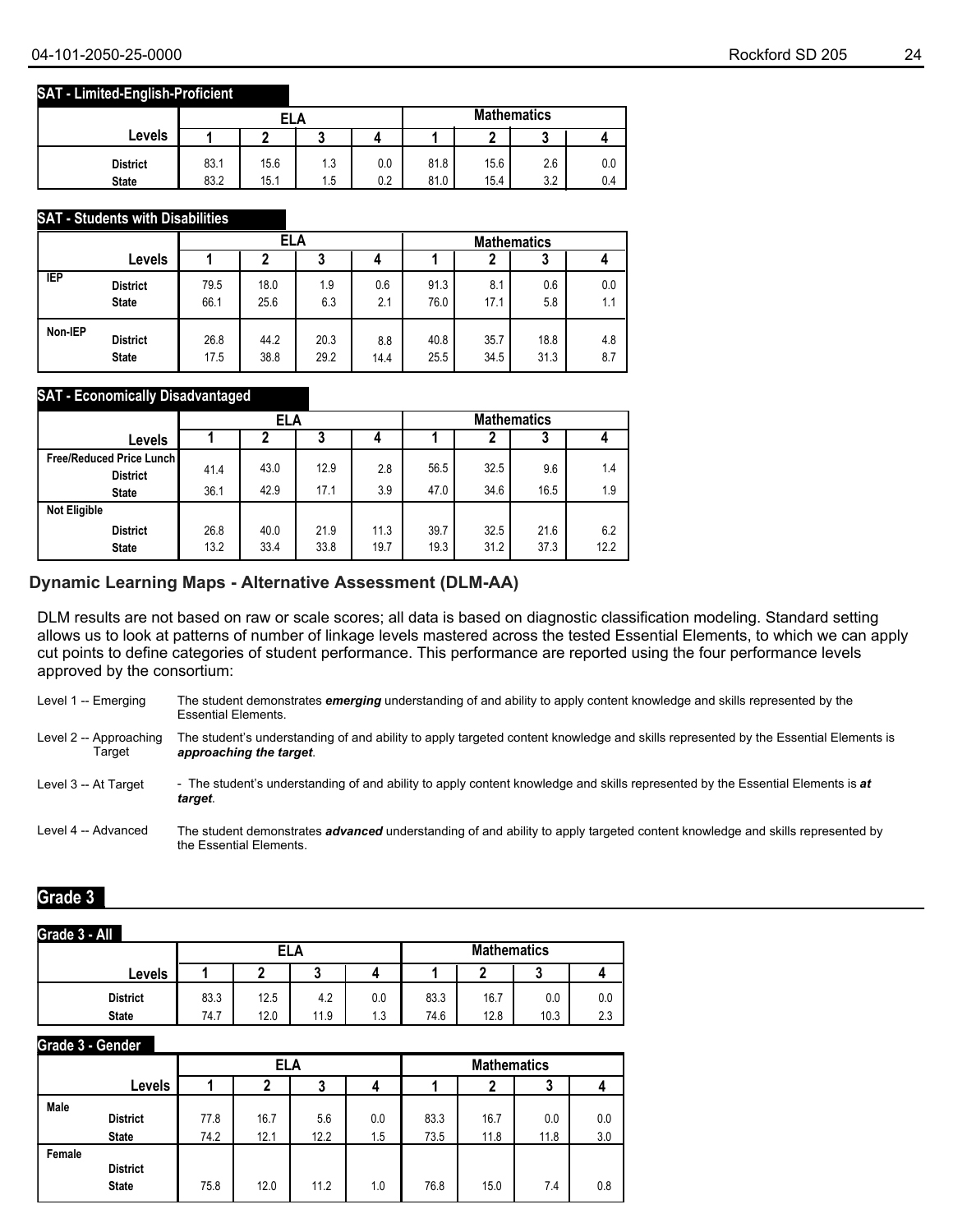#### **Grade 3 - Racial/Ethnic Background**

|                                     |                                 |       | <b>ELA</b>     |      |     | <b>Mathematics</b> |              |      |     |  |
|-------------------------------------|---------------------------------|-------|----------------|------|-----|--------------------|--------------|------|-----|--|
|                                     | Levels                          | 1     | $\overline{2}$ | 3    | 4   | 1                  | $\mathbf{2}$ | 3    | 4   |  |
| White                               |                                 |       |                |      |     |                    |              |      |     |  |
|                                     | <b>District</b>                 |       |                |      |     |                    |              |      |     |  |
|                                     | <b>State</b>                    | 73.8  | 12.9           | 12.3 | 1.0 | 73.2               | 15.1         | 9.7  | 2.0 |  |
| <b>Black</b>                        | <b>District</b>                 |       |                |      |     |                    |              |      |     |  |
|                                     | <b>State</b>                    | 70.5  | 13.9           | 14.5 | 1.1 | 72.2               | 12.0         | 12.6 | 3.2 |  |
| Hispanic                            |                                 |       |                |      |     |                    |              |      |     |  |
|                                     | <b>District</b>                 |       |                |      |     |                    |              |      |     |  |
|                                     | <b>State</b>                    | 79.4  | 9.3            | 9.6  | 1.7 | 77.8               | 10.6         | 9.4  | 2.2 |  |
| Asian                               |                                 |       |                |      |     |                    |              |      |     |  |
|                                     | <b>District</b>                 |       |                |      |     |                    |              |      |     |  |
|                                     | <b>State</b>                    | 81.5  | 7.7            | 9.2  | 1.5 | 80.0               | 9.2          | 9.2  | 1.5 |  |
| Native Hawaiian/Pacific<br>Islander |                                 |       |                |      |     |                    |              |      |     |  |
|                                     | <b>District</b><br><b>State</b> |       |                |      |     |                    |              |      |     |  |
| American Indian                     | <b>District</b>                 |       |                |      |     |                    |              |      |     |  |
|                                     | <b>State</b>                    | 100.0 | 0.0            | 0.0  | 0.0 | 100.0              | 0.0          | 0.0  | 0.0 |  |
| Two or More Races                   | <b>District</b>                 |       |                |      |     |                    |              |      |     |  |
|                                     | <b>State</b>                    | 61.0  | 19.5           | 14.6 | 4.9 | 68.3               | 14.6         | 14.6 | 2.4 |  |

## **Grade 3 - Economically Disadvantaged**

| 0.0 |
|-----|
| 2.2 |
|     |
| 0.0 |
| 2.4 |
|     |

## **Grade 4**

#### **Levels District State Grade 4 - All 1 2 3 4 ELA Mathematics 1 2 3 4** 72.4 10.3 17.2 0.0 82.8 10.3 6.9 0.0 61.8 19.6 16.8 1.8 63.3 16.9 16.9 2.9

#### **Grade 4 - Gender**

|        |                 | ELA  |      |      |     | <b>Mathematics</b> |      |      |     |
|--------|-----------------|------|------|------|-----|--------------------|------|------|-----|
|        | Levels          |      |      | 3    |     |                    |      |      |     |
| Male   |                 |      |      |      |     |                    |      |      |     |
|        | <b>District</b> | 72.7 | 9.1  | 18.2 | 0.0 | 81.8               | 13.6 | 4.5  | 0.0 |
|        | <b>State</b>    | 61.1 | 19.5 | 17.3 | 2.2 | 61.9               | 17.8 | 17.0 | 3.3 |
| Female |                 |      |      |      |     |                    |      |      |     |
|        | <b>District</b> |      |      |      |     |                    |      |      |     |
|        | <b>State</b>    | 63.0 | 20.0 | 15.9 | 1.1 | 65.8               | 15.4 | 16.6 | 2.2 |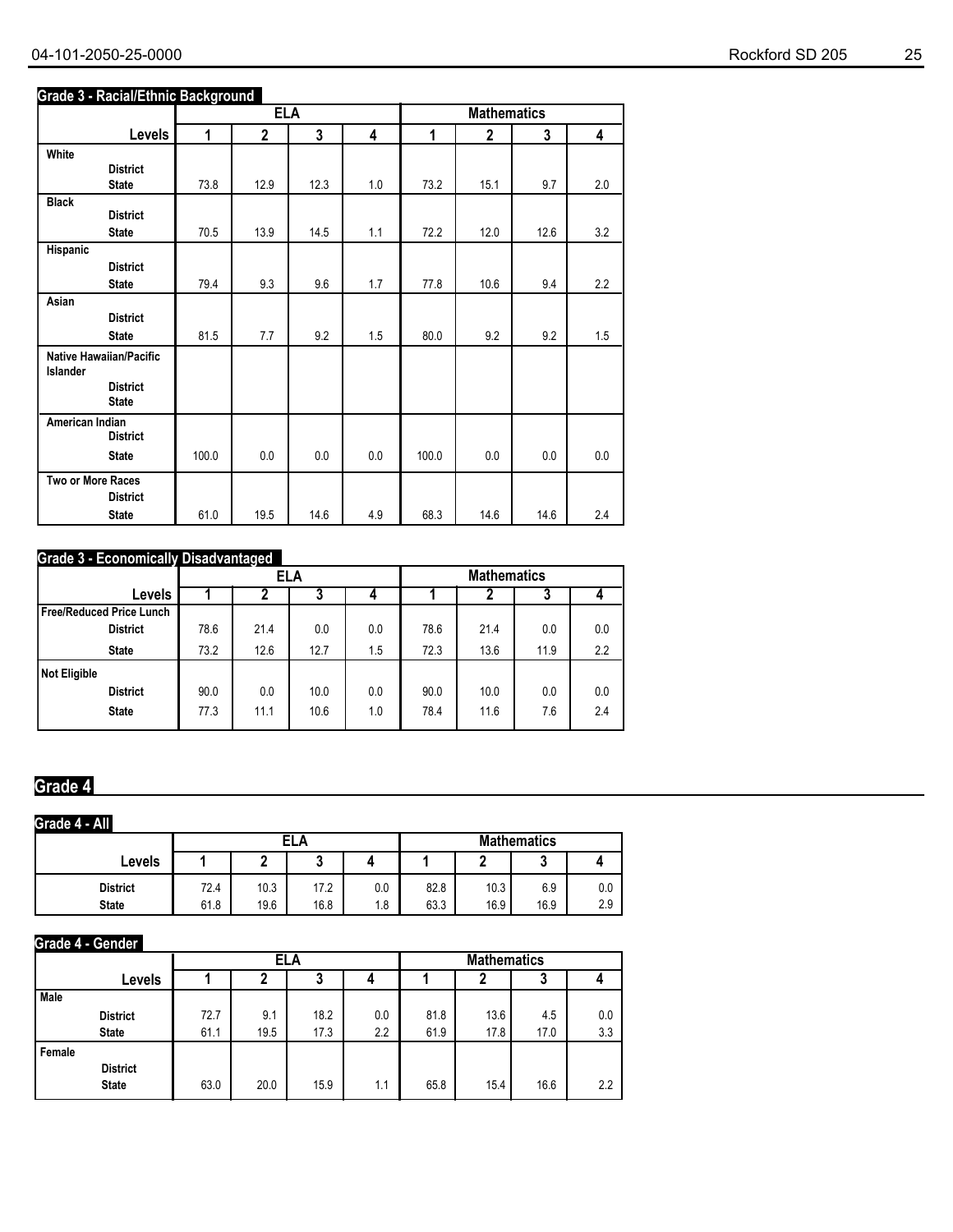#### 04-101-2050-25-0000 Rockford SD 205 26

## **Grade 4 - Racial/Ethnic Background**

|                                    |      | <b>ELA</b>     |                         |     | <b>Mathematics</b> |             |      |     |  |
|------------------------------------|------|----------------|-------------------------|-----|--------------------|-------------|------|-----|--|
| Levels                             | 1    | $\overline{2}$ | $\overline{\mathbf{3}}$ | 4   | 1                  | $\mathbf 2$ | 3    | 4   |  |
| White                              |      |                |                         |     |                    |             |      |     |  |
| <b>District</b>                    | 66.7 | 8.3            | 25.0                    | 0.0 | 83.3               | 0.0         | 16.7 | 0.0 |  |
| <b>State</b>                       | 57.7 | 21.3           | 18.9                    | 2.1 | 61.8               | 16.9        | 19.0 | 2.2 |  |
| <b>Black</b>                       |      |                |                         |     |                    |             |      |     |  |
| <b>District</b>                    |      |                |                         |     |                    |             |      |     |  |
| <b>State</b>                       | 61.0 | 20.6           | 16.9                    | 1.4 | 63.3               | 16.1        | 17.5 | 3.1 |  |
| <b>Hispanic</b>                    |      |                |                         |     |                    |             |      |     |  |
| <b>District</b>                    |      |                |                         |     |                    |             |      |     |  |
| <b>State</b>                       | 66.4 | 18.3           | 13.6                    | 1.6 | 65.9               | 16.2        | 14.4 | 3.5 |  |
| Asian                              |      |                |                         |     |                    |             |      |     |  |
| <b>District</b>                    |      |                |                         |     |                    |             |      |     |  |
| <b>State</b>                       | 73.2 | 12.7           | 14.1                    | 0.0 | 66.2               | 21.1        | 7.0  | 5.6 |  |
| <b>Native Hawaiian/Pacific</b>     |      |                |                         |     |                    |             |      |     |  |
| <b>Islander</b><br><b>District</b> |      |                |                         |     |                    |             |      |     |  |
|                                    |      |                |                         |     |                    |             |      |     |  |
| <b>State</b>                       |      |                |                         |     |                    |             |      |     |  |
| American Indian                    |      |                |                         |     |                    |             |      |     |  |
| <b>District</b>                    |      |                |                         |     |                    |             |      |     |  |
| <b>State</b>                       |      |                |                         |     |                    |             |      |     |  |
| <b>Two or More Races</b>           |      |                |                         |     |                    |             |      |     |  |
| <b>District</b>                    |      |                |                         |     |                    |             |      |     |  |
| <b>State</b>                       | 63.8 | 12.8           | 19.1                    | 4.3 | 57.4               | 19.1        | 21.3 | 2.1 |  |

## **Grade 4 - Economically Disadvantaged**

|                                 |      | <b>ELA</b> |      |     |      | <b>Mathematics</b> |      |     |  |
|---------------------------------|------|------------|------|-----|------|--------------------|------|-----|--|
| Levels                          |      |            | ν    |     |      |                    |      |     |  |
| <b>Free/Reduced Price Lunch</b> |      |            |      |     |      |                    |      |     |  |
| <b>District</b>                 | 68.2 | 13.6       | 18.2 | 0.0 | 81.8 | 13.6               | 4.5  | 0.0 |  |
| <b>State</b>                    | 61.4 | 20.1       | 16.6 | 1.9 | 63.2 | 16.6               | 17.3 | 2.9 |  |
| <b>Not Eligible</b>             |      |            |      |     |      |                    |      |     |  |
| <b>District</b>                 |      |            |      |     |      |                    |      |     |  |
| <b>State</b>                    | 62.6 | 18.8       | 17.2 | 1.5 | 63.4 | 17.6               | 16.1 | 2.9 |  |

# **Grade 5**

## **Grade 5 - All**

|                 |      |      | ELA  |     | <b>Mathematics</b> |      |     |     |
|-----------------|------|------|------|-----|--------------------|------|-----|-----|
| Levels          |      |      | u    |     |                    |      |     |     |
| <b>District</b> | 64.7 | 17.6 | 17.6 | 0.0 | 64.7<br>–          | 29.4 | 5.9 | 0.0 |
| <b>State</b>    | 61.5 | 17.5 | 18.6 | 2.4 | 67.8               | 23.5 | 5.7 | 3.0 |

## **Grade 5 - Gender**

|        |                 |      |      | ELA  |     | <b>Mathematics</b> |      |     |     |  |
|--------|-----------------|------|------|------|-----|--------------------|------|-----|-----|--|
|        | Levels          |      | 2    | 3    |     |                    | 7    | J   |     |  |
| Male   |                 |      |      |      |     |                    |      |     |     |  |
|        | <b>District</b> | 75.0 | 8.3  | 16.7 | 0.0 | 75.0               | 16.7 | 8.3 | 0.0 |  |
|        | <b>State</b>    | 62.3 | 16.5 | 18.5 | 2.7 | 67.7               | 22.4 | 6.4 | 3.5 |  |
| Female |                 |      |      |      |     |                    |      |     |     |  |
|        | <b>District</b> |      |      |      |     |                    |      |     |     |  |
|        | <b>State</b>    | 60.0 | 19.4 | 18.7 | 1.9 | 67.9               | 25.6 | 4.5 | 2.0 |  |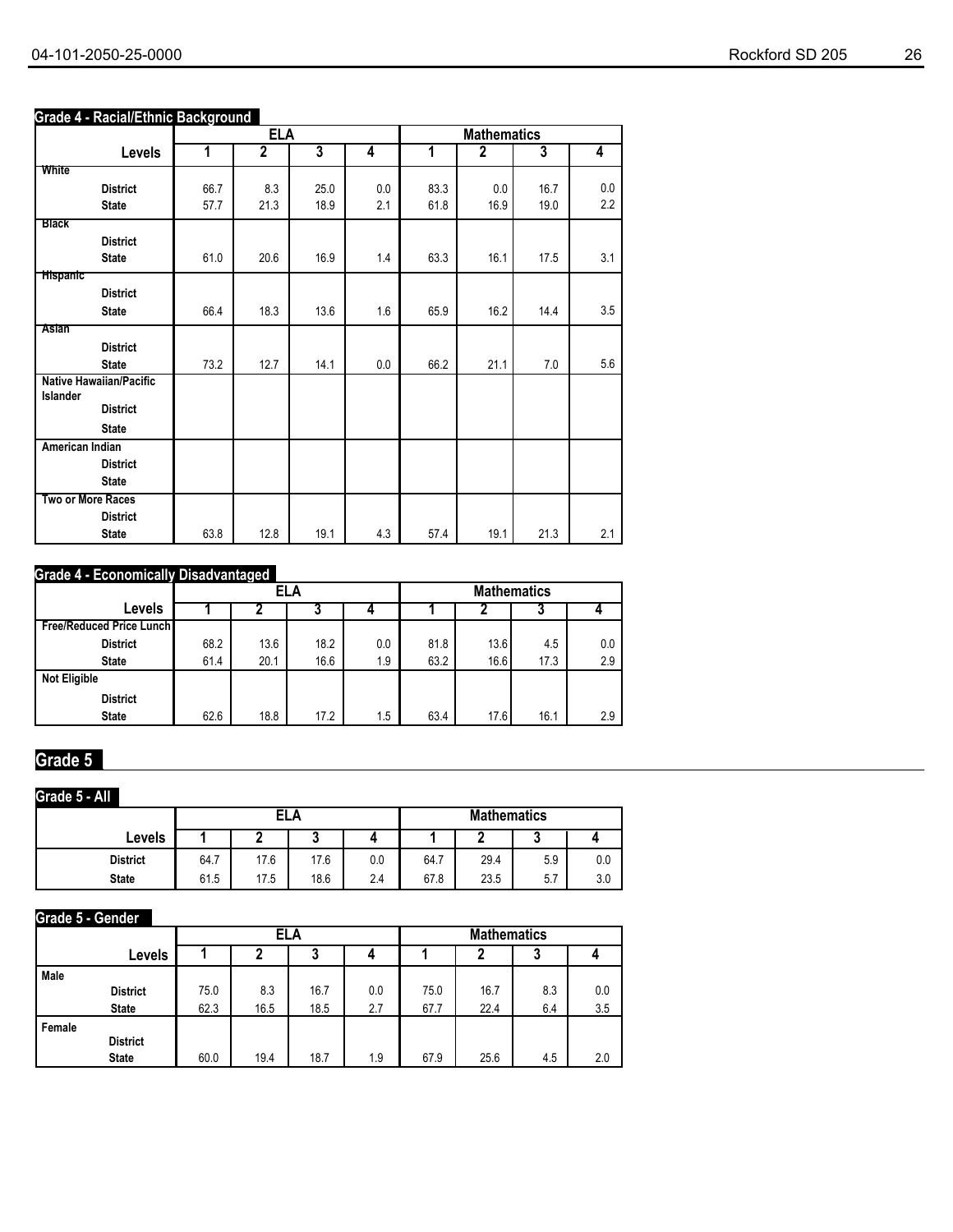#### 04-101-2050-25-0000 27

#### **Grade 5 - Racial/Ethnic Background**

|                   |                         |      | <b>ELA</b>   |             |     |      | <b>Mathematics</b> |     |     |
|-------------------|-------------------------|------|--------------|-------------|-----|------|--------------------|-----|-----|
|                   | Levels                  | 1    | $\mathbf{2}$ | $\mathbf 3$ | 4   | 1    | $\mathbf 2$        | 3   | 4   |
| White             |                         |      |              |             |     |      |                    |     |     |
|                   | <b>District</b>         |      |              |             |     |      |                    |     |     |
|                   | <b>State</b>            | 59.9 | 18.0         | 19.0        | 3.1 | 66.9 | 25.1               | 4.8 | 3.2 |
| <b>Black</b>      | <b>District</b>         |      |              |             |     |      |                    |     |     |
|                   | <b>State</b>            | 56.7 | 20.2         | 20.8        | 2.3 | 65.8 | 24.2               | 6.6 | 3.4 |
| Hispanic          | <b>District</b>         |      |              |             |     |      |                    |     |     |
|                   | <b>State</b>            | 67.4 | 14.0         | 16.9        | 1.7 | 68.3 | 22.2               | 6.9 | 2.6 |
| Asian             | <b>District</b>         |      |              |             |     |      |                    |     |     |
|                   |                         |      |              |             |     |      |                    |     |     |
|                   | <b>State</b>            | 68.5 | 20.5         | 9.6         | 1.4 | 80.8 | 16.4               | 2.7 | 0.0 |
| Islander          | Native Hawaiian/Pacific |      |              |             |     |      |                    |     |     |
|                   | <b>District</b>         |      |              |             |     |      |                    |     |     |
|                   | <b>State</b>            |      |              |             |     |      |                    |     |     |
| American Indian   |                         |      |              |             |     |      |                    |     |     |
|                   | <b>District</b>         |      |              |             |     |      |                    |     |     |
|                   | <b>State</b>            |      |              |             |     |      |                    |     |     |
| Two or More Races |                         |      |              |             |     |      |                    |     |     |
|                   | <b>District</b>         |      |              |             |     |      |                    |     |     |
|                   | <b>State</b>            | 56.8 | 16.2         | 24.3        | 2.7 | 68.5 | 20.5               | 6.8 | 4.1 |

## **Grade 6**

## **Grade 6 - All**

|                 |      | ELA  |      |     |      | <b>Mathematics</b> |      |     |  |
|-----------------|------|------|------|-----|------|--------------------|------|-----|--|
| Levels          |      |      | u    |     |      | c                  | v    |     |  |
| <b>District</b> | 61.1 | 27.8 | 11.1 | 0.0 | 55.6 | 27.8               | 11.1 | 5.6 |  |
| <b>State</b>    | 59.5 | 22.8 | 12.7 | 4.9 | 69.4 | 20.6               | 6.1  | 3.9 |  |

## **Grade 6 - Gender**

|             |                                 | ELA          |              |             |            | <b>Mathematics</b> |              |             |            |
|-------------|---------------------------------|--------------|--------------|-------------|------------|--------------------|--------------|-------------|------------|
|             | Levels                          |              |              | ა           |            |                    |              | J           |            |
| <b>Male</b> | <b>District</b><br><b>State</b> | 70.0<br>59.7 | 30.0<br>23.8 | 0.0<br>12.1 | 0.0<br>4.4 | 60.0<br>69.5       | 20.0<br>19.8 | 20.0<br>6.4 | 0.0<br>4.4 |
| Female      | <b>District</b><br><b>State</b> | 59.2         | 20.9         | 13.8        | 6.0        | 69.2               | 22.4         | 5.5         | 2.9        |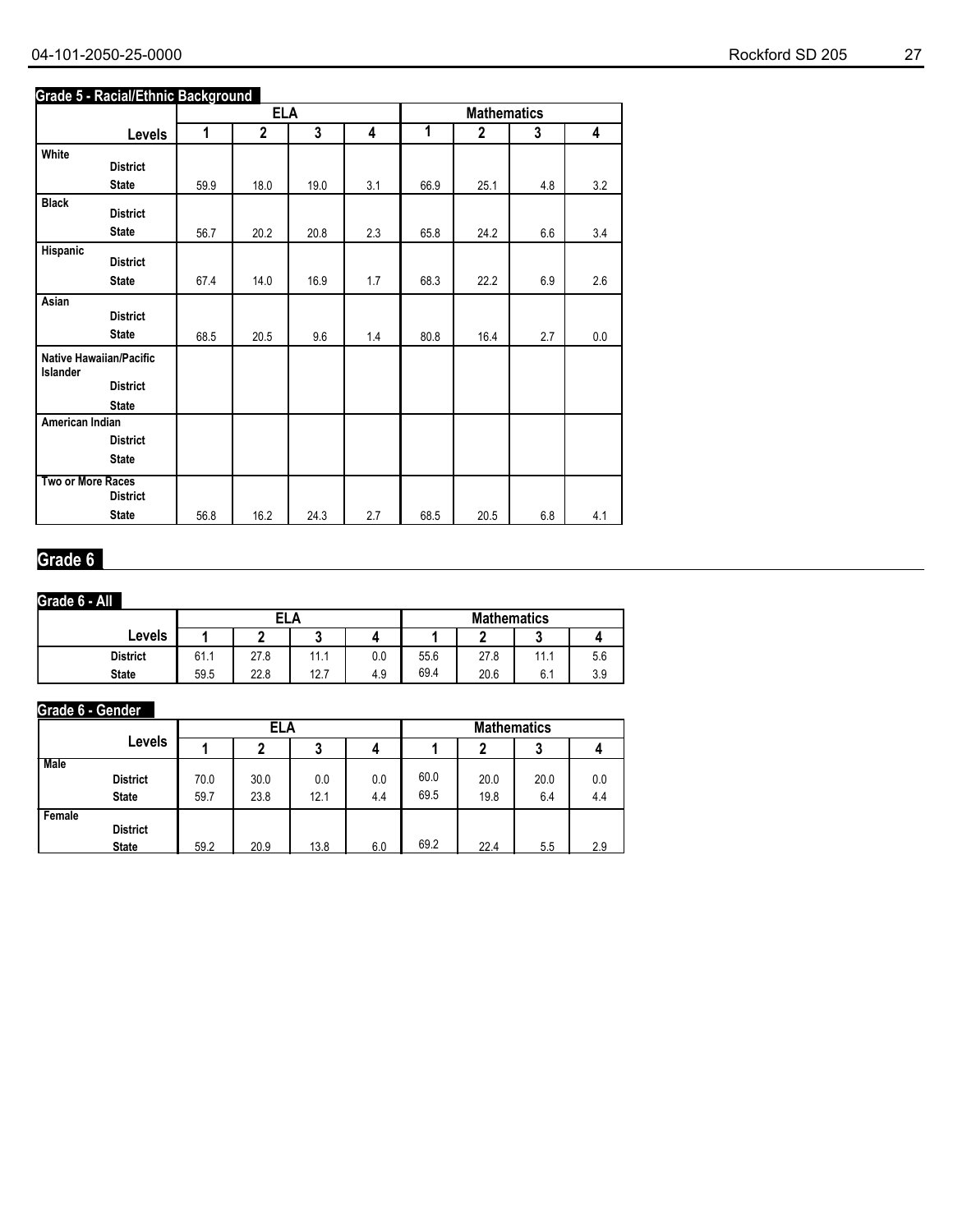#### **Grade 6 - Racial/Ethnic Background**

|                   |                         |      | <b>ELA</b>  |      |     |      | <b>Mathematics</b> |     |         |
|-------------------|-------------------------|------|-------------|------|-----|------|--------------------|-----|---------|
|                   | Levels                  | 1    | $\mathbf 2$ | 3    | 4   | 1    | $\mathbf 2$        | 3   | 4       |
| White             |                         |      |             |      |     |      |                    |     |         |
|                   | <b>District</b>         |      |             |      |     |      |                    |     |         |
|                   | <b>State</b>            | 56.8 | 22.6        | 15.5 | 5.2 | 69.6 | 20.6               | 6.0 | 3.8     |
| <b>Black</b>      |                         |      |             |      |     |      |                    |     |         |
|                   | <b>District</b>         |      |             |      |     | 66.4 |                    |     |         |
|                   | <b>State</b>            | 55.0 | 26.9        | 12.3 | 5.8 |      | 22.4               | 5.6 | 5.6     |
| Hispanic          |                         |      |             |      |     |      |                    |     |         |
|                   | <b>District</b>         |      | 21.3        | 9.7  | 4.0 | 67.4 | 22.7               |     | 2.7     |
|                   | <b>State</b>            | 65.1 |             |      |     |      |                    | 7.2 |         |
| Asian             | <b>District</b>         |      |             |      |     |      |                    |     |         |
|                   |                         |      |             |      |     |      |                    |     |         |
|                   | <b>State</b>            | 73.8 | 15.5        | 4.8  | 6.0 | 83.3 | 8.3                | 3.6 | 4.8     |
| Islander          | Native Hawaiian/Pacific |      |             |      |     |      |                    |     |         |
|                   | <b>District</b>         |      |             |      |     |      |                    |     |         |
|                   | <b>State</b>            |      |             |      |     |      |                    |     |         |
| American Indian   |                         |      |             |      |     |      |                    |     |         |
|                   | <b>District</b>         |      |             |      |     |      |                    |     |         |
|                   | <b>State</b>            |      |             |      |     |      |                    |     |         |
| Two or More Races |                         |      |             |      |     |      |                    |     |         |
|                   | <b>District</b>         |      |             |      |     |      |                    |     |         |
|                   | <b>State</b>            | 66.7 | 15.6        | 15.6 | 2.2 | 82.2 | 11.1               | 6.7 | $0.0\,$ |

## **Grade 7**

## **Grade 7 - All**

|                 |      | ELA  |      |     |      | <b>Mathematics</b> |     |     |  |  |
|-----------------|------|------|------|-----|------|--------------------|-----|-----|--|--|
| Levels          |      | u    |      |     |      |                    | u   |     |  |  |
| <b>District</b> | 56.3 | 43.8 | 0.0  | 0.0 | 93.3 | 6.7                | 0.0 | 0.0 |  |  |
| <b>State</b>    | 44.8 | 29.8 | 18.5 | 6.9 | 74.9 | 20.0               | 3.3 | 1.9 |  |  |

## **Grade 7 - Gender**

|             |                 |      | ELA  |      |     | <b>Mathematics</b> |      |     |     |
|-------------|-----------------|------|------|------|-----|--------------------|------|-----|-----|
|             | Levels          |      | n    | J.   |     |                    |      | u   |     |
| <b>Male</b> |                 |      |      |      |     |                    |      |     |     |
|             | <b>District</b> | 60.0 | 40.0 | 0.0  | 0.0 |                    |      |     |     |
|             | <b>State</b>    | 45.1 | 29.4 | 18.5 | 6.9 | 75.1               | 18.7 | 3.6 | 2.7 |
| Female      |                 |      |      |      |     |                    |      |     |     |
|             | <b>District</b> |      |      |      |     |                    |      |     |     |
|             | <b>State</b>    | 44.3 | 30.8 | 18.2 | 6.7 | 74.5               | 22.4 | 2.9 | 0.2 |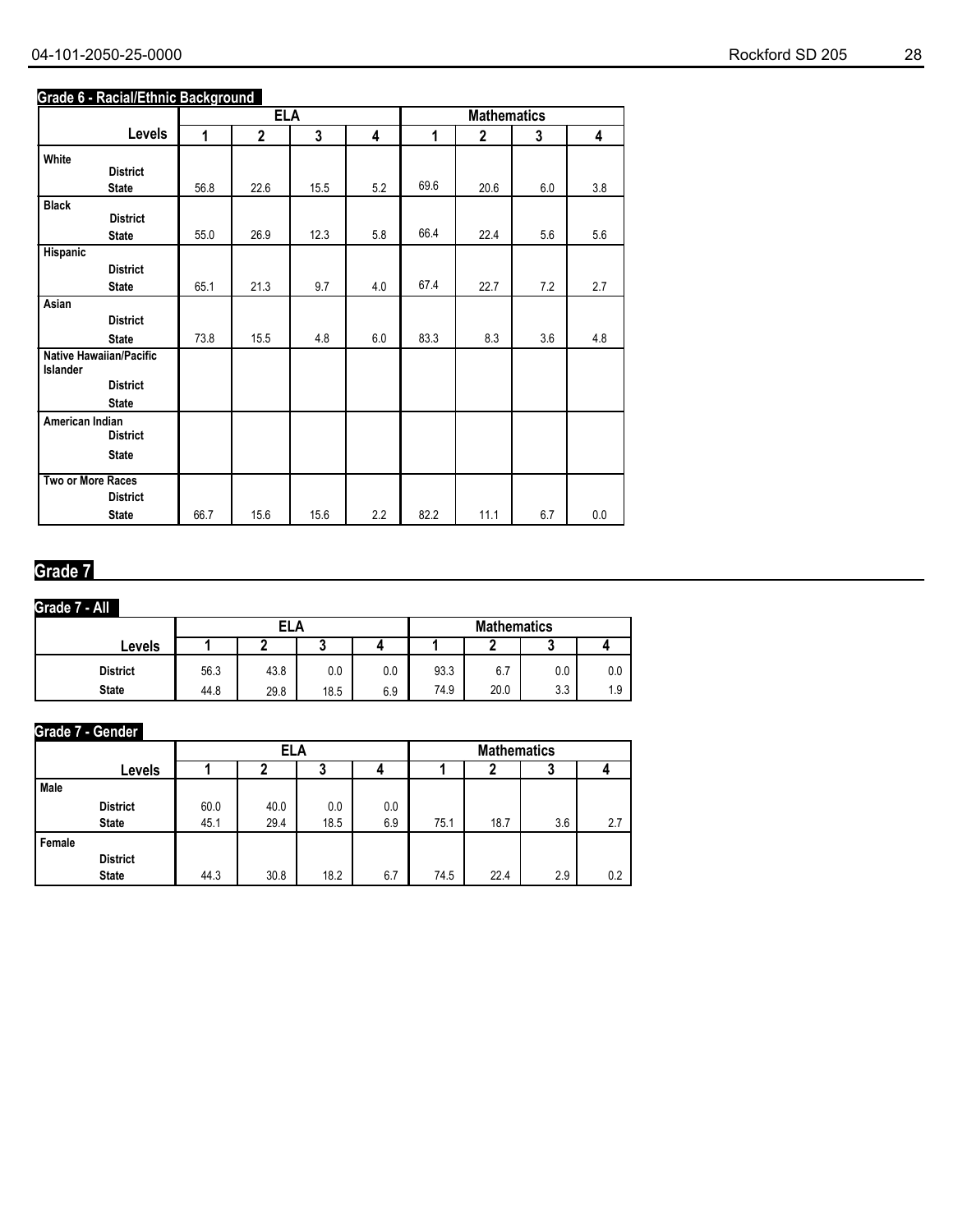#### **Grade 7 - Racial/Ethnic Background**

|                          |                         |      | <b>ELA</b>   |      |     |      | <b>Mathematics</b> |     |     |
|--------------------------|-------------------------|------|--------------|------|-----|------|--------------------|-----|-----|
|                          | <b>Levels</b>           | 1    | $\mathbf{v}$ | 3    | 4   | 4    | $\mathbf{v}$       | 3   | 4   |
| White                    |                         |      |              |      |     |      |                    |     |     |
|                          | <b>District</b>         |      |              |      |     |      |                    |     |     |
|                          | <b>State</b>            | 41.6 | 29.0         | 19.9 | 9.5 | 74.2 | 20.1               | 3.7 | 2.1 |
| <b>Black</b>             |                         |      |              |      |     |      |                    |     |     |
|                          | <b>District</b>         |      |              |      |     |      |                    |     |     |
|                          | <b>State</b>            | 41.9 | 32.3         | 21.2 | 4.6 | 72.7 | 22.0               | 3.2 | 2.1 |
| Hispanic                 |                         |      |              |      |     |      |                    |     |     |
|                          | <b>District</b>         |      |              |      |     |      |                    |     |     |
|                          | <b>State</b>            | 51.8 | 29.5         | 14.1 | 4.6 | 77.8 | 18.6               | 2.6 | 1.0 |
| Asian                    |                         |      |              |      |     |      |                    |     |     |
|                          | <b>District</b>         |      |              |      |     |      |                    |     |     |
|                          | <b>State</b>            | 59.0 | 23.0         | 13.1 | 4.9 | 77.4 | 14.5               | 4.8 | 3.2 |
|                          | Native Hawaiian/Pacific |      |              |      |     |      |                    |     |     |
| Islander                 |                         |      |              |      |     |      |                    |     |     |
|                          | <b>District</b>         |      |              |      |     |      |                    |     |     |
|                          | <b>State</b>            |      |              |      |     |      |                    |     |     |
| American Indian          |                         |      |              |      |     |      |                    |     |     |
|                          | <b>District</b>         |      |              |      |     |      |                    |     |     |
|                          | <b>State</b>            |      |              |      |     |      |                    |     |     |
| <b>Two or More Races</b> |                         |      |              |      |     |      |                    |     |     |
|                          | <b>District</b>         |      |              |      |     |      |                    |     |     |
|                          | <b>State</b>            | 47.3 | 29.1         | 16.4 | 7.3 | 78.2 | 18.2               | 3.6 | 0.0 |

## **Grade 8**

## **Grade 8 - All**

|                                 |              | ELA          |              |                |              | <b>Mathematics</b> |            |            |  |
|---------------------------------|--------------|--------------|--------------|----------------|--------------|--------------------|------------|------------|--|
| Levels                          |              | ı            | w            |                |              |                    |            |            |  |
| <b>District</b><br><b>State</b> | 58.3<br>50.1 | 27.8<br>23.5 | 13.9<br>20.8 | $0.0\,$<br>5.6 | 66.7<br>68.6 | 30.6<br>24.3       | 2.8<br>6.5 | 0.0<br>0.6 |  |

## **Grade 8 - Gender**

|        |                 |      | ELA  |      |     | <b>Mathematics</b> |      |     |     |
|--------|-----------------|------|------|------|-----|--------------------|------|-----|-----|
|        | Levels          |      |      |      |     |                    |      | J   |     |
| Male   |                 |      |      |      |     |                    |      |     |     |
|        | <b>District</b> | 45.0 | 35.0 | 20.0 | 0.0 | 55.0               | 40.0 | 5.0 | 0.0 |
|        | <b>State</b>    | 50.4 | 22.9 | 21.2 | 5.5 | 66.8               | 24.6 | 7.6 | 0.9 |
| Female |                 |      |      |      |     |                    |      |     |     |
|        | <b>District</b> | 75.0 | 18.8 | 6.3  | 0.0 | 81.3               | 18.8 | 0.0 | 0.0 |
|        | <b>State</b>    | 49.6 | 24.5 | 20.1 | 5.8 | 71.7               | 23.7 | 4.4 | 0.2 |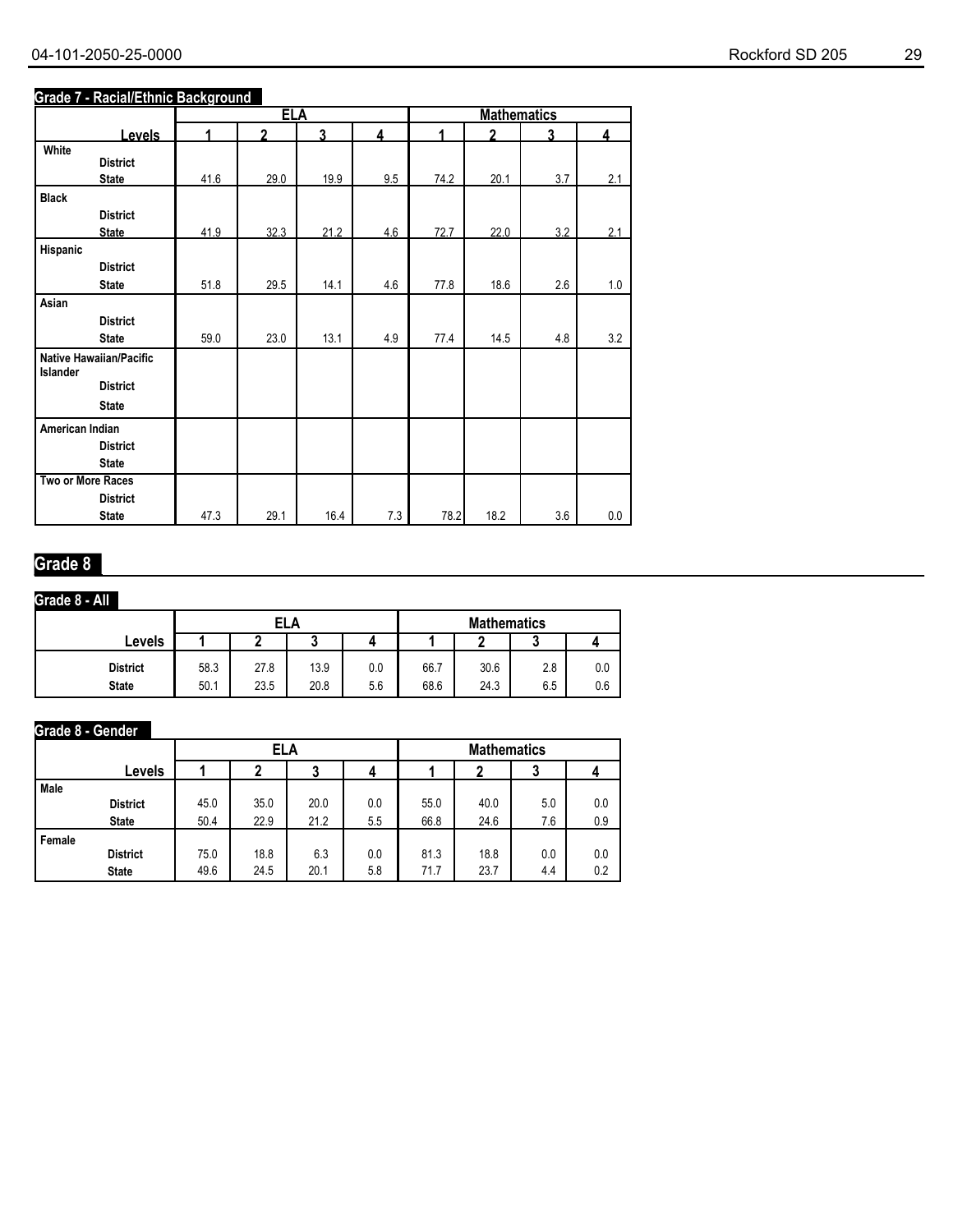## **Grade 8 - Racial/Ethnic Background**

|                                            |      | <b>ELA</b>     |      |     |      | <b>Mathematics</b> |      |         |
|--------------------------------------------|------|----------------|------|-----|------|--------------------|------|---------|
| Levels                                     | 1    | $\overline{2}$ | 3    | 4   | 1    | $\overline{2}$     | 3    | 4       |
| White                                      |      |                |      |     |      |                    |      |         |
| <b>District</b>                            | 40.0 | 33.3           | 26.7 | 0.0 | 53.3 | 40.0               | 6.7  | 0.0     |
| <b>State</b>                               | 46.9 | 24.0           | 22.9 | 6.2 | 67.3 | 25.6               | 6.0  | 1.1     |
| <b>Black</b>                               |      |                |      |     |      |                    |      |         |
| <b>District</b>                            |      |                |      |     |      |                    |      |         |
| <b>State</b>                               | 47.4 | 27.0           | 19.9 | 5.8 | 66.8 | 25.3               | 7.6  | 0.3     |
| <b>Hispanic</b>                            |      |                |      |     |      |                    |      |         |
| <b>District</b>                            | 81.8 | 18.2           | 0.0  | 0.0 | 90.9 | 9.1                | 0.0  | 0.0     |
| <b>State</b>                               | 56.0 | 19.2           | 20.1 | 4.7 | 69.7 | 23.5               | 6.3  | 0.5     |
| Asian                                      |      |                |      |     |      |                    |      |         |
| <b>District</b>                            |      |                |      |     |      |                    |      |         |
| <b>State</b>                               | 65.2 | 22.7           | 9.1  | 3.0 | 80.6 | 14.9               | 4.5  | $0.0\,$ |
| <b>Native Hawaiian/Pacific</b><br>Islander |      |                |      |     |      |                    |      |         |
| <b>District</b>                            |      |                |      |     |      |                    |      |         |
| <b>State</b>                               |      |                |      |     |      |                    |      |         |
| American Indian<br><b>District</b>         |      |                |      |     |      |                    |      |         |
| <b>State</b>                               |      |                |      |     |      |                    |      |         |
| Two or More Races<br><b>District</b>       |      |                |      |     |      |                    |      |         |
| <b>State</b>                               | 49.0 | 22.4           | 22.4 | 6.1 | 73.5 | 16.3               | 10.2 | 0.0     |

## **Grade 8 - Economically Disadvantaged**

|                            |      | ELA  |      |     | <b>Mathematics</b> |      |     |     |
|----------------------------|------|------|------|-----|--------------------|------|-----|-----|
| Levels                     |      |      | J    | 4   |                    | ▴    | J   |     |
| l Free/Reduced Price Lunch |      |      |      |     |                    |      |     |     |
| <b>District</b>            | 46.7 | 40.0 | 13.3 | 0.0 | 53.3               | 40.0 | 6.7 | 0.0 |
| <b>State</b>               | 48.2 | 24.1 | 21.8 | 5.8 | 67.0               | 26.0 | 6.3 | 0.7 |
| Not Eligible               |      |      |      |     |                    |      |     |     |
| <b>District</b>            | 66.7 | 19.0 | 14.3 | 0.0 | 76.2               | 23.8 | 0.0 | 0.0 |
| <b>State</b>               | 53.0 | 22.6 | 19.1 | 5.3 | 71.0               | 21.6 | 6.8 | 0.6 |

# **High School**

## **High School - All**

|                 |      | ELA  |      |     |      | <b>Mathematics</b> |        |     |  |
|-----------------|------|------|------|-----|------|--------------------|--------|-----|--|
| Levels          |      |      |      |     |      |                    | n<br>w |     |  |
|                 |      |      |      |     |      |                    |        |     |  |
| <b>District</b> | 45.2 | 25.8 | 22.6 | 6.5 | 71.0 | 29.0               | 0.0    | 0.0 |  |
| <b>State</b>    | 41.2 | 31.9 | 24.1 | 2.8 | 67.8 | 27.1               | 5.1    | 0.0 |  |

## **High School- Gender**

|             |                 |      | ELA  |        |     | <b>Mathematics</b> |      |     |     |
|-------------|-----------------|------|------|--------|-----|--------------------|------|-----|-----|
|             | Levels          |      |      | ◠<br>J | 4   |                    |      | ა   | 4   |
| <b>Male</b> | <b>District</b> | 35.3 | 35.3 | 23.5   | 5.9 | 70.6               | 29.4 | 0.0 | 0.0 |
|             | <b>State</b>    | 41.1 | 32.1 | 23.8   | 3.0 | 66.8               | 27.2 | 6.0 | 0.0 |
| Female      | <b>District</b> | 57.1 | 14.3 | 21.4   | 7.1 | 71.4               | 28.6 | 0.0 | 0.0 |
|             | <b>State</b>    | 41.4 | 31.5 | 24.7   | 2.4 | 69.9               | 26.7 | 3.4 | 0.0 |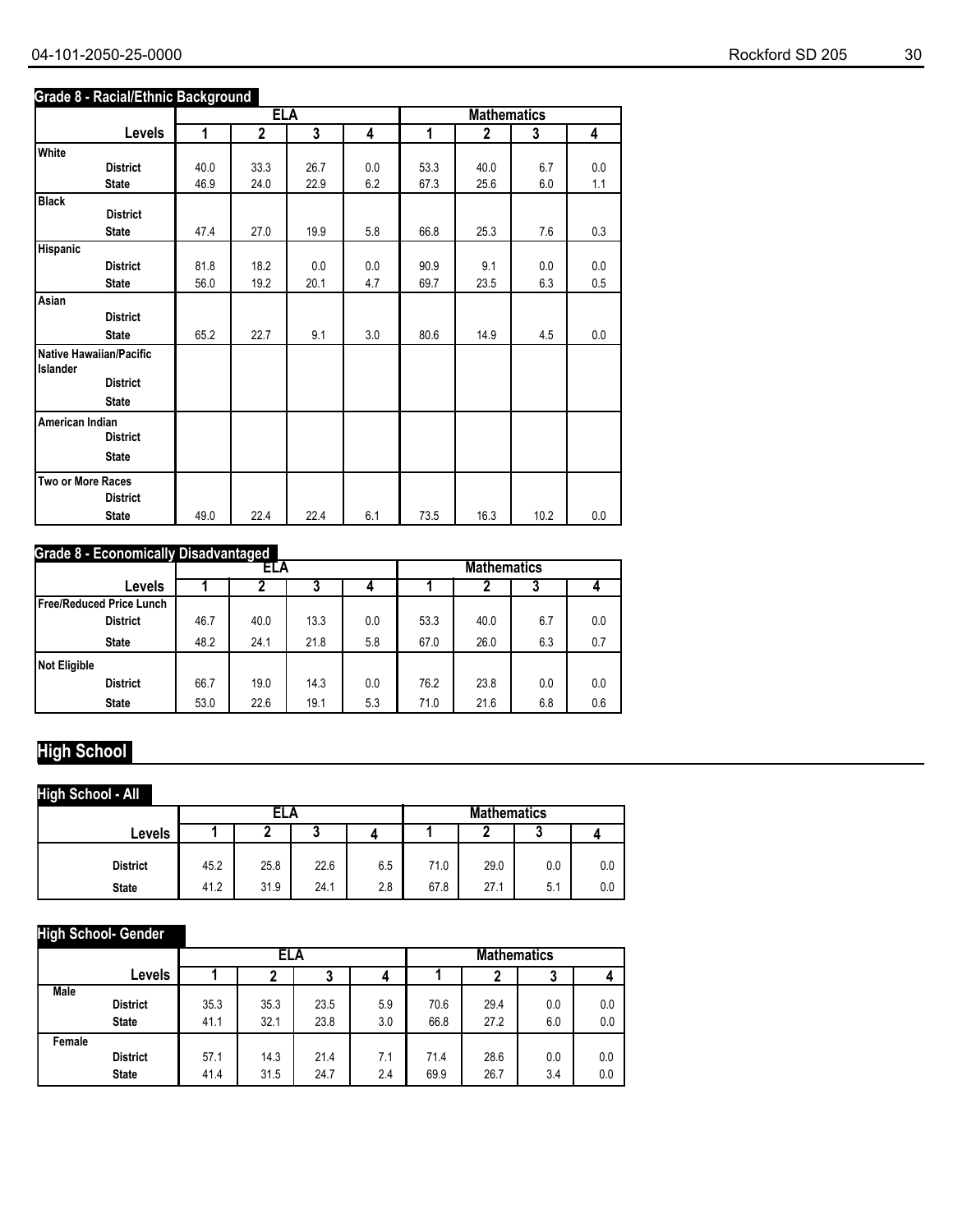#### **High School - Racial/Ethnic Background**

|                   |                         |                | ELA            |                         |                |      | <b>Mathematics</b> |                         |                |
|-------------------|-------------------------|----------------|----------------|-------------------------|----------------|------|--------------------|-------------------------|----------------|
|                   | Levels                  | $\overline{1}$ | $\overline{2}$ | $\overline{\mathbf{3}}$ | $\overline{4}$ | 1    | $\overline{2}$     | $\overline{\mathbf{3}}$ | $\overline{4}$ |
| White             |                         |                |                |                         |                |      |                    |                         |                |
|                   | <b>District</b>         | 29.4           | 29.4           | 35.3                    | 5.9            | 64.7 | 35.3               | 0.0                     | 0.0            |
|                   | <b>State</b>            | 38.3           | 31.3           | 27.2                    | 3.2            | 65.4 | 28.3               | 6.4                     | 0.0            |
| <b>Black</b>      |                         |                |                |                         |                |      |                    |                         |                |
|                   | <b>District</b>         |                |                |                         |                |      |                    |                         |                |
|                   | <b>State</b>            | 41.6           | 33.4           | 22.4                    | 2.6            | 68.0 | 29.4               | 2.6                     | 0.0            |
| Hispanic          |                         |                |                |                         |                |      |                    |                         |                |
|                   | <b>District</b>         |                |                |                         |                |      |                    |                         |                |
|                   | <b>State</b>            | 44.4           | 33.9           | 19.8                    | 1.9            | 72.8 | 22.0               | 5.3                     | 0.0            |
| Asian             |                         |                |                |                         |                |      |                    |                         |                |
|                   | <b>District</b>         | 52.8           | 25.0           | 18.1                    | 4.2            | 69.4 | 27.8               | 2.8                     | 0.0            |
|                   | <b>State</b>            |                |                |                         |                |      |                    |                         |                |
| <b>Islander</b>   | Native Hawaiian/Pacific |                |                |                         |                |      |                    |                         |                |
|                   | <b>District</b>         |                |                |                         |                |      |                    |                         |                |
|                   | <b>State</b>            |                |                |                         |                |      |                    |                         |                |
| American Indian   |                         |                |                |                         |                |      |                    |                         |                |
|                   | <b>District</b>         |                |                |                         |                |      |                    |                         |                |
|                   | <b>State</b>            |                |                |                         |                |      |                    |                         |                |
| Two or More Races |                         |                |                |                         |                |      |                    |                         |                |
|                   | <b>District</b>         |                |                |                         |                |      |                    |                         |                |
|                   | <b>State</b>            | 44.2           | 30.2           | 23.3                    | 2.3            | 69.8 | 25.6               | 4.7                     | 0.0            |

## **High School - Economically Disadvantaged**

|                                 |      | ELA  |      |      | <b>Mathematics</b> |      |     |     |
|---------------------------------|------|------|------|------|--------------------|------|-----|-----|
| <b>Levels</b>                   |      |      | 3    |      |                    |      | J   |     |
| <b>Free/Reduced Price Lunch</b> |      |      |      |      |                    |      |     |     |
| <b>District</b>                 | 30.0 | 30.0 | 30.0 | 10.0 | 50.0               | 50.0 | 0.0 | 0.0 |
| <b>State</b>                    | 41.4 | 32.3 | 24.1 | 2.1  | 69.8               | 26.1 | 4.2 | 0.0 |
| <b>Not Eligible</b>             |      |      |      |      |                    |      |     |     |
| <b>District</b>                 | 52.4 | 23.8 | 19.0 | 4.8  | 81.0               | 19.0 | 0.0 | 0.0 |
| <b>State</b>                    | 40.9 | 31.4 | 24.1 | 3.7  | 65.3               | 28.3 | 6.4 | 0.0 |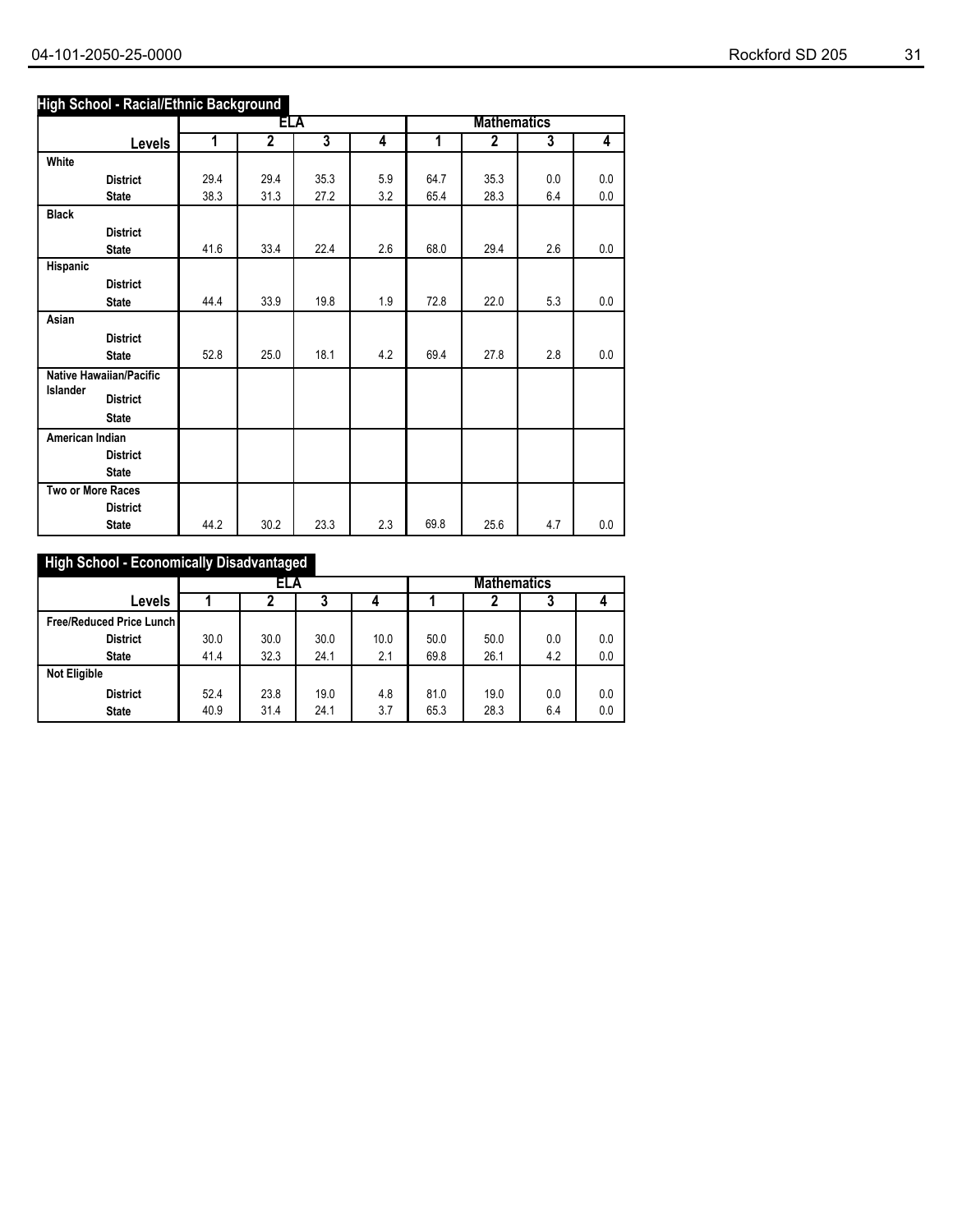# RACE/ETHNICITY AND DISABILITY CATEGORY FOR STUDENTS WITH DISABILITIES

#### **Percent of Students with Disabilities by Race / Ethnicity**

|             |                           | White | <b>Black</b> | <b>Hispanic</b> | Asian | <b>Native</b><br><b>Hawaiian</b> | <b>Native</b><br>American | Two or More  <br><b>Races</b> |
|-------------|---------------------------|-------|--------------|-----------------|-------|----------------------------------|---------------------------|-------------------------------|
|             | All Students              | 31.2  | 30.6         | 27.1            | 4.0   | 0.1                              | 0.2                       | 6.9                           |
| District    | Students with IEPs        | 31.9  | 37.2         | 22.2            | 1.6   | 0.0                              | 0.2                       | 6.9                           |
| All Peer    | <b>All Students</b>       | 62.2  | 11.2         | 17.9            | 4.1   | 0.1                              | 0.3                       | 4.2                           |
| Districts * | Students with IEPs        | 61.5  | 14.6         | 17.0            | 2.0   | 0.1                              | 0.3                       | 4.6                           |
| State       | All Students              | 48.5  | 17.0         | 25.7            | 4.9   | 0.1                              | 0.4                       | 3.4                           |
|             | <b>Students with IEPs</b> | 47.9  | 20.4         | 25.2            | 2.4   | 0.1                              | 0.4                       | 3.6                           |

## **Percent of Students with IEPs in Each Disability Category**

|                                     | <b>Percent of All Students</b> |                 |              |                 | <b>Percent of Students with IEPs</b> |              |
|-------------------------------------|--------------------------------|-----------------|--------------|-----------------|--------------------------------------|--------------|
|                                     |                                | <b>All Peer</b> |              |                 | <b>All Peer</b>                      |              |
| <b>Disability Category</b>          | <b>District</b>                | Districts*      | <b>State</b> | <b>District</b> | Districts*                           | <b>State</b> |
| Autism                              | 0.8                            | 1.2             | 1.2          | 5.5             | 7.8                                  | 8.4          |
| Deafness                            | 0.0                            | 0.0             | 0.0          | 0.0             | 0.1                                  | 0.2          |
| Deaf-Blindness                      | 0.0                            | 0.0             | 0.0          | 0.0             | 0.0                                  | 0.0          |
| Developmental Delay                 | 1.7                            | 1.9             | 1.8          | 11.6            | 12.4                                 | 12.6         |
| <b>Emotional Disability</b>         | 0.7                            | 0.9             | 0.9          | 4.6             | 6.0                                  | 6.4          |
| <b>Hearing Impairment</b>           | 0.2                            | 0.2             | 0.1          | 1.5             | 1.1                                  | 1.0          |
| <b>Intellectual Disability</b>      | 1.2                            | 0.8             | 0.8          | 8.5             | 5.0                                  | 5.6          |
| <b>Multiple Disabilities</b>        | 0.0                            | 0.2             | 0.1          | 0.3             | 1.1                                  | 1.0          |
| Orthopedic Impairment               | 0.1                            | 0.1             | 0.1          | 0.6             | 0.4                                  | 0.4          |
| Other Health Impairment             | 1.4                            | 2.1             | 1.7          | 9.3             | 13.8                                 | 12.2         |
| <b>Specific Learning Disability</b> | 5.9                            | 4.8             | 5.0          | 40.6            | 32.0                                 | 34.9         |
| Speech or Language Impairment       | 2.4                            | 3.0             | 2.4          | 16.6            | 19.6                                 | 16.8         |
| <b>Traumatic Brain Injury</b>       | 0.0                            | 0.0             | 0.0          | 0.3             | 0.3                                  | 0.2          |
| Visual Impairment                   | 0.1                            | 0.1             | 0.1          | 0.6             | 0.4                                  | 0.4          |

\*Peer districts are districts of the same type as this district: Elementary School, High School, or Unit District

\*\* Peer districts for Unit Districts do not include Chicago Public Schools

\*\*\* Students who are receiving special education and/or related services via an Individualized Service Plan (ISP) have been removed from all<br>\*\*\* Students who are receiving special education and/or related services via an I calculations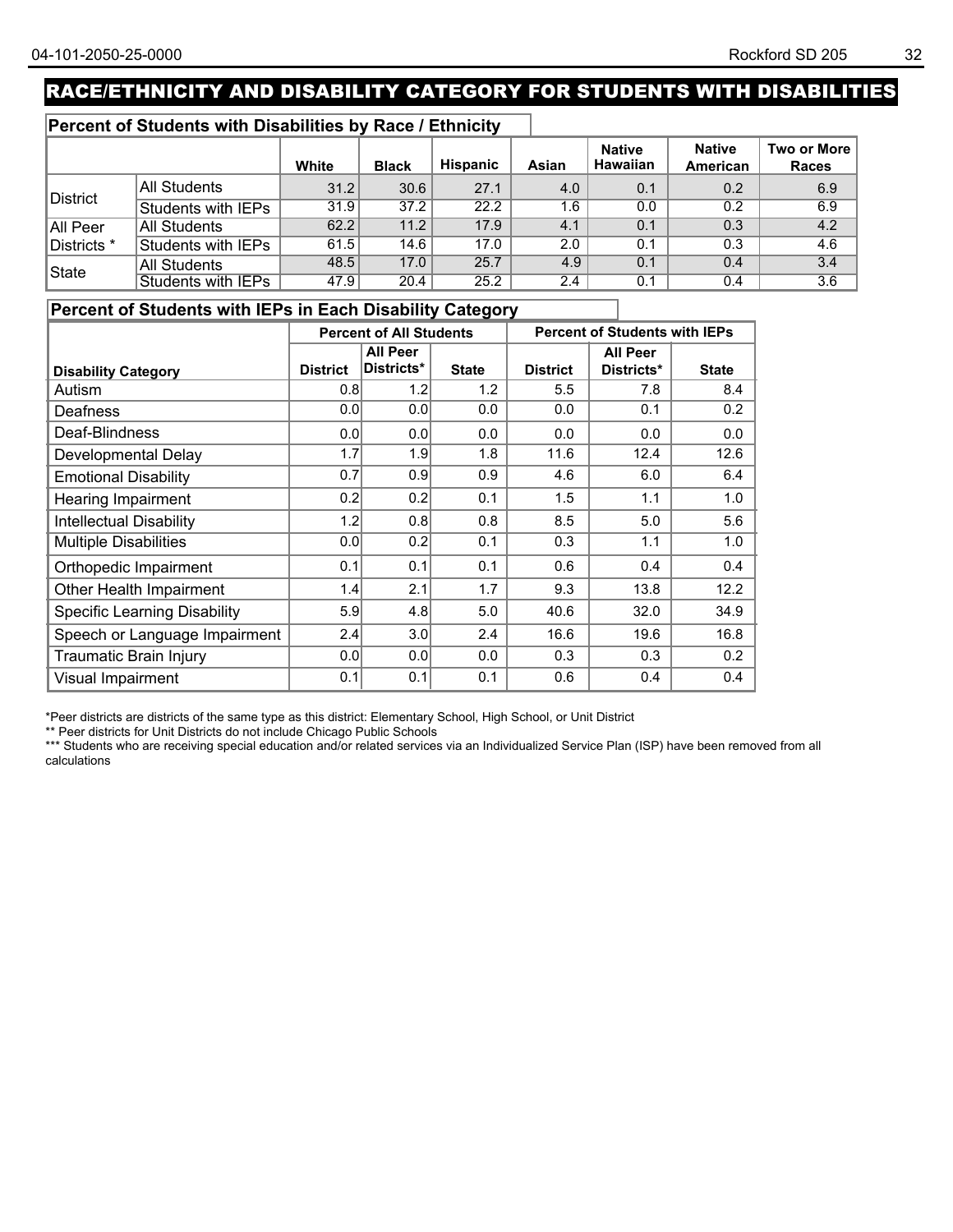## EDUCATIONAL ENVIRONMENTS FOR STUDENTS WITH DISABILITIES

Educational environment refers to the extent to which students with disabilities receive special education and related services in classes or schools with their non-disabled peers. Research has shown that students with disabilities who received their special education and/or related services in the general education environment displayed increased motivation, higher self-esteem, improved communication and socialization skills, and greater academic achievement as compared to students who received their special education and/or related services in a more restrictive, or segregated, environment.

The educational environments in which students with disabilities ages 6-21 receive their special education and/or related

services are generally classified into four settings:

- 1. Served inside the general education classroom 80% or more of the day
- 2. Served inside the general education classroom 40% to 79% of the day
- 3. Served inside the general education classroom less than 40% of the day
- 4. Served in separate educational facilities

The following information is provided for students ages 6 through 21.

| Percent of Students with Disabilities in Various Educational Environments                           |                                                                           |      |      |      |     |  |  |  |  |  |
|-----------------------------------------------------------------------------------------------------|---------------------------------------------------------------------------|------|------|------|-----|--|--|--|--|--|
| <b>Separate</b><br>Inside $<$ 40 $\%$<br><b>Inside 40-79%</b><br>Inside $> 80\%$<br><b>Facility</b> |                                                                           |      |      |      |     |  |  |  |  |  |
|                                                                                                     | <b>District</b>                                                           | 58.8 | 23.3 | 13.6 | 4.3 |  |  |  |  |  |
| with a Disability                                                                                   | <b>All Students</b><br>All Peer Districts*<br>26.1<br>54.9<br>13.3<br>5.6 |      |      |      |     |  |  |  |  |  |
| <b>State</b><br>26.8<br>53.2<br>13.6<br>6.4                                                         |                                                                           |      |      |      |     |  |  |  |  |  |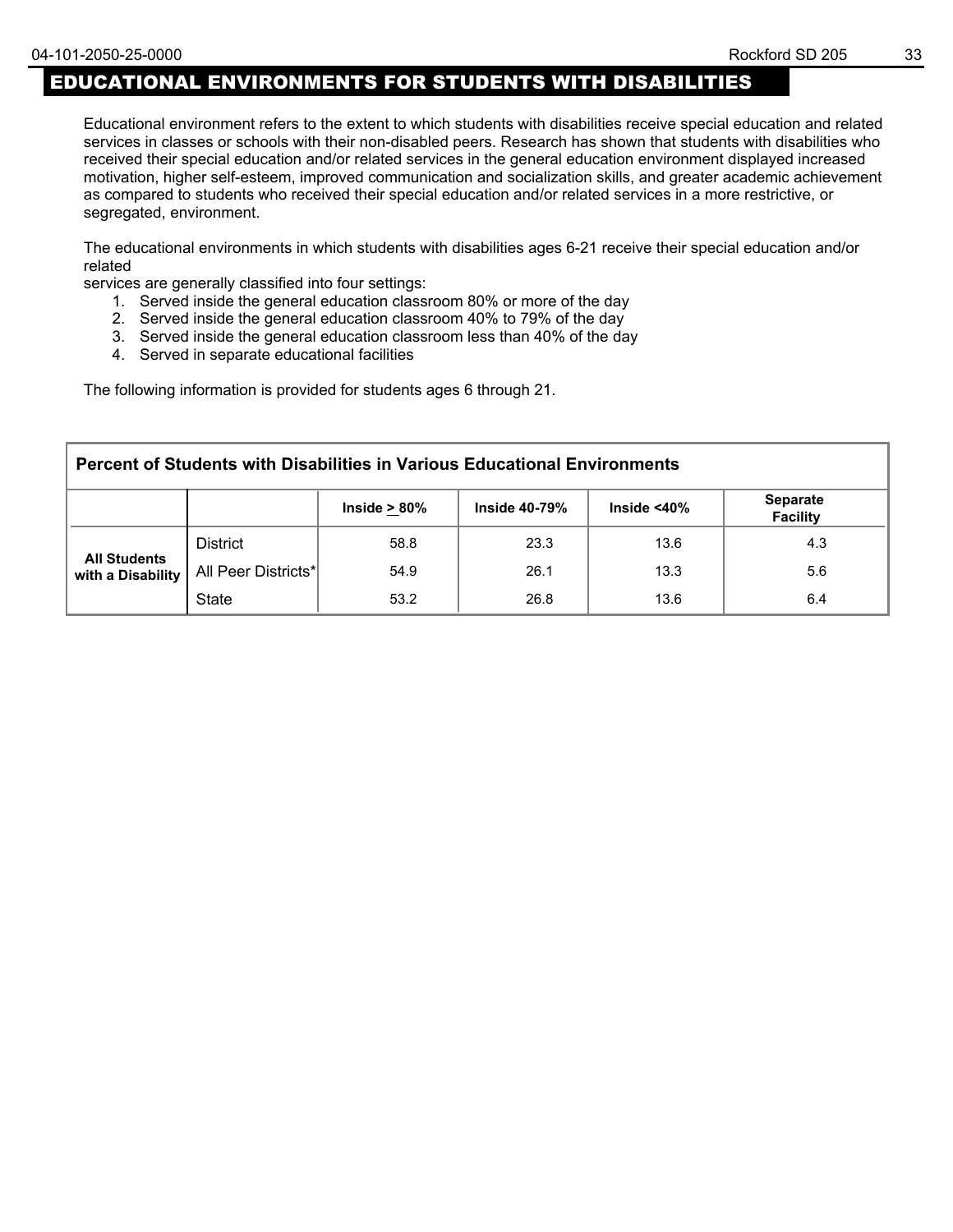|                        | <b>Educational Environments by Race / Ethnicity</b>    |                    |                      |              |                                    |  |  |  |  |  |  |
|------------------------|--------------------------------------------------------|--------------------|----------------------|--------------|------------------------------------|--|--|--|--|--|--|
|                        |                                                        | Inside $\geq 80\%$ | <b>Inside 40-79%</b> | Inside <40%  | <b>Separate</b><br><b>Facility</b> |  |  |  |  |  |  |
| White                  | <b>District</b>                                        | 58.6               | 19.9                 | 16.5         | 5.0                                |  |  |  |  |  |  |
|                        | All Peer Districts*                                    | 57.2               | 26.2                 | 11.1         | 5.5                                |  |  |  |  |  |  |
|                        | <b>State</b>                                           | 57.2               | 24.7                 | 11.6         | 6.5                                |  |  |  |  |  |  |
| <b>Black</b>           | <b>District</b>                                        | 56.2               | 27.0                 | 12.1         | 4.8                                |  |  |  |  |  |  |
|                        | All Peer Districts*                                    | 46.5               | 26.1                 | 19.8         | 7.6                                |  |  |  |  |  |  |
|                        | <b>State</b>                                           | 43.6               | 31.0                 | 17.3         | 8.1                                |  |  |  |  |  |  |
| Hispanic               | <b>District</b>                                        | 61.5               | 23.3                 | 12.6         | 2.6                                |  |  |  |  |  |  |
|                        | All Peer Districts*                                    | 54.1               | 26.8                 | 14.8         | 4.3                                |  |  |  |  |  |  |
|                        | <b>State</b>                                           | 53.7               | 28.1                 | 13.7         | 4.5                                |  |  |  |  |  |  |
| Asian                  | <b>District</b>                                        | 50.0               | 28.8                 | 21.2         | 0.0                                |  |  |  |  |  |  |
|                        | All Peer Districts*                                    | 56.8               | 18.8                 | 18.5         | 6.0                                |  |  |  |  |  |  |
|                        | <b>State</b>                                           | 54.3               | 19.5                 | 19.1         | 7.1                                |  |  |  |  |  |  |
| <b>Native Hawaiian</b> | <b>District</b><br>All Peer Districts*<br><b>State</b> | 46.6<br>47.1       | 23.9<br>24.8         | 19.3<br>18.0 | 10.2<br>10.2                       |  |  |  |  |  |  |
| <b>Native American</b> | <b>District</b><br>All Peer Districts*<br><b>State</b> | 51.6<br>53.6       | 30.1<br>25.3         | 13.0<br>16.5 | 5.4<br>4.7                         |  |  |  |  |  |  |
| Two or More Races      | <b>District</b>                                        | 67.4               | 17.4                 | 10.7         | 4.5                                |  |  |  |  |  |  |
|                        | <b>All Peer Districts</b>                              | 54.9               | 25.0                 | 14.1         | 6.0                                |  |  |  |  |  |  |
|                        | <b>State</b>                                           | 54.4               | 24.5                 | 14.3         | 6.9                                |  |  |  |  |  |  |

\*Peer districts are districts of the same type as this district: Elementary School, High School, or Unit District

\*\* Peer districts for Unit Districts do not inlcude Chicago Public Schools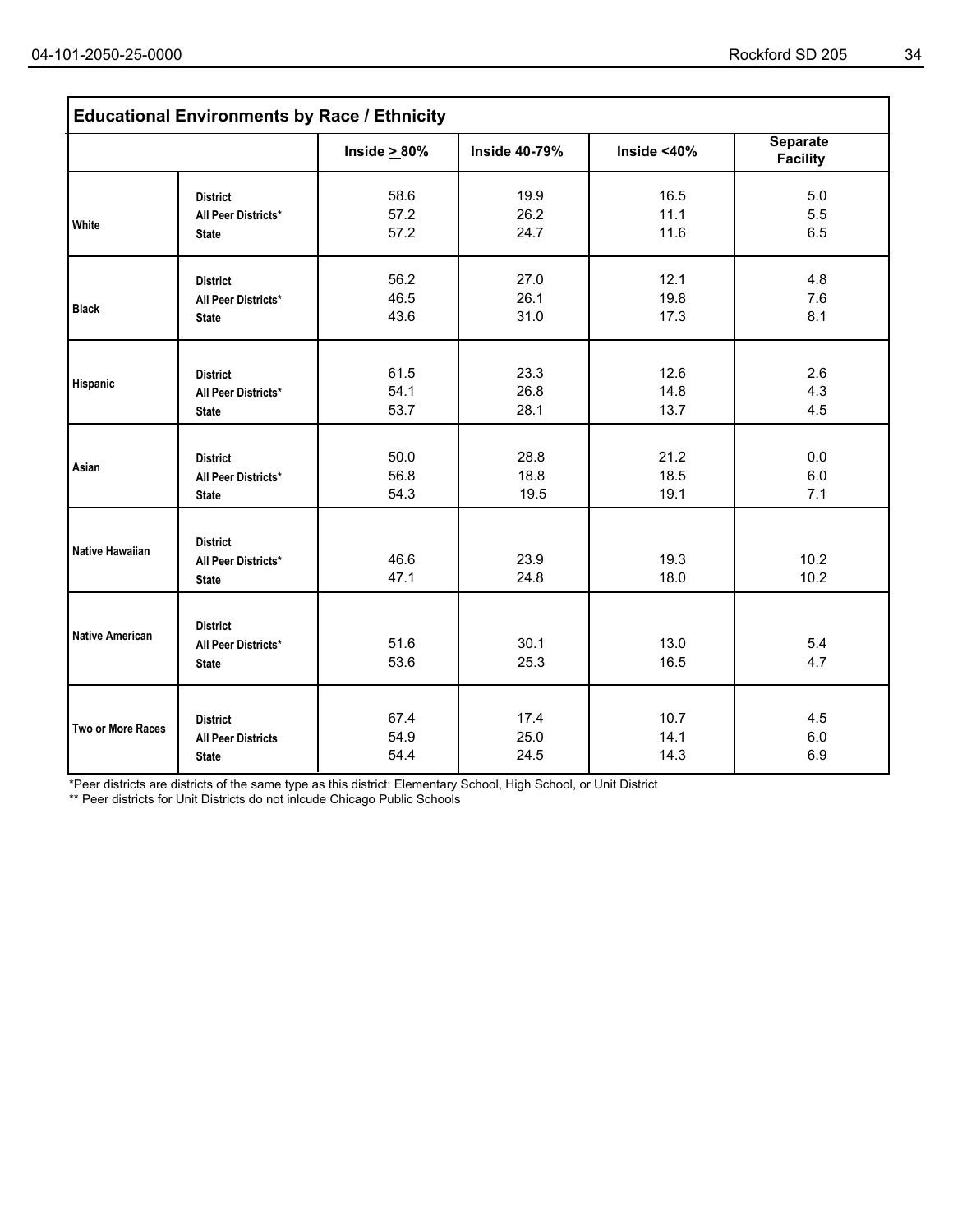| <b>Educational Environments for Selected Disabilities</b> |                                                        |                      |                      |                   |                                    |  |
|-----------------------------------------------------------|--------------------------------------------------------|----------------------|----------------------|-------------------|------------------------------------|--|
|                                                           |                                                        | Inside $\geq 80\%$   | <b>Inside 40-79%</b> | Inside $<$ 40%    | <b>Separate</b><br><b>Facility</b> |  |
| <b>Autism</b>                                             | <b>District</b>                                        | 27.7                 | 25.7                 | 36.6              | 9.9                                |  |
|                                                           | All Peer Districts*                                    | 32.9                 | 23.3                 | 29.5              | 14.2                               |  |
|                                                           | <b>State</b>                                           | 30.6                 | 22.4                 | 31.2              | 15.8                               |  |
| <b>Emotional Disability</b>                               | <b>District</b>                                        | 27.4                 | 18.9                 | 22.1              | 31.6                               |  |
|                                                           | All Peer Districts*                                    | 29.2                 | 21.3                 | 19.2              | 30.3                               |  |
|                                                           | <b>State</b>                                           | 33.4                 | 21.1                 | 15.7              | 29.8                               |  |
| <b>Intellectual Disability</b>                            | <b>District</b>                                        | 6.3                  | 24.7                 | 60.3              | 8.6                                |  |
|                                                           | All Peer Districts*                                    | 4.3                  | 29.9                 | 54.2              | 11.6                               |  |
|                                                           | <b>State</b>                                           | 4.3                  | 28.3                 | 51.5              | 16.0                               |  |
| <b>Other Health Impairment</b>                            | <b>District</b>                                        | 62.2                 | 24.3                 | 9.8               | 3.7                                |  |
|                                                           | All Peer Districts*                                    | 56.0                 | 29.4                 | 10.0              | 4.6                                |  |
|                                                           | <b>State</b>                                           | 58.0                 | 27.7                 | 9.7               | 4.6                                |  |
| <b>Specific Learning Disability</b>                       | <b>District</b>                                        | 64.7                 | 29.8                 | 4.2               | 1.4                                |  |
|                                                           | All Peer Districts*                                    | 55.3                 | 37.0                 | 6.8               | 1.0                                |  |
|                                                           | <b>State</b>                                           | 54.8                 | 37.3                 | 6.8               | 1.0                                |  |
| Speech or Language<br>Impairment                          | <b>District</b><br>All Peer Districts*<br><b>State</b> | 99.3<br>97.8<br>96.7 | 0.7<br>1.5<br>2.3    | 0.0<br>0.6<br>0.9 | 0.0<br>0.0<br>0.1                  |  |

## **Early Childhood Educational Environments (ages 3-5)**

Educational environments for children ages 3 through 5 can be generally classified into one of the following settings:

- A. Children attending a regular early childhood program and receives the majority of special education and related services in the regular early childhood program.
- B. Children attending a regular early childhood program and receives the majority of special education and related services in some other location.
- C. Children receiving special education or related services full time in a separate class/facility.
- D. Children receiving special education or related services full time in the child's home.
- E. Children receiving special education or related services from a service provider, and who do not attend an early childhood or special education program.

| <b>Percent of Students with Disabilities in Various Educational Environments</b> |                                                         |                                                          |                    |                |          |  |  |  |
|----------------------------------------------------------------------------------|---------------------------------------------------------|----------------------------------------------------------|--------------------|----------------|----------|--|--|--|
|                                                                                  | <b>Regular Early Childhood Program</b>                  | <b>Separate</b>                                          |                    | <b>Service</b> |          |  |  |  |
|                                                                                  | <b>Majority of Services</b><br><b>Inside EC Program</b> | <b>Majority of Services</b><br><b>Outside EC Program</b> | Class/<br>Facility | Home           | Provider |  |  |  |
| <b>District</b>                                                                  | 7.6                                                     | 89.0                                                     | 3.3                | 0.2            | 0.0      |  |  |  |
| All Peer Districts*                                                              | 36.0                                                    | 32.9                                                     | 23.5               | 0.4            | 7.1      |  |  |  |
| <b>State</b>                                                                     | 40.0                                                    | 26.1                                                     | 26.8               | 0.3            | 6.9      |  |  |  |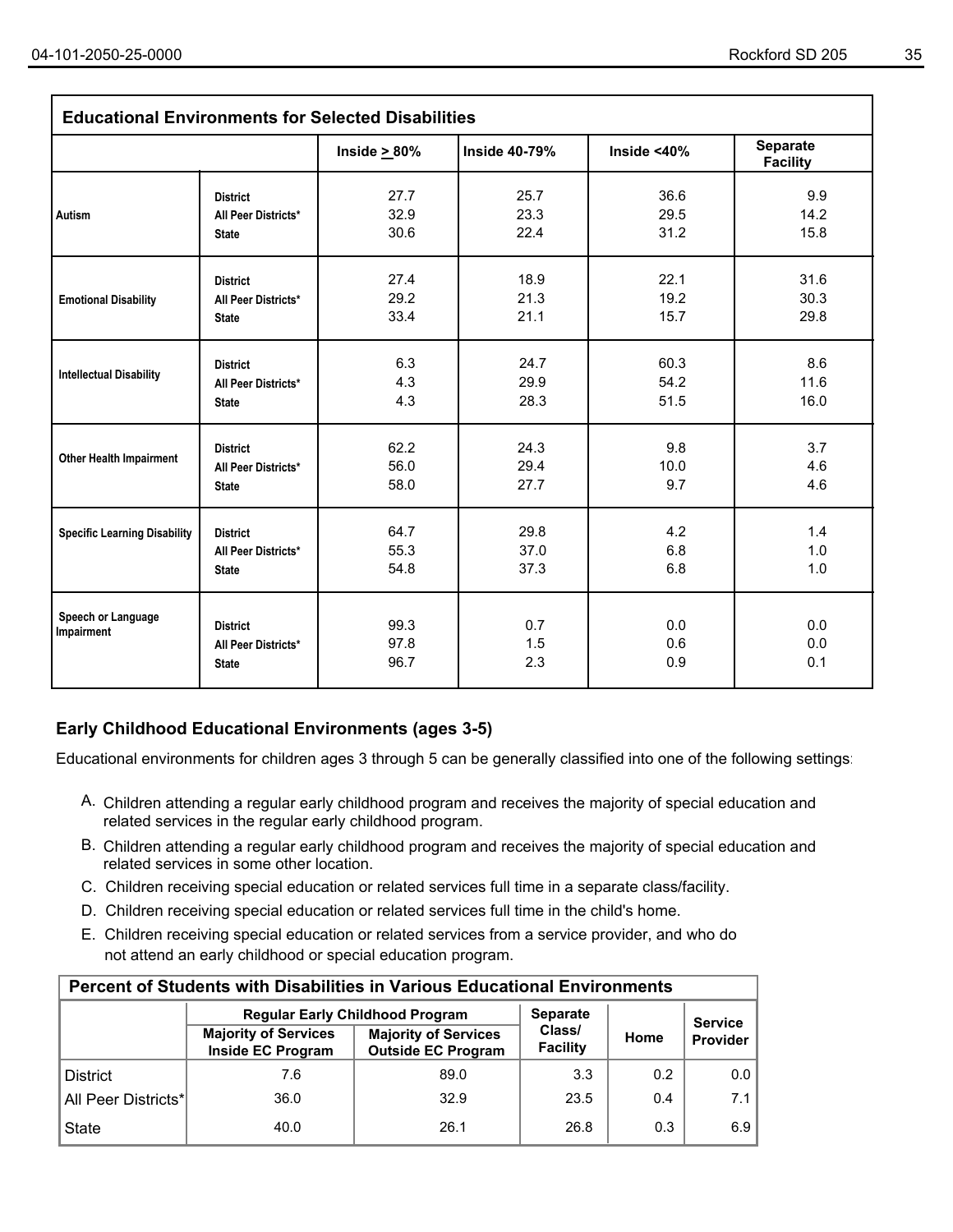| <b>Educational Environments by Race/Ethnicity</b> |                                                  |                                                          |                           |      |                            |  |  |
|---------------------------------------------------|--------------------------------------------------|----------------------------------------------------------|---------------------------|------|----------------------------|--|--|
|                                                   | <b>Regular Early Childhood Program</b>           | <b>Separate</b>                                          |                           |      |                            |  |  |
|                                                   | <b>Majority of Services</b><br>Inside EC Program | <b>Majority of Services</b><br><b>Outside EC Program</b> | Class/<br><b>Facility</b> | Home | <b>Service</b><br>Provider |  |  |
| White                                             |                                                  |                                                          |                           |      |                            |  |  |
| <b>District</b>                                   | 8.2                                              | 88.4                                                     | 2.9                       | 0.5  | 0.0                        |  |  |
| All Peer Districts*                               | 36.4                                             | 33.7                                                     | 21.3                      | 0.4  | 8.2                        |  |  |
| <b>State</b>                                      | 35.5                                             | 31.2                                                     | 23.6                      | 0.3  | 9.5                        |  |  |
| <b>Black</b>                                      |                                                  |                                                          |                           |      |                            |  |  |
| <b>District</b>                                   | 7.1                                              | 88.3                                                     | 4.5                       | 0.0  | 0.0                        |  |  |
| All Peer Districts*                               | 34.0                                             | 36.4                                                     | 25.4                      | 0.7  | 3.5                        |  |  |
| <b>State</b>                                      | 42.5                                             | 23.0                                                     | 31.6                      | 0.4  | 2.6                        |  |  |
| Hispanic                                          |                                                  |                                                          |                           |      |                            |  |  |
| <b>District</b>                                   | 8.1                                              | 89.5                                                     | 2.4                       | 0.0  | 0.0                        |  |  |
| All Peer Districts*                               | 36.7                                             | 29.8                                                     | 27.6                      | 0.3  | 5.5                        |  |  |
| <b>State</b>                                      | 49.2                                             | 17.6                                                     | 29.2                      | 0.1  | 3.8                        |  |  |
| Asian                                             |                                                  |                                                          |                           |      |                            |  |  |
| <b>District</b>                                   | 0.0                                              | 93.8                                                     | 6.3                       | 0.0  | 0.0                        |  |  |
| All Peer Districts*                               | 35.0                                             | 17.7                                                     | 38.5                      | 0.0  | 8.8                        |  |  |
| <b>State</b>                                      | 39.5                                             | 17.0                                                     | 37.3                      | 0.1  | 6.2                        |  |  |
| Native Hawaiian                                   |                                                  |                                                          |                           |      |                            |  |  |
| <b>District</b>                                   | 55.6                                             | 22.2                                                     | 16.7                      | 0.0  | 5.6                        |  |  |
| All Peer Districts*<br><b>State</b>               | 47.7                                             | 22.7                                                     | 22.7                      | 0.0  | 6.8                        |  |  |
|                                                   |                                                  |                                                          |                           |      |                            |  |  |
| <b>Native American</b>                            |                                                  |                                                          |                           |      |                            |  |  |
| <b>District</b><br>All Peer Districts*            | 31.6                                             | 36.8                                                     | 23.7                      | 0.0  | 7.9                        |  |  |
| <b>State</b>                                      | 47.7                                             | 20.6                                                     | 27.1                      | 0.9  | 3.7                        |  |  |
|                                                   |                                                  |                                                          |                           |      |                            |  |  |
| Two or More Races                                 |                                                  |                                                          |                           |      |                            |  |  |
| <b>District</b>                                   | 7.3                                              | 90.2                                                     | 2.4                       | 0.0  | 0.0                        |  |  |
| All Peer Districts*                               | 32.5                                             | 36.5                                                     | 25.0                      | 0.2  | 5.8                        |  |  |
| <b>State</b>                                      | 36.2                                             | 30.1                                                     | 27.9                      | 0.1  | 5.7                        |  |  |

\*Peer districts are districts of the same type as this district: Elementary, High School , or Unit

\*\* Peer districts for Unit Districts do not include Chicago Public Schools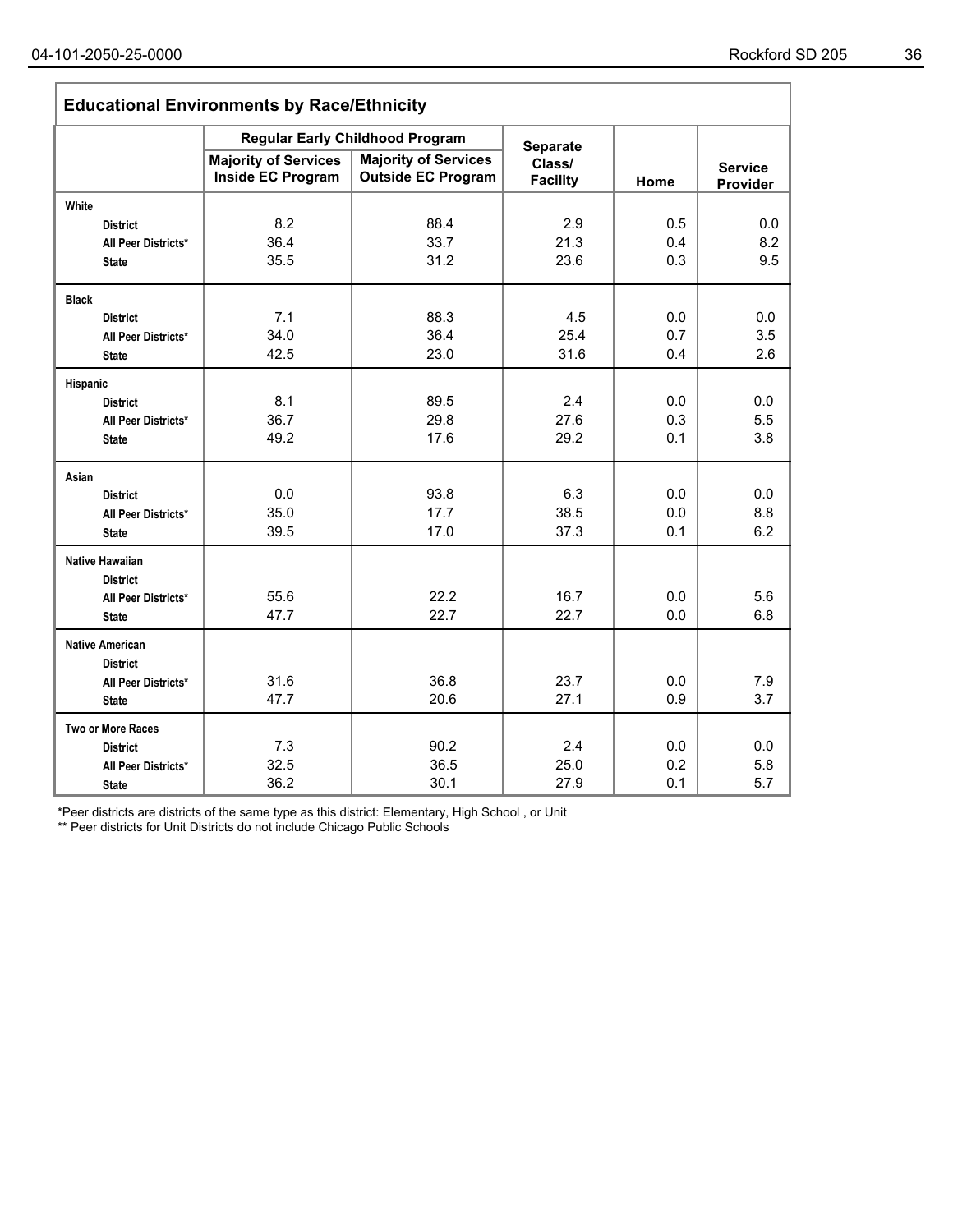| <b>Educational Environments for Selected Disabilities</b> |                                                  |                                                          |                           |      |                            |  |  |
|-----------------------------------------------------------|--------------------------------------------------|----------------------------------------------------------|---------------------------|------|----------------------------|--|--|
|                                                           | <b>Regular Early Childhood Program</b>           | Separate                                                 |                           |      |                            |  |  |
|                                                           | <b>Majority of Services</b><br>Inside EC Program | <b>Majority of Services</b><br><b>Outside EC Program</b> | Class/<br><b>Facility</b> | Home | <b>Service</b><br>Provider |  |  |
| <b>Autism</b>                                             |                                                  |                                                          |                           |      |                            |  |  |
| <b>District</b>                                           | 16.7                                             | 66.7                                                     | 16.7                      | 0.0  | 0.0                        |  |  |
| All Peer Districts*                                       | 26.8                                             | 14.5                                                     | 58.0                      | 0.0  | 0.7                        |  |  |
| <b>State</b>                                              | 25.5                                             | 11.6                                                     | 61.9                      | 0.0  | 0.9                        |  |  |
| <b>Developmental Delay</b>                                |                                                  |                                                          |                           |      |                            |  |  |
| <b>District</b>                                           | 12.1                                             | 85.7                                                     | 2.2                       | 0.0  | 0.0                        |  |  |
| All Peer Districts*                                       | 41.4                                             | 19.9                                                     | 38.0                      | 0.1  | 0.6                        |  |  |
| <b>State</b>                                              | 44.2                                             | 15.8                                                     | 39.0                      | 0.1  | 0.9                        |  |  |
| <b>Emotional Disability</b><br><b>District</b>            |                                                  |                                                          |                           |      |                            |  |  |
| All Peer Districts*                                       | 7.4                                              | 29.6                                                     | 59.3                      | 0.0  | 3.7                        |  |  |
| <b>State</b>                                              | 15.7                                             | 27.1                                                     | 54.3                      | 0.0  | 2.9                        |  |  |
| <b>Intellectual Disability</b>                            |                                                  |                                                          |                           |      |                            |  |  |
| <b>District</b>                                           |                                                  |                                                          |                           |      |                            |  |  |
| All Peer Districts*                                       | 26.6                                             | 28.1                                                     | 45.3                      | 0.0  | 0.0                        |  |  |
| <b>State</b>                                              | 21.1                                             | 16.9                                                     | 62.0                      | 0.0  | 0.0                        |  |  |
| <b>Other Health Impairment</b>                            |                                                  |                                                          |                           |      |                            |  |  |
| <b>District</b>                                           |                                                  |                                                          |                           |      |                            |  |  |
| All Peer Districts*                                       | 44.5                                             | 16.1                                                     | 36.3                      | 1.4  | 1.7                        |  |  |
| <b>State</b>                                              | 40.6                                             | 14.6                                                     | 42.3                      | 1.0  | 1.4                        |  |  |
| <b>Specific Learning</b><br><b>Disability</b>             |                                                  |                                                          |                           |      |                            |  |  |
| <b>District</b>                                           |                                                  |                                                          |                           |      |                            |  |  |
| All Peer Districts*                                       | 29.6                                             | 29.6                                                     | 40.7                      | 0.0  | 0.0                        |  |  |
| <b>State</b>                                              | 42.2                                             | 25.0                                                     | 26.6                      | 0.0  | 6.3                        |  |  |
| Speech or Language<br><b>Impairment</b>                   |                                                  |                                                          |                           |      |                            |  |  |
| <b>District</b>                                           | 2.7                                              | 97.3                                                     | 0.0                       | 0.0  | 0.0                        |  |  |
| All Peer Districts*                                       | 31.8                                             | 49.0                                                     | 3.8                       | 0.6  | 14.8                       |  |  |
| <b>State</b>                                              | 38.3                                             | 41.3                                                     | 4.7                       | 0.4  | 15.3                       |  |  |

\*Peer districts are districts of the same type as this district: Elementary, High School , or Unit

\*\* Peer districts for Unit Districts do not include Chicago Public Schools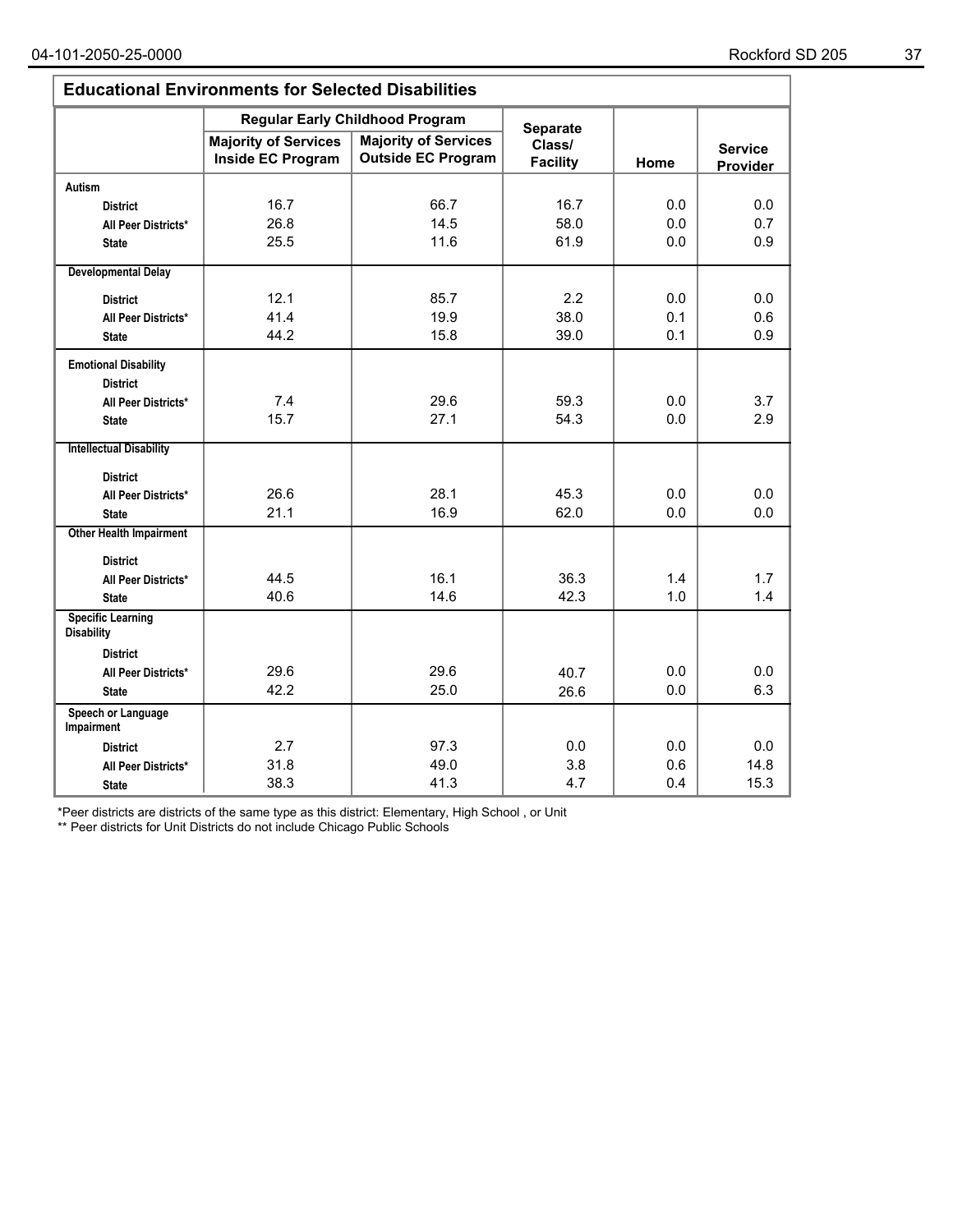## STATE PERFORMANCE PLAN INDICATORS FOR STUDENTS WITH DISABILITIES

The Individuals with Disabilities Education Act (IDEA 2004) requires states to develop and submit a State Performance Plan (SPP) to the Office of Special Education Programs (OSEP) at the U.S. Department of Education. The SPP is designed to evaluate the State's efforts to implement the requirements and purposes of IDEA and describe how the State will improve its implementation. The plan consists of several priority areas with specific indicators defined for each area. Measurable and rigorous targets are defined for each indicator to show progress throughout the life of the SPP. States are required to publicly report on SPP Indicators 1-14. A link to the Illinois State Performance Plan, Part B can be found at: <https://www.isbe.net/Pages/State-Performance-Plan-Data-and-Accountability.aspx>

The table below shows how this school district performed on specific indicators and whether or not it met the annual state targets for those indicators as defined in the Illinois State Performance Plan. Some indicators require a minimum number of students before comparing district data to the state targets. "N/A" indicates that either the district did not have enough students to report on the district's performance for that particular indicator or the district does not serve students of the ages measured by the indicator.

The State Test Participation Rate is calculated by dividing the number of participants by the Tested Enrollment. At least 95% of students should be tested in ELA and mathematics with at least 10 students. If the state test participation rate is less than 95%, a 95% confidence interval is applied and the student group can meet the 95% target through the confidence interval.

| <b>SPP</b><br>Indicator | <b>Indicator Description</b>                                                                                                                                                                                                                                   | 2016 - 2017<br><b>District Data</b> | 2016 - 2017<br><b>State Target</b> | <b>District Met</b><br><b>State Target</b> |
|-------------------------|----------------------------------------------------------------------------------------------------------------------------------------------------------------------------------------------------------------------------------------------------------------|-------------------------------------|------------------------------------|--------------------------------------------|
| 1                       | Graduation Rate for students with IEPs (Data lag one<br>year)                                                                                                                                                                                                  | 52.5                                | 84.0                               | NO.                                        |
| $\overline{2}$          | Dropout Rate for students with IEPs (Data lag one year)                                                                                                                                                                                                        | 8.5                                 | 4.7                                | <b>NO</b>                                  |
| 3a                      | Made adequate yearly progress (AYP) for students with<br><b>IEPs</b>                                                                                                                                                                                           | N/A                                 | N/A                                | N/A                                        |
| 3 <sub>b</sub>          | Reading assessment participation rate for students with<br><b>IEPs</b>                                                                                                                                                                                         | 98.3                                | 95.0                               | <b>YES</b>                                 |
| 3 <sub>b</sub>          | Math assessment participation rate for students with<br><b>IEPs</b>                                                                                                                                                                                            | 98.2                                | 95.0                               | <b>YES</b>                                 |
| 3 <sub>c</sub>          | Students with IEPs meeting or exceeding standards on<br>state reading assessments                                                                                                                                                                              | 3.5                                 | 42.0                               | NO.                                        |
| 3 <sub>c</sub>          | Students with IEPs meeting or exceeding standards on<br>state math assessments                                                                                                                                                                                 | 2.3                                 | 40.0                               | <b>NO</b>                                  |
| 4a                      | Significant discrepancy in the rate of suspensions and<br>expulsions of greater than 10 days for children with IEPs<br>(Data lag one year)                                                                                                                     | <b>NO</b>                           | <b>NO</b>                          | <b>YES</b>                                 |
| 4 <sub>b</sub>          | Significant discrepancy by race or ethnicity, in the rate of<br>suspensions and expulsions greater than 10 days of<br>children with IEPs and have policies, procedures and<br>practices that contributed to the significant discrepancy<br>(Data lag one year) | <b>NO</b>                           | <b>NO</b>                          | <b>YES</b>                                 |
| 5a                      | Students with IEPs ages 6-21 served inside the general<br>classroom > 80% of the time                                                                                                                                                                          | 58.8                                | 56.0                               | <b>YES</b>                                 |
| 5 <sub>b</sub>          | Students with IEPs ages 6-21 served inside of the<br>general classroom < 40% of the time                                                                                                                                                                       | 13.6                                | 16.5                               | <b>YES</b>                                 |
| 5 <sub>c</sub>          | Students with IEPs ages 6-21 served in separate<br>educational facilities                                                                                                                                                                                      | 4.3                                 | 3.9                                | <b>NO</b>                                  |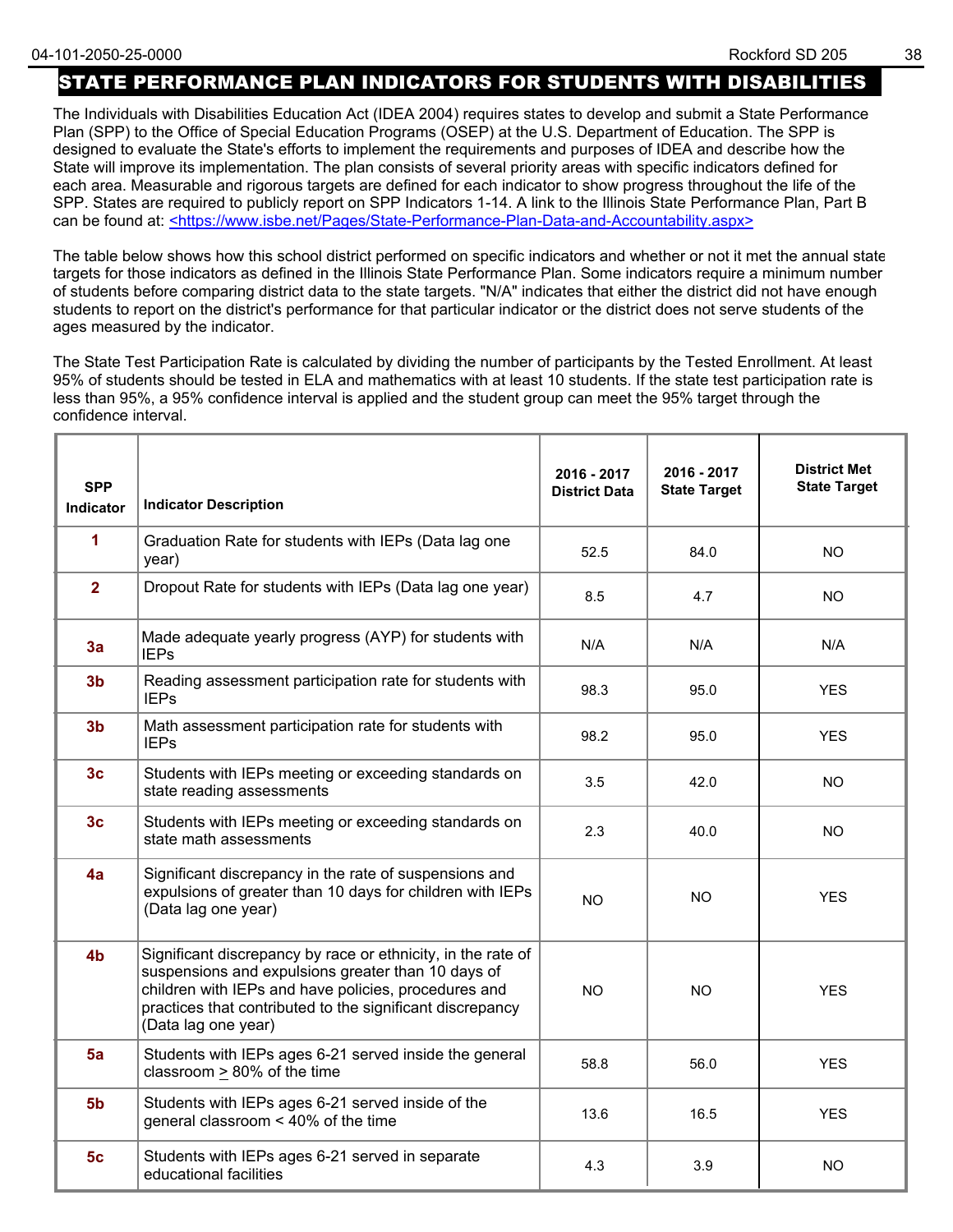| <b>SPP</b><br>Indicator | <b>Indicator Description</b>                                                                                                                                                                                                                                  | 2016 - 2017<br><b>District Data</b> | 2016 - 2017<br><b>State Target</b> | <b>District Met</b><br><b>State Target</b> |
|-------------------------|---------------------------------------------------------------------------------------------------------------------------------------------------------------------------------------------------------------------------------------------------------------|-------------------------------------|------------------------------------|--------------------------------------------|
| 6a                      | Children ages 3-5 in regular early childhood program<br>and receiving the majority of special education and<br>related services in the regular early childhood program                                                                                        | 7.6                                 | 32.7                               | <b>NO</b>                                  |
| 6 <sub>b</sub>          | Children ages 3-5 in separate special education class,<br>separate school or residential facility                                                                                                                                                             | 3.3                                 | 30.7                               | <b>YES</b>                                 |
| 7a                      | Children who entered or exited an Early Childhood<br>Special Education program below age expectations<br>who substantially increased their rate of growth with<br>improved functioning in positive social-emotional skills                                    | 78.6                                | 86.1                               | <b>NO</b>                                  |
| 7a                      | Children in an Early Childhood Special Education<br>program who were functioning within age expectations<br>with positive social-emotional skills by the time they<br>exited the program                                                                      | 57.8                                | 55.4                               | <b>YES</b>                                 |
| 7 <sub>b</sub>          | Children who entered or exited an Early Childhood<br>Special Education program below age expectations<br>who substantially increased their rate of growth with<br>improved acquisition and use of knowledge and skills<br>by the time they exited the program | 76.1                                | 86.8                               | <b>NO</b>                                  |
| 7b                      | Children in an Early Childhood Special Education<br>program who were functioning within age expectations<br>with acquisition and use of knowledge and skills by the<br>time they exited the program                                                           | 47.6                                | 53.7                               | <b>NO</b>                                  |
| 7c                      | Children who entered or exited an Early Childhood<br>Special Education program that substantially increased<br>their rate of growth in the use of appropriate behavior to<br>meet their needs by the time they exited the program                             | 78.4                                | 87.9                               | <b>NO</b>                                  |
| 7c                      | Children in an Early Childhood Special Education<br>program that were functioning within age expectations<br>regarding the use of appropriate behavior to meet their<br>needs by the time they exited the program                                             | 54.2                                | 64.1                               | <b>NO</b>                                  |
| 8                       | Parents with a child receiving special education<br>services who report that schools facilitated parent<br>involvement as a means of improving services and<br>results for children with disabilities                                                         |                                     | 60.0                               |                                            |
| 9                       | Disproportionate representation of racial and ethnic<br>groups in special education and related services that<br>was the result of inappropriate identification                                                                                               | NO.                                 | NO                                 | <b>YES</b>                                 |
| 10                      | Disproportionate representation of racial and ethnic<br>groups in specific disability categories that was a result<br>of inappropriate identification                                                                                                         | NO                                  | NO                                 | <b>YES</b>                                 |